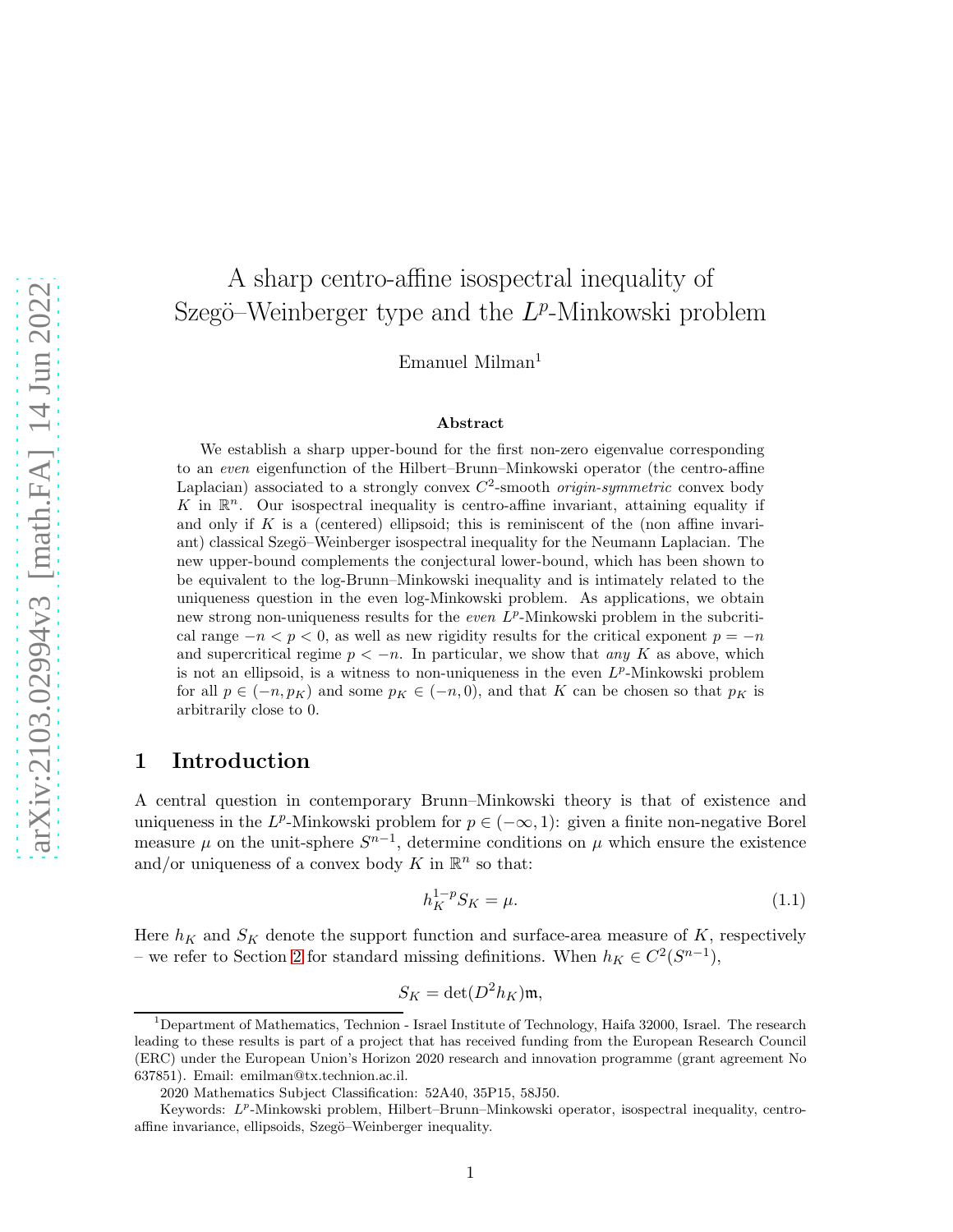where **m** is the induced Lebesgue measure on  $S^{n-1}$ ,  $D^2 h_K = \nabla_{S^{n-1}}^2 h_K + h_K \delta_{S^{n-1}}$  and  $\nabla_{S^{n-1}}$  is the Levi-Civita connection on  $S^{n-1}$  with its standard Riemannian metric  $\delta_{S^{n-1}}$ . Consequently,  $(1.1)$  is a Monge–Ampère-type equation. It describes self-similar solutions to the (anisotropic)  $\alpha$ -power-of-Gauss-curvature flow for  $\alpha = \frac{1}{1-\alpha}$  $\frac{1}{1-p}$  [\[1,](#page-27-0) [2,](#page-27-1) [3,](#page-27-2) [5,](#page-27-3) [17,](#page-28-0) [26,](#page-28-1) [28,](#page-28-2) [85,](#page-31-0) [86\]](#page-31-1).

The case  $p = 1$  above corresponds to the classical Minkowski problem of finding a convex body with prescribed surface-area measure; when  $\mu$  is not concentrated on any hemisphere and its barycenter is at the origin, existence and uniqueness (up to translation) of K were established by Minkowski, Alexandrov and Fenchel–Jessen (see [\[76\]](#page-30-0)), and regularity of  $K$ was studied by Lewy [\[52\]](#page-29-0), Nirenberg [\[68\]](#page-30-1), Cheng–Yau [\[25\]](#page-28-3), Pogorelov [\[69\]](#page-30-2), Caffarelli [\[18,](#page-28-4) [19\]](#page-28-5) and many others. The extension to general  $p$  was put forth and publicized by E. Lutwak [\[57\]](#page-29-1) as an  $L^p$ -analog of the Minkowski problem for the  $L^p$  surface-area measure  $S_pK =$  $h_K^{1-p}S_K$  which he introduced. Existence and uniqueness in the class of origin-symmetric convex bodies ("the *even LP*-Minkowski problem"), when the measure  $\mu$  is even and not concentrated in a hemisphere, was established for  $n \neq p > 1$  by Lutwak [\[57\]](#page-29-1) and for  $p = n$  by Lutwak–Yang–Zhang [\[63\]](#page-30-3). A key tool in the range  $p \geq 1$  is the prolific  $L^p$ -Brunn–Minkowski theory, initiated by Lutwak [\[57,](#page-29-1) [58\]](#page-29-2) following Firey [\[32\]](#page-28-6), and developed by Lutwak–Yang– Zhang (e.g. [\[60,](#page-30-4) [62,](#page-30-5) [64\]](#page-30-6)) and others, which extends the classical  $p = 1$  case. Further existence, uniqueness and regularity results in the range  $p > 1$  under various assumptions on  $\mu$  were obtained in [\[27,](#page-28-7) [35,](#page-28-8) [39,](#page-29-3) [40,](#page-29-4) [59,](#page-30-7) [92\]](#page-31-2).

The case  $p < 1$  turns out to be more challenging because of the lack of an appropriate L<sup>p</sup>-Brunn–Minkowski theory. Existence, (non-)uniqueness and regularity under various conditions on  $\mu$  were studied by numerous authors when  $p < 1$  (from either side of the critical exponent  $p = -n$ , especially after the important work by Chou–Wang [\[27\]](#page-28-7), see e.g.  $[7, 8, 11, 12, 21, 22, 23, 36, 42, 56, 80, 81, 82, 89, 90, 91, 93]$  $[7, 8, 11, 12, 21, 22, 23, 36, 42, 56, 80, 81, 82, 89, 90, 91, 93]$  $[7, 8, 11, 12, 21, 22, 23, 36, 42, 56, 80, 81, 82, 89, 90, 91, 93]$  $[7, 8, 11, 12, 21, 22, 23, 36, 42, 56, 80, 81, 82, 89, 90, 91, 93]$  $[7, 8, 11, 12, 21, 22, 23, 36, 42, 56, 80, 81, 82, 89, 90, 91, 93]$  $[7, 8, 11, 12, 21, 22, 23, 36, 42, 56, 80, 81, 82, 89, 90, 91, 93]$  $[7, 8, 11, 12, 21, 22, 23, 36, 42, 56, 80, 81, 82, 89, 90, 91, 93]$  $[7, 8, 11, 12, 21, 22, 23, 36, 42, 56, 80, 81, 82, 89, 90, 91, 93]$  $[7, 8, 11, 12, 21, 22, 23, 36, 42, 56, 80, 81, 82, 89, 90, 91, 93]$  $[7, 8, 11, 12, 21, 22, 23, 36, 42, 56, 80, 81, 82, 89, 90, 91, 93]$  $[7, 8, 11, 12, 21, 22, 23, 36, 42, 56, 80, 81, 82, 89, 90, 91, 93]$  $[7, 8, 11, 12, 21, 22, 23, 36, 42, 56, 80, 81, 82, 89, 90, 91, 93]$  $[7, 8, 11, 12, 21, 22, 23, 36, 42, 56, 80, 81, 82, 89, 90, 91, 93]$  $[7, 8, 11, 12, 21, 22, 23, 36, 42, 56, 80, 81, 82, 89, 90, 91, 93]$  $[7, 8, 11, 12, 21, 22, 23, 36, 42, 56, 80, 81, 82, 89, 90, 91, 93]$  $[7, 8, 11, 12, 21, 22, 23, 36, 42, 56, 80, 81, 82, 89, 90, 91, 93]$  $[7, 8, 11, 12, 21, 22, 23, 36, 42, 56, 80, 81, 82, 89, 90, 91, 93]$ . The case  $p = 0$  is of particular importance as it corresponds to the log-Minkowski problem for the cone-volume measure

$$
V_K := \frac{1}{n} h_K S_K,
$$

obtained as the push-forward of the cone-measure on  $\partial K$  onto  $S^{n-1}$  via the Gauss map; note that the total mass of  $V_K$  is  $V(K)$ , the volume of K. Being a self-similar solution to the isotropic Gauss-curvature flow, the case  $p = 0$  and  $\mu = \mathfrak{m}$  of [\(1.1\)](#page-0-0) describes the ultimate fate of a worn stone in a model proposed by Firey [\[33\]](#page-28-13) and further studied in [\[2,](#page-27-1) [5,](#page-27-3) [17,](#page-28-0) [26,](#page-28-1) [46\]](#page-29-7).

In [\[15\]](#page-27-8), Böröczky–Lutwak–Yang–Zhang showed that an *even* measure  $\mu$  is the conevolume measure  $V_K$  of an *origin-symmetric* convex body K if and only if it satisfies a certain subspace concentration condition, thereby completely resolving the existence part of the even log-Minkowski problem. Uniqueness in the even log-Minkowski problem is known (when K is not a parallelogram) for  $n = 2$  [\[34,](#page-28-14) [80,](#page-31-3) [14,](#page-27-9) [65\]](#page-30-8), but remains open for  $n \geq 3$ . As put forth by Böröczky–Lutwak–Yang–Zhang in their influential work [\[15,](#page-27-8) [14\]](#page-27-9) and further developed in [\[49\]](#page-29-8), the uniqueness question is intimately related to the validity of a conjectured  $L^0$ - (or log-)Brunn–Minkowski inequality for origin-symmetric convex bodies, which constitutes a strengthening of the classical  $p = 1$  case. The restriction to originsymmetric bodies is natural, and necessitated by the fact that no  $L^p$ -Brunn–Minkowski inequality can hold for general convex bodies when  $p < 1$ . For additional information and partial results on the conjectured log-Brunn–Minkowski inequality, we refer to [\[10,](#page-27-10) [13,](#page-27-11) [14,](#page-27-9)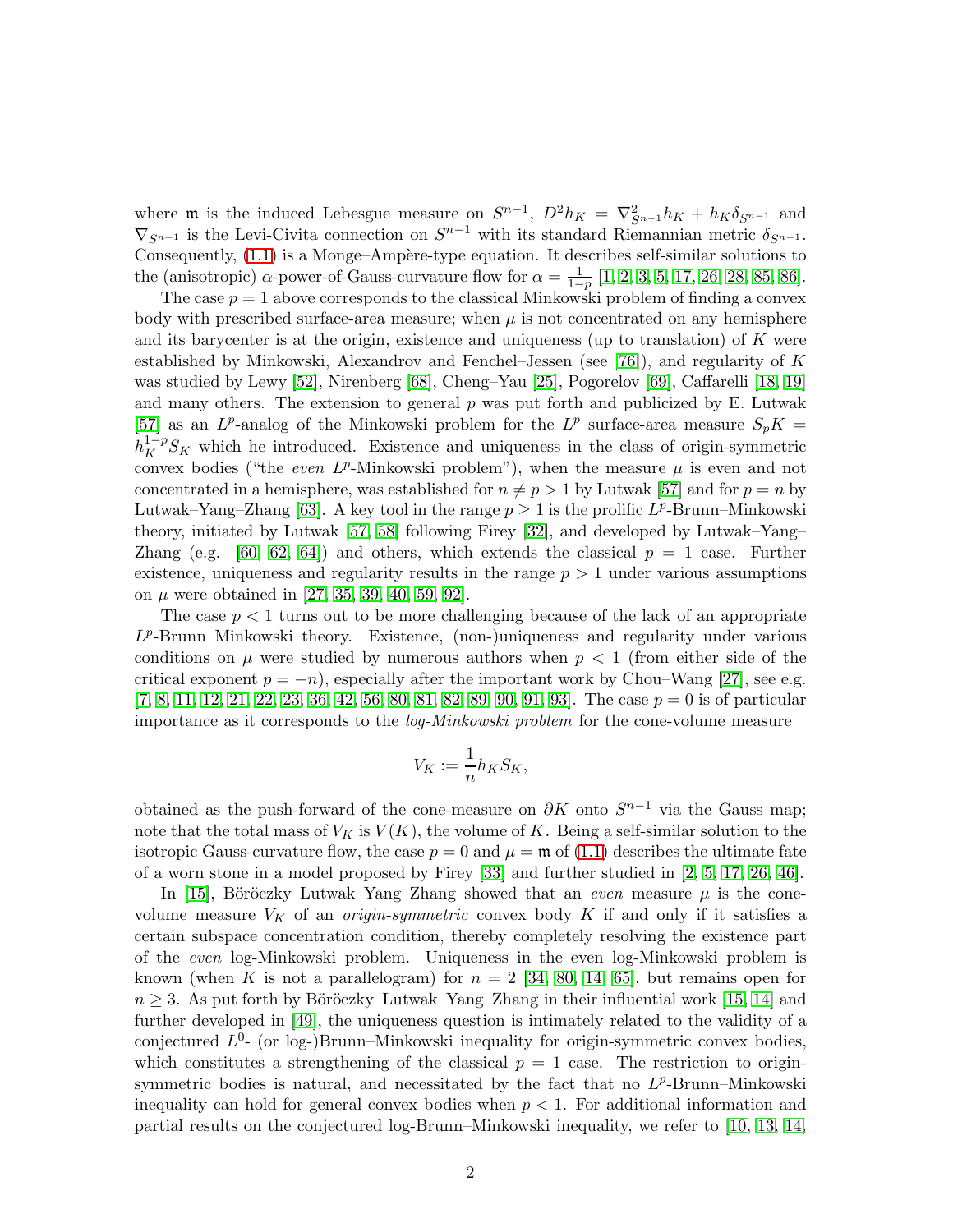[21,](#page-28-9) [29,](#page-28-15) [30,](#page-28-16) [37,](#page-28-17) [46,](#page-29-7) [47,](#page-29-9) [49,](#page-29-8) [55,](#page-29-10) [65,](#page-30-8) [70,](#page-30-9) [72,](#page-30-10) [74,](#page-30-11) [75,](#page-30-12) [88\]](#page-31-10).

In our previous joint work with A. Kolesnikov [\[49\]](#page-29-8), we embarked on a systematic study of the validity of the *local* L<sup>p</sup>-Brunn-Minkowski inequality for origin-symmetric convex bodies and  $p < 1$ ; by "local" we mean on an infinitesimal scale, or equivalently, for pairs of bodies which are close enough to each other in an appropriate sense. To that end, we introduced the following elliptic second-order differential operator on  $C^2(S^{n-1})$ , called the Hilbert– Brunn–Minkowski operator  $\Delta_K$ , defined for  $K \in \mathcal{K}^2_+$ , the collection of convex bodies in  $\mathbb{R}^n$ having the origin in their interior with  $C^2$ -smooth boundary and strictly positive curvature. In a local frame on  $S^{n-1}$ ,  $\Delta_K$  is given by:

$$
\Delta_K z := ((D^2 h_K)^{-1})^{ij} D_{ij}^2 (zh_K) - (n-1)z
$$
  
= 
$$
((D^2 h_K)^{-1})^{ij} (h_K (\nabla_{S^{n-1}}^2 z)_{ij} + \partial_i h_K \partial_j z + \partial_j h_K \partial_i z)
$$

(our original definition, denoted by  $L_K$ , differed by a factor of  $n-1$  from the present one). Up to different normalization and gauge transformations,  $\Delta_K$  coincides with the operator introduced by Hilbert in his proof of the Brunn–Minkowski inequality (see [\[9\]](#page-27-12)). Very recently, we have shown [\[66\]](#page-30-13) that  $\Delta_K$  coincides with the centro-affine Laplacian of  $\partial K$ , parametrized on  $S^{n-1}$  via the Gauss map.

The operator  $-\Delta_K$  is symmetric and positive semi-definite on  $L^2(V_K)$ , admitting a unique self-adjoint extension with compact resolvent. Its spectrum thus consists of a countable sequence of eigenvalues of finite multiplicity starting at 0 and tending to  $\infty$ . It was shown in [\[49\]](#page-29-8) that  $\Delta_K$  enjoys a remarkable centro-affine equivariance property, stating that for any  $T \in GL_n$ ,  $\Delta_{T(K)}$  and  $\Delta_K$  are conjugates modulo an isometry of Hilbert spaces; in particular, the spectrum  $\sigma(-\Delta_{T(K)})$  is the same for all T. It is immediate to check that  $\Delta_K + (n - p)$ Id is precisely the linearization of  $\log(h_K^{1-p} \det(D^2 h_K))$  appearing in the left-hand-side of [\(1.1\)](#page-0-0) under a logarithmic variation  $h_{K_{\epsilon}} = h_K(1 + \epsilon)$ . Consequently, understanding whether  $n - p$  is in the spectrum of  $-\Delta_K$  is of fundamental importance to the uniqueness question in the  $L^p$ -Minkowski problem. For similar reasons, Hilbert realized that the classical Brunn–Minkowski inequality (the case  $p = 1$ ) [\[76\]](#page-30-0) is equivalent to the statement that  $\sigma(-\Delta_K) \cap (0, n-1) = \emptyset$ , and proved that indeed  $\lambda_1(-\Delta_K) = n-1$  where  $\lambda_1$  denotes the first non-zero eigenvalue [\[9\]](#page-27-12).

Let K denote the collection of convex bodies in  $\mathbb{R}^n$  containing the origin in their interior, and let  $\mathcal{K}_e$  denote those elements which are origin-symmetric. Similarly, let  $\mathcal{K}^2_{+,e}$  and  $C_e^2(S^{n-1})$  denote the origin-symmetric / even elements of  $\mathcal{K}_+^2$  and  $C^2(S^{n-1})$ , respectively. Given  $K \in \mathcal{K}^2_{+,e}$ , we defined in [\[49\]](#page-29-8) the first non-zero *even* eigenvalue of  $-\Delta_K$  (corresponding to an even eigenfunction) as:

$$
\lambda_{1,e}(-\Delta_K):=\inf\left\{\frac{\int_{S^{n-1}}(-\Delta_Kz)zdV_K}{\int_{S^{n-1}}z^2dV_K-\frac{(\int_{S^{n-1}}z dV_K)^2}{V(K)}}\ ;\ \text{non-constant}\ z\in C^2_e(S^{n-1})\right\}.
$$

It was shown in [\[49\]](#page-29-8) that for any  $p < 1$ , the statement  $\lambda_{1,e}(-\Delta_K) \geq n-p$  is equivalent to the local  $L^p$ -Brunn–Minkowski inequality for origin-symmetric perturbations of  $K$ , and implies the *local* uniqueness for the even  $L^q$ -Minkowski problem for any  $q > p$ . The fact that a *local*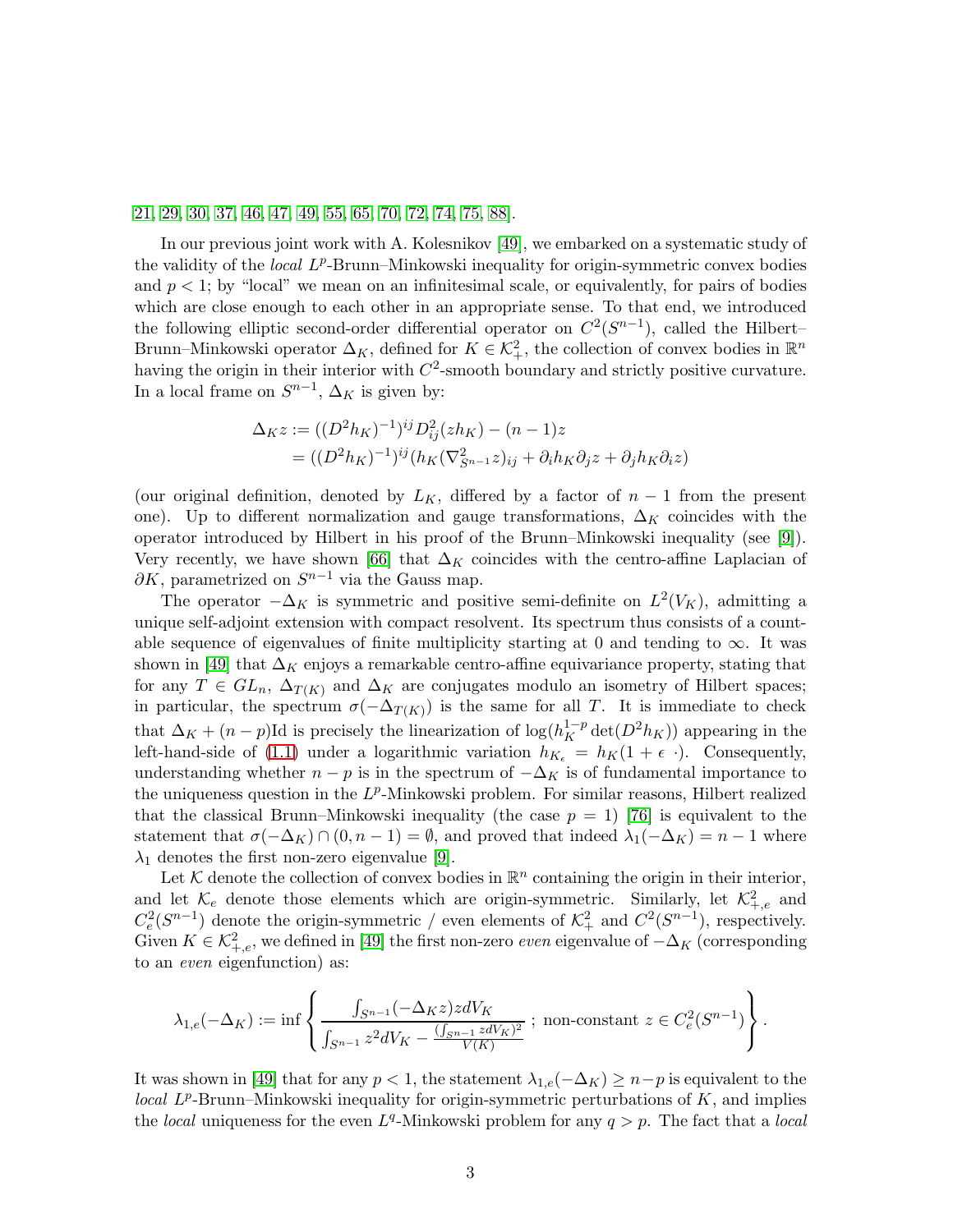verification of these problems is enough to imply the global one was subsequently shown by Chen–Huang–Li–Liu for the uniqueness of the  $L^p$ -Minkowski problem [\[21\]](#page-28-9) and by Putterman for the L<sup>p</sup>-Brunn–Minkowski inequality [\[70\]](#page-30-9). The conjecture is that  $\lambda_{1,e}(-\Delta_K) > n$  for all  $K \in \mathcal{K}^2_{+,e}$ , which would confirm the log-Brunn–Minkowski inequality in  $\mathcal{K}_e$  and the uniqueness in the L<sup>p</sup>-Minkowski problem in  $\mathcal{K}^2_{+,e}$  for all  $p \in [0,1)$ . As explained in [\[49\]](#page-29-8), the *n*-dimensional cube  $Q^n = [-1,1]^n$  is the extremal case in this conjecture (at least formally, since  $Q^n \notin \mathcal{K}^2_{+,e}$ ); specifically, it was shown that  $\underline{\lambda}_{1,e}(Q^n) = n$  (see the definition of  $\underline{\lambda}_{1,e}$ below).

Our main result in [\[49\]](#page-29-8) was showing that  $\lambda_{1,e}(-\Delta_K) \geq n - p_0$  for  $p_0 = 1 - \frac{c}{n^{3/2}}$  and all  $K \in \mathcal{K}^2_{+,e}$ , which together with the aforementioned local-to-global results yields the verification of the above major problems for  $p \in (p_0, 1)$ . In fact, thanks to recent progress on the KLS conjecture due to Chen [\[24\]](#page-28-18) and Klartag–Lehec [\[45\]](#page-29-11), our estimate from [\[49,](#page-29-8) Corollary 6.8 and Theorem 6.9] immediately improves to  $p_0 = 1 - \frac{c}{n^{1+o(1)}}$ .

#### 1.1 Sharp isospectral upper-bound of Szegö–Weinberger type

In this work, instead of focusing on bounding  $\lambda_{1,e}(-\Delta_K)$  from below, we tackle the opposite question of bounding it from above. We confirm the following sharp isospectral property of  $-\Delta_K$ , conjectured in [\[49,](#page-29-8) Conjecture 5.15], together with the corresponding equality cases:

<span id="page-3-0"></span>**Theorem 1.1.** For all  $K \in \mathcal{K}^2_{+,e}$ , we have:

 $\lambda_{1,e}(-\Delta_K) \leq 2n$ ,

with equality if and only if K is a (centered) ellipsoid.

Indeed, when  $K = B_2^n$ , the unit Euclidean ball in  $\mathbb{R}^n$ ,  $\Delta_{B_2^n}$  coincides with the Laplace-Beltrami operator on  $S^{n-1}$  with its standard Riemannian metric, and so the first non-zero even eigenvalue of  $-\Delta_{B_2^n}$  is precisely  $2n$ , corresponding to the eigenspace of (even) quadratic harmonic polynomials in  $\mathbb{R}^n$  (restricted to  $S^{n-1}$ ). Since the spectrum of  $-\Delta_K$  is centro-affine invariant, the same applies to all (centered) ellipsoids. Note that a similar characterization of ellipsoids using the first non-zero eigenvalue  $\lambda_1(-\Delta_K)$  would fail, since (as shown by Hilbert and already mentioned above) the latter is always equal to  $n-1$  for any  $K \in \mathcal{K}^2_+$ .

While countless geometric characterizations of ellipsoids are known in the literature (see e.g. [\[79\]](#page-31-11) for a survey), we are not aware of any prior spectral characterization as above. Compare with [\[78,](#page-30-14) Section 4] for a characterization of ellipsoids as equality cases in certain inequalities involving several geometric parameters including the first non-zero Laplace-Beltrami eigenvalue on  $(\partial K, g_B)$  where  $g_B$  is the Blaschke equiaffine metric, and [\[51,](#page-29-12) Section 8] for a characterization of ellipsoids in terms of a PDE involving the Laplace-Beltrami operator on  $(\partial K, III)$  where III denotes the Euclidean third fundamental form (which is isometric to the canonical unit-sphere  $(S^{n-1}, \delta_{S^{n-1}})$  via the Gauss map).

Although we do not see any direct relation, it might still be insightful to compare Theorem [1.1](#page-3-0) to the classical Szegö–Weinberger isospectral inequality. Let  $\Delta_{\Omega}^N$  denote the Neumann Laplacian on a sufficiently smooth bounded domain  $\Omega \subset \mathbb{R}^n$ . It was shown by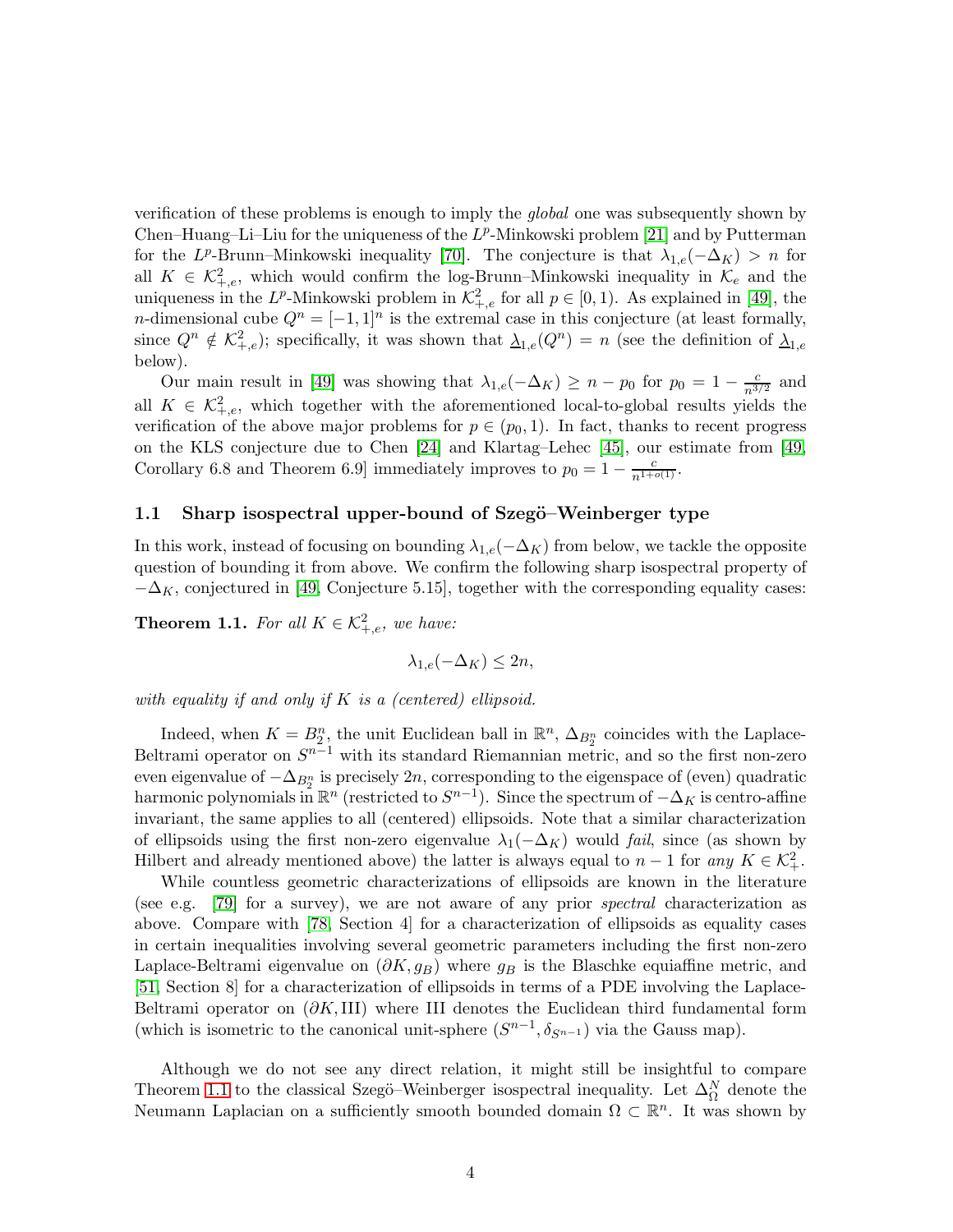Szegö [\[83\]](#page-31-12) (for simply-connected domains in  $\mathbb{R}^2$ ) and Weinberger [\[87\]](#page-31-13) (for general domains in  $\mathbb{R}^n$ ), that the first non-zero Neumann eigenvalue  $\lambda_1(-\Delta_{\Omega}^N)$  satisfies:

$$
\lambda_1(-\Delta_{\Omega}^N) \leq \lambda_1(-\Delta_{\Omega^*}^N),
$$

where  $\Omega^*$  denotes a Euclidean ball having the same volume as  $\Omega$ ; equality occurs if and only if  $\Omega$  is a Euclidean ball. Note that this isospectral problem is not affine-invariant, and so the only maximizer is a Euclidean ball (as opposed to all ellipsoids), and moreover, one has to fix its volume as well.

The reverse question regarding minimizing  $\lambda_1(-\Delta_{\Omega}^N)$  while constraining the volume of  $\Omega$  does not make sense, as it is easy to see that it can be made arbitrarily small by choosing  $Ω$  with necks, or alternatively, by stretching out  $Ω$ . The first problem can be remedied by only considering convex domains K. The second one is again a manifestation of the lack of affine-invariance of this problem. However, if one considers the affine-invariant parameter  $\lambda_{1, \text{aff}}^N(K) := \sup_{T \in GL_n} V(T(K))^{2/n} \lambda_1(-\Delta_{T(K)}^N)$ , the minimization question does make sense. A celebrated conjecture of Kannan–Lovász–Simonovits (KLS) [\[43\]](#page-29-13) (in combination with its known relation to the Slicing Problem [\[6,](#page-27-13) [31\]](#page-28-19)) predicts that for all convex bodies K in  $\mathbb{R}^n$ :

$$
\lambda_{1,\text{aff}}^N(K) \ge c,
$$

for some universal constant  $c > 0$  independent of the dimension n. We refer to [\[24,](#page-28-18) [45\]](#page-29-11) and the references therein for the best known estimate on  $c = c_n$  and the history of this conjecture. As already mentioned, the analogous question in our setting is whether  $\lambda_{1,e}(-\Delta_K) \geq n$ for all  $K \in \mathcal{K}^2_{+,e}$ , which is equivalent to the conjectured log-Brunn–Minkowski inequality in  $\mathcal{K}_e$ .

One point of similarity between Theorem [1.1](#page-3-0) and the Szegö–Weinberger theorem is that in both cases one only needs to find a good test function to upper bound the spectral parameter (by the Rayleigh–Ritz characterization). The test function used by Weinberger is one of the first n non-trivial Neumann eigenfunctions of  $-\Delta_{\Omega^*}^N$ , appropriately centered and fitted onto  $\Omega$ . A crucial point in Weinberger's argument is finding an appropriate center by employing a fixed-point argument. In our setting, everything is origin-symmetric and so there is no need for centering. On the other hand, we do not know how to simply use the first non-trivial even eigenfunctions of  $-\Delta_{B_2^n}$ , given by quadratic harmonic polynomials, as test functions for  $\lambda_{1,e}(-\Delta_K)$ .

#### 1.2 K-adapted linear functionals

However, the above analogy is useful if one extends the notion of "quadratic polynomial" and adapts it to the given convex body  $K$ . Hilbert's original definition of his differential operator had the *n*-dimensional space of linear functions  $\langle \cdot, \xi \rangle$  ( $\xi \in \mathbb{R}^n$ ) as the first nontrivial eigenfunctions. With our definition of  $-\Delta_K$ , the first eigenfunctions corresponding to the first non-zero eigenvalue  $n - 1$  are in fact:

$$
\lim_{K,\xi} := \frac{\langle \cdot,\xi \rangle}{h_K};
$$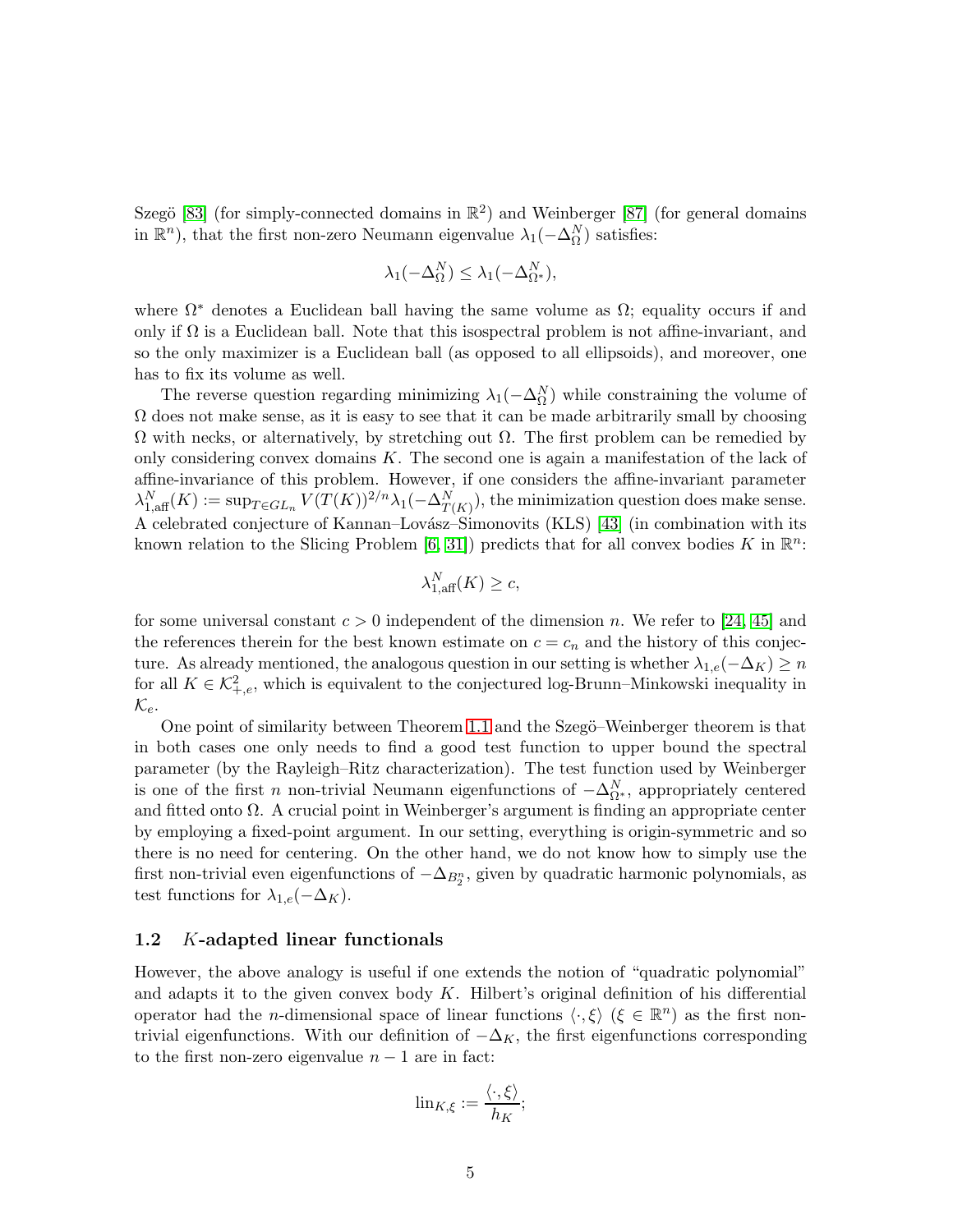we will say that they are "K-adapted linear functions". Instead of using quadratic poly-nomials per-se as even test functions in Theorem [1.1,](#page-3-0) in the form  $\langle \cdot, \xi \rangle^2$  or  $\langle \cdot, \xi \rangle^2 / h_K$ , we will use  $\lim_{K,\xi}^2 = \langle \cdot, \xi \rangle^2 / h_K^2$ , the square of our K-adapted linear functions. Our proof of Theorem [1.1](#page-3-0) relies on the following new ingredient, a type of strengthened Cauchy-Schwarz inequality, which is of independent interest:

<span id="page-5-1"></span>**Theorem 1.2.** For any convex body  $K \in \mathcal{K}$  there exists  $\xi \in S^{n-1}$  so that:

<span id="page-5-0"></span>
$$
\int_{S^{n-1}} lin_{K,\xi}^4 dV_K \ge \frac{3n}{n+2} \frac{(\int_{S^{n-1}} lin_{K,\xi}^2 dV_K)^2}{V(K)}.
$$
\n(1.2)

If the support of  $S_K$  is the entire  $S^{n-1}$ , equality in [\(1.2\)](#page-5-0) for all  $\xi \in S^{n-1}$  holds if and only if  $K$  is a (centered) ellipsoid.

For the proof of Theorem [1.2,](#page-5-1) we consider an appropriate linear image of  $K$  ("position") and randomly select the direction  $\xi \in S^{n-1}$  according to the uniform Haar measure. Interestingly, the relevant position is the one for which the  $L^2$ -surface area measure  $S_2K$ is isotropic – a position introduced by Lutwak–Yang–Zhang in [\[61\]](#page-30-15) under the name "dual isotropic" and further studied in [\[64,](#page-30-6) [94,](#page-31-14) [38\]](#page-29-14).

## <span id="page-5-4"></span>1.3 Implications for the even  $L^p$ -Minkowski problem

Our results have several implications regarding non-uniqueness in the even  $L^p$ -Minkowski problem in the subcritical range  $-n < p < 0$ , as well as some rigidity results for the critical exponent  $p = -n$  and in the supercritical regime  $p < -n$  (the sub/super prefix refers to the growth rate of the non-linearity  $h_K^{1-p}$  in [\(1.1\)](#page-0-0)). Let  $\bar{\mathcal{K}}$  denote the collection of convex bodies in  $\mathbb{R}^n$  containing the origin (possibly as a boundary point). A typical variational method for establishing the existence of  $K \in \overline{K}$  solving the L<sup>p</sup>-Minkowski problem [\(1.1\)](#page-0-0) for a given measure  $\mu$ , is to minimize a natural functional  $F_{\mu,p}$  having [\(1.1\)](#page-0-0) as its Euler-Lagrange equation [\[27,](#page-28-7) [15,](#page-27-8) [8,](#page-27-5) [46\]](#page-29-7); for general  $K \in \mathcal{K}$  it is actually imperative to incorporate a maximization over all possible translations of K (so that the origin remains in  $K$ ) in the following definition, but when  $\mu$  is even and the sought-after K is origin-symmetric, the functional simplifies to:

<span id="page-5-2"></span>
$$
\mathcal{K}_e \ni K \mapsto F_{\mu, p}(K) := \frac{\frac{1}{p} \int h_K^p d\mu}{V(K)^{p/n}}.
$$
\n(1.3)

Note that convexity and origin-symmetry automatically imply that the origin lies in the interior of K, so that  $h_K > 0$  on  $S^{n-1}$ , thereby greatly simplifying various arguments.

When  $\mu$  has some minimal regularity – for instance, if:

<span id="page-5-3"></span>
$$
\mu = f\mathfrak{m} \ , \ 0 < c \le f \le C,\tag{1.4}
$$

then for any  $p \in (-n, 1)$  one can use the Blaschke–Santaló inequality to ensure that a minimum of  $F_{\mu,p}$  is indeed attained – see [\[27,](#page-28-7) Section 5] for details (and also [\[8\]](#page-27-5) where it is shown that any non-negative  $f \in L^{\frac{n}{n+p}}(S^{n-1})$  will actually suffice). Note that when  $p < 0$  the coefficient  $\frac{1}{p}$  in [\(1.3\)](#page-5-2) actually turns this into a maximization problem of a positive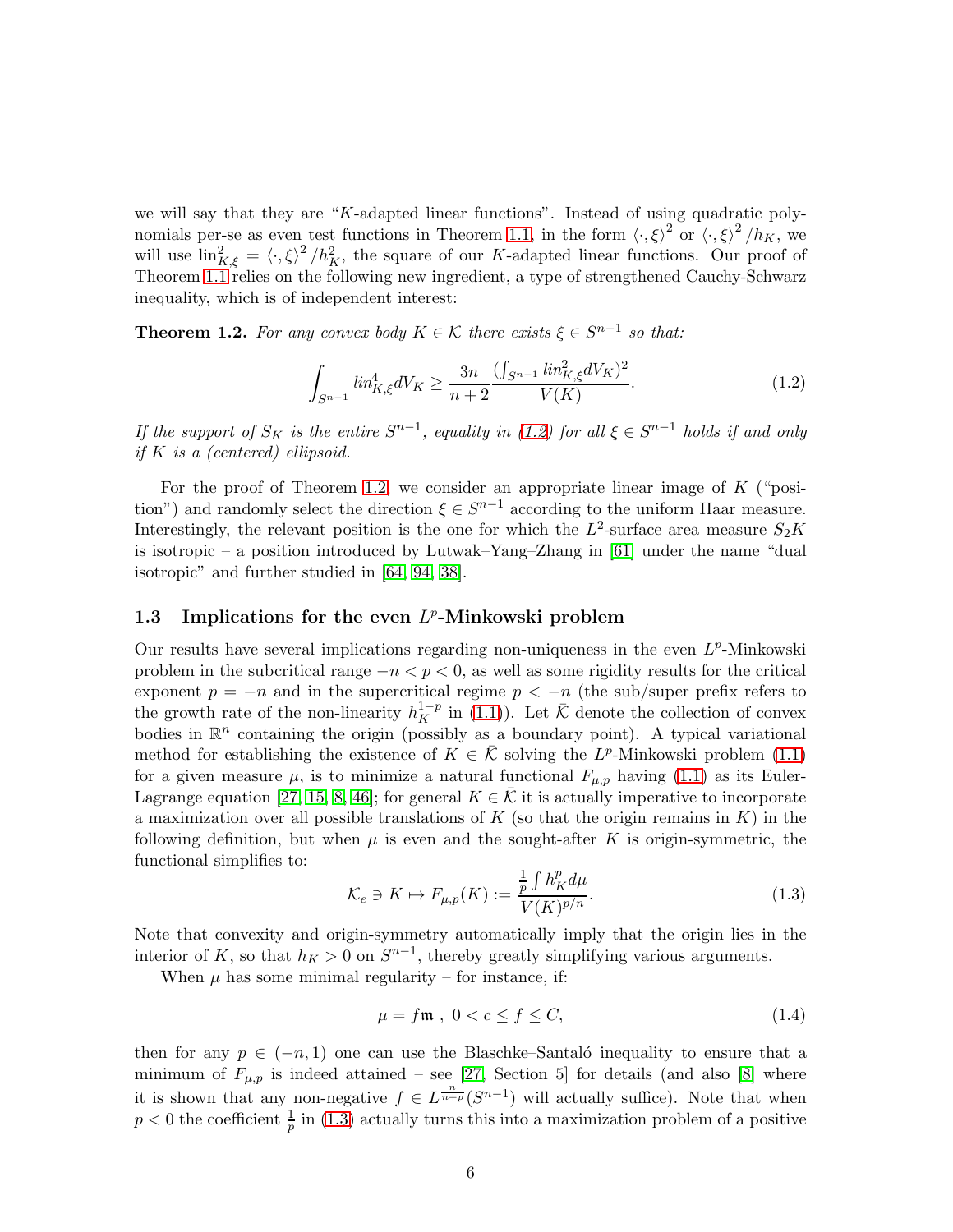quantity, and that when  $p = 0$  as in [\[15\]](#page-27-8) the above functional should be interpreted in the limiting sense. Also note that [\(1.4\)](#page-5-3) is clearly satisfied if  $\mu = S_p K$  for some  $K \in \mathcal{K}^2_{+,e}$ . The case  $p = -n$  is the critical exponent for this variational argument, since then, as expounded in [\[27,](#page-28-7) Section 7], [\(1.1\)](#page-0-0) becomes the Minkowski problem for the centro-affine Gauss-curvature, and enjoys a centro-affine equivariance which precludes using compactness arguments. Note that when  $\mu$  is a singular measure, the Blaschke–Santaló inequality does not suffice to ensure compactness, and so additional delicate justification is required in [\[15,](#page-27-8) [22,](#page-28-10) [23\]](#page-28-11) to handle such measures in the range  $p \in [0, 1)$ .

Once a global minimum point K of  $F_{\mu,p}$  has been found, it remains to show that it solves the corresponding  $L^p$ -Minkowski problem. The following was established in [\[15,](#page-27-8) Lemma 4.1 (the result was formulated for  $p = 0$  and global minima but applies to all p and local minima):

<span id="page-6-0"></span>**Proposition 1.3** (Böröczky–Lutwak–Yang–Zhang). For any  $p \in \mathbb{R}$  and non-zero finite even Borel measure  $\mu$  on  $S^{n-1}$ , if  $K \in \mathcal{K}_e$  is a local minimum point of  $F_{\mu,p}$  then  $S_pK = c \cdot \mu$ for some  $c > 0$ .

All references to local neighborhoods in this subsection are with respect to the Hausdorff metric in  $\mathcal{K}_e$ . The appearance of the constant  $c > 0$  is natural since  $F_{\mu,p}$  is 0-homogeneous with respect to scaling of  $K$ . It is tempting to think that Proposition [1.3](#page-6-0) applies to any critical point K of  $F_{\mu,p}$ , and this is indeed true for  $K \in \mathcal{K}^2_{+,e}$ , but false in general – see Theorem [1.9](#page-8-0) (4) below. The reason is a complication which arises since a  $C_e$ -variation h of  $h_K$  may not be the support function of any convex body, and so the authors of [\[15\]](#page-27-8) modified  $F_{\mu,p}$  (potentially increasing it) by incorporating the associated Alexandrov body, the largest convex body whose support function is upper-bounded by  $h$ . Another complication is that it does not seem possible to extend this analysis to second variations. Instead, we consider a critical point K which is assumed to be in  $\mathcal{K}^2_{+,e}$ , and perform a  $C_e^2$ -variation of  $h_K$ . Denoting by  $\delta_K^1 F_{\mu,p}$  and  $\delta_K^2 F_{\mu,p}$  the first and second  $C_e^2$ -variations at K, respectively, we observe:

<span id="page-6-1"></span>**Proposition 1.4.** Let  $K \in \mathcal{K}^2_{+,e}$ ,  $p \in \mathbb{R}$ , and let  $\mu$  be any non-zero finite even Borel measure on  $S^{n-1}$ .

- (1)  $\delta_K^1 F_{\mu,p} \equiv 0$  if and only if  $S_p K = c \cdot \mu$  for some  $c > 0$ .
- (2)  $\delta_K^2 F_{S_p K, p} \geq 0$  if and only if  $\lambda_{1,e}(-\Delta_K) \geq n-p$ .
- (3) It is never true that  $\delta_K^2 F_{S_p K,p} \leq 0$ . Consequently,  $F_{\mu,p}$  can never have a local maximum which is in  $\mathcal{K}^2_{+,e}$ .

It follows that whenever  $\lambda_{1,e}(-\Delta_K) < n-p$ ,  $F_{\mu,p}$  cannot attain a local minimum at  $K \in \mathcal{K}^2_{+,e}$ . This can immediately be used to deduce non-uniqueness results:

<span id="page-6-2"></span>Corollary 1.5. Fix  $p \in (-n,1)$ . Let  $K_1 \in \mathcal{K}^2_{+,e}$  with  $\lambda_{1,e}(-\Delta_{K_1}) < n-p$ , and let  $K_2 \in \mathcal{K}_e$ be any local minimum point of  $F_{S_pK_1,p}$  (recall that a global minimum point always exists). Then  $S_p K_1 = S_p K_2$  and yet  $K_1 \neq K_2$ .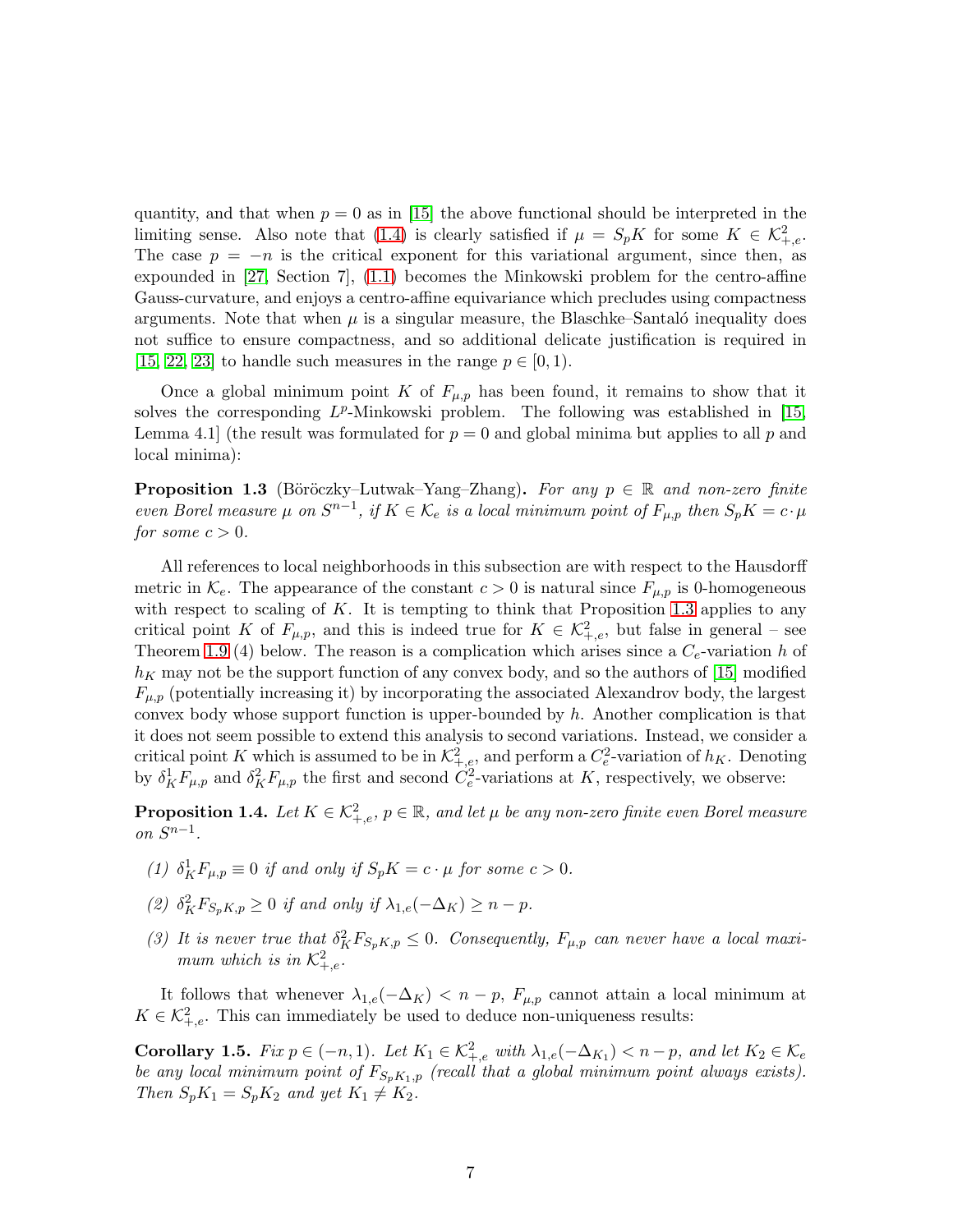Recall that  $\lambda_{1,e}(-\Delta_{K_1}) > \lambda_1(-\Delta_{K_1}) = n-1$ , so the assumption that  $\lambda_{1,e}(-\Delta_{K_1}) < n-p$ is vacuous for  $p \geq 1$  and we have therefore excluded this range from our formulation. In fact, it is conjectured that  $\lambda_{1,e}(-\Delta_K) > n$ , and so the expected range of p's where the assumption is non-vacuous is actually  $(-n, 0)$ . Thanks to Theorem [1.1,](#page-3-0) we know that unless  $K_1$  above is an ellipsoid, the assumption will hold for some  $p > -n$ , and we obtain a non-uniqueness result in the even  $L^p$ -Minkowski problem for  $\mu = S_p K_1$ .

<span id="page-7-1"></span>**Theorem 1.6.** For any  $K_1 \in \mathcal{K}^2_{+,e}$  which is not an ellipsoid, there exists  $q = q(K_1) \in$  $(-n, 1)$ , so that for all  $p \in (-n, q)$  one can find  $K_2 = K_2(p) \in \mathcal{K}_e$  different from  $K_1$  with  $S_pK_1 = S_pK_2.$ 

Using that  $\underline{\lambda}_{1,e}(Q^n) = n$ , it follows that  $q(K_1)$  can be chosen to be arbitrarily close to 0:

<span id="page-7-2"></span>**Theorem 1.7.** For any  $q \in (-n,0)$ , there exists a single  $K_q \in \mathcal{K}^2_{+,e}$ , so that no uniqueness holds in the even  $L^p$ -Minkowski problem [\(1.1\)](#page-0-0) for  $\mu = S_p K_q$ , for all  $p \in (-n, q)$ .

It is important to stress that non-uniqueness results for the even  $L^p$ -Minkowski problem in the range  $p < 0$  (both in the subcritical and supercritical regimes) [\[4,](#page-27-14) [27,](#page-28-7) [36,](#page-28-12) [41,](#page-29-15) [53,](#page-29-16) [54\]](#page-29-17) and also in the non-even case for  $p \in [0,1)$  [\[22,](#page-28-10) [23,](#page-28-11) [81\]](#page-31-4) have been previously obtained by many authors. However, the fact that *any* non-ellipsoid  $K_1 \in \mathcal{K}^2_{+,e}$  can be used as a witness to non-uniqueness for  $p > -n$  sufficiently close to  $-n$ , and that furthermore one can use the same  $K_q$  as a witness for all  $p \in (-n,q)$  for any  $q < 0$  arbitrarily close to 0, appears to be new and of interest.

In the critical case  $p = -n$ , it is classical that there is no uniqueness even for  $\mu = \mathfrak{m}$  due to the centro-affine equivariance of  $S_{-n}$ ; in particular, the centro-affine Gauss-curvature of any (centered) ellipsoid  $\mathcal E$  in  $\mathbb R^n$  is constant [\[84,](#page-31-15) [27\]](#page-28-7):

<span id="page-7-0"></span>
$$
\exists c > 0 \quad S_{-n} \mathcal{E} = c \mathfrak{m}. \tag{1.5}
$$

It was shown by Calabi [\[20\]](#page-28-20) that, in fact, (centered) ellipsoids are the only complete elliptic solutions to [\(1.5\)](#page-7-0). On the other hand, when  $-n < p < 1$ , a (centered) Euclidean ball is the unique solution  $K \in \mathcal{K}$  to the equation  $S_pK = c\mathfrak{m}$ , as established by Brendle–Choi– Daskalopoulos – see [\[17\]](#page-28-0) and the references therein. The latter result may be extended to show that for any centered ellipsoid  $\mathcal E$  and  $-n < p < 1$ ,  $K = \mathcal E$  is the unique solution in  $\mathcal{K}_e$  to the equation  $S_p K = S_p \mathcal{E}$  – see [\[66\]](#page-30-13). Theorem [1.6](#page-7-1) may therefore be interpreted as a converse to the result of [\[17\]](#page-28-0) (and its extension to centered ellipsoids) – together, they show that ellipsoids are characterized as the *only* members of  $\mathcal{K}^2_{+,e}$  for which uniqueness holds in the even  $L^p$ -Minkowski problem in the *entire* subcritical range  $p \in (-n, 1)$ .

One additional application we will show in Section [6](#page-23-0) is a non-compactness result near the critical exponent  $p = -n$ :

<span id="page-7-3"></span>**Proposition 1.8.** Let  $\mu = f \mathfrak{m}$  with non-constant positive even density  $f \in C_e^{\alpha}(S^{n-1})$ . Given  $p \in (-n, 0)$ , let  $K_p \in \mathcal{K}_e$  be any local minimum point of  $F_{\mu, p}$  (in particular,  $S_p K_p =$  $c_p \cdot \mu$ ). Then for any sequence  $p_i \searrow -n$  we necessarily have:

$$
\lim_{i \to \infty} d_G(K_{p_i}, B_2^n) = +\infty.
$$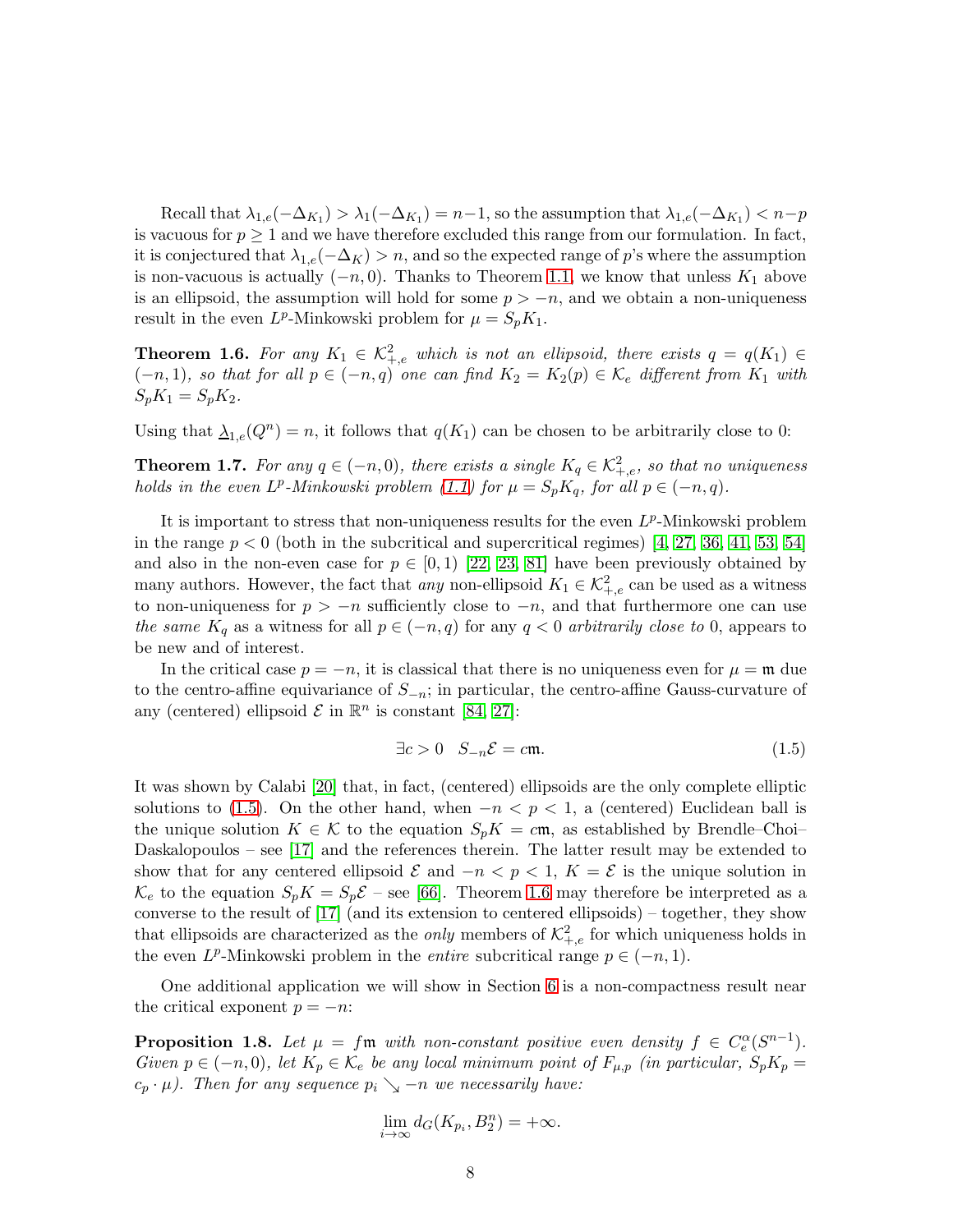Here  $d_G(K, B_2^n)$  denotes the geometric distance between K and  $B_2^n$ , defined as the ratio between the out- and in- radii of K, namely  $\inf\{ab > 0 \; ; \; \frac{1}{b}B_2^n \subset K \subset aB_2^n\}$ . Clearly, the assumption that  $f$  is non-constant is crucial for the validity of the claim, since otherwise we could take all  $K_p$ 's to be the Euclidean ball  $B_2^n$ , which is easily seen to be global minimum point of  $F_{\mathfrak{m},p}$  in  $\mathcal{K}_e$  by the Blaschke–Santaló and Jensen inequalities. This demonstrates a very strong rigidity property of the critical exponent  $p = -n$ .

In the supercritical regime we observe the following additional rigidity properties:

<span id="page-8-0"></span>**Theorem 1.9.** Let  $p \leq -n$  and let  $\mu$  denote a non-zero finite even Borel measure on  $S^{n-1}$ .

- (1)  $F_{\mu,p}$  has no local maximum points which are in  $\mathcal{K}^2_{+,e}$ .
- (2)  $F_{\mu,p}$  has no local minimum points which are in  $\mathcal{K}^2_{+,e}$ , unless  $p = -n$  and  $\mu = c \mathfrak{m}$ .
- (3) If  $\mu = f \mathfrak{m}$  with positive even density  $f \in C_e^{\alpha}(S^{n-1})$ , then  $F_{\mu,p}$  has no local minima at all, unless  $p = -n$  and  $\mu = c \mathfrak{m}$ .
- (4) If  $p < -n$  and  $\mu = f \mathfrak{m}$  with an even density satisfying  $||f||_{L^{\frac{n}{n+q}}(\mathfrak{m})} \in (0, \infty)$  for some  $q \in (p, -n)$ , then  $-F_{\mu,p}(K)$  is coercive under a volume constraint, i.e. tends to  $+\infty$ uniformly as  $d_G(K, B_2^n) \to \infty$  if  $V(K)$  is fixed. Consequently,  $\mathcal{K}_e \ni K \mapsto F_{\mu, p}(K)$ has no global minimum but attains a global maximum at a point  $K_{\text{max}} \in \mathcal{K}_e \setminus \mathcal{K}_{+,e}^2$ . If moreover  $\mu$  satisfies (3) above, then necessarily  $S_p K_{\text{max}} \neq c \cdot \mu$ .

In particular, this means that if one wishes to use a variational approach involving  $F_{\mu,p}$ for establishing existence in the supercritical regime of the even  $L^p$ -Minkowski problem with a measure  $\mu = f \mathfrak{m}$  having positive even density  $f \in C_e^{\alpha} (S^{n-1})$ , one necessarily needs to resort to saddle-point methods, or alternatively, to restrict to a certain subclass of symmetric convex bodies as in [\[56,](#page-29-6) [42\]](#page-29-5) – see Remark [6.3.](#page-26-0)

#### 1.4 The non-smooth case

It is also interesting to try and extend Theorems [1.1](#page-3-0) and [1.2](#page-5-1) to the general (possibly nonsmooth) case. When  $K \in \mathcal{K}_e \setminus \mathcal{K}^2_{+,e}$ , the definition of  $\Delta_K$  as a regular differential operator does not make sense, and so there are several natural options for replacing the spectral parameter  $\lambda_{1,e}(-\Delta_K)$ :

<span id="page-8-1"></span>
$$
\underline{\lambda}_{1,e}(K) \le \overline{\lambda}_{1,e}(K) \le \lambda_{1,e}^C(K). \tag{1.6}
$$

The first two variants above are defined as:

$$
\lambda_{1,e}(K) := \liminf_{\mathcal{K}^2_{+,e} \ni K_i \to K \text{ in } C} \lambda_{1,e}(-\Delta_{K_i}),
$$
  

$$
\overline{\lambda}_{1,e}(K) := \limsup_{\mathcal{K}^2_{+,e} \ni K_i \to K \text{ in } C} \lambda_{1,e}(-\Delta_{K_i}).
$$

Here C-convergence is synonymous with convergence in the Hausdorff metric – see Section [2](#page-10-0) for additional details and notation. The smallest variant  $\lambda_{1,e}$  is the natural one when considering lower-bounds, and was therefore used in [\[49\]](#page-29-8). The largest variant  $\lambda_{1,e}^C$  is the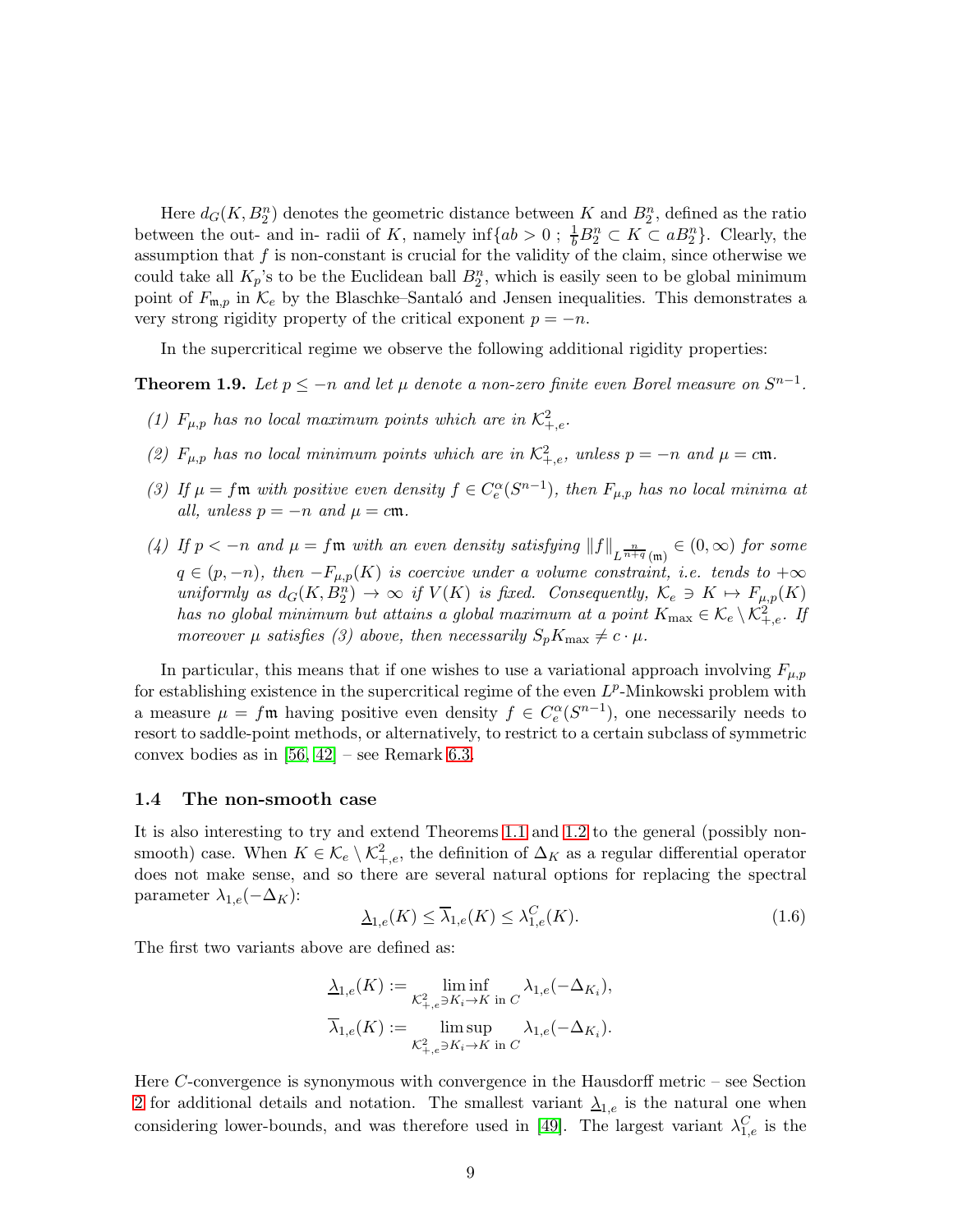natural one for studying upper-bounds as in this work, and so we will use it. Following the idea of Putterman [\[70\]](#page-30-9) of using mixed-volumes of convex bodies  $V(L[m], K[n-m])$  instead of second-order differentiation of  $C^2$  test-functions, we define:

<span id="page-9-1"></span>
$$
\lambda_{1,e}^C(K) := (n-1) \inf_{L \in \mathcal{K}_e} \left\{ \frac{\int (\frac{h_L}{h_K})^2 dV_K - V(L[2], K[n-2])}{\int (\frac{h_L}{h_K})^2 dV_K - \frac{V(L[1], K[n-1])^2}{V(K)} } \, ; \, \frac{h_L}{h_K} \text{ non-constant } V_K \text{-a.e.} \right\}.
$$
\n(1.7)

Note that the Cauchy-Schwarz inequality and Minkowski's second inequality imply that both numerator and denominator are non-negative. It follows from [\[70,](#page-30-9) Appendix] that:

$$
\lambda_{1,e}^C(K) = \lambda_{1,e}(-\Delta_K) \quad \forall K \in \mathcal{K}_+^2,
$$

and since  $\lambda_{1,e}^C(K)$  is clearly upper semi-continuous with respect to C-convergence (being the best constant in an inequality relating two non-negative C-continuous functions of  $K \in \mathcal{K}_e$ , the second inequality in [\(1.6\)](#page-8-1) immediately follows.

<span id="page-9-0"></span>**Theorem 1.10.** For all  $K \in \mathcal{K}_e$ , we have:

$$
\lambda_{1,e}^C(K) \le 2n
$$

(with equality for all centered ellipsoids). If equality holds above then  $K$  is a linear image of a tangential body to a (centered) Euclidean ball.

A convex body  $K \subset \mathbb{R}^n$  is called a tangential body to a (centered) Euclidean ball if:

<span id="page-9-2"></span>
$$
K = \bigcap_{\theta \in S} \{ x \in \mathbb{R}^n \; ; \; \langle x, \theta \rangle \le R \}
$$
\n
$$
(1.8)
$$

for some  $R > 0$  and closed subset  $S \subset S^{n-1}$  (which is necessarily not contained in any hemisphere since K is compact). It is known (see  $[76,$  Theorem 2.2.10 and pp. 149,386)) that K is a tangential body to a (centered) Euclidean ball if and only if  $h_K(\theta) = R$  for  $S_K$ -a.e.  $\theta \in S^{n-1}$ , and in that case S coincides with the support of  $S_K$ . It follows that if  $S_K$  has full support then K must be a Euclidean ball itself, thereby slightly relaxing the assumption that  $K \in \mathcal{K}^2_{+,e}$  in the equality case characterization of Theorem [1.1.](#page-3-0)

**Remark 1.11.** If  $\lambda_{1,e}^C(K) = 2n$ , we can in fact show that K satisfies several additional properties – see Remark  $5.1$  – but we do not know how to deduce that K must be an ellipsoid. The reason is that the assumption that  $S_K$  has full support is crucially used in our characterization of the equality case in Theorem [1.2,](#page-5-1) and we do not know whether the result still holds for general  $K \in \mathcal{K}$  – see the more general Theorem [4.1](#page-18-0) below and Remark [4.3.](#page-18-1) We leave these questions as interesting open problems.

The rest of this work is organized as follows. In Section [2](#page-10-0) we recall some necessary preliminaries. In Section [3](#page-15-0) we calculate various expressions involving powers of  $\lim_{K,\xi}$ . In Section [4](#page-18-2) we prove an extended version of Theorem [1.2.](#page-5-1) In Section [5](#page-21-0) we provide proofs of Theorems [1.1](#page-3-0) and [1.10.](#page-9-0) In Section [6](#page-23-0) we conclude by providing proofs of our various applications to the even  $L^p$ -Minkowski problem.

Acknowledgments. I thank Karoly J. Böröczky and Gaoyong Zhang for their comments regarding an earlier version of this manuscript. I also thank the referees for their useful comments and suggestions.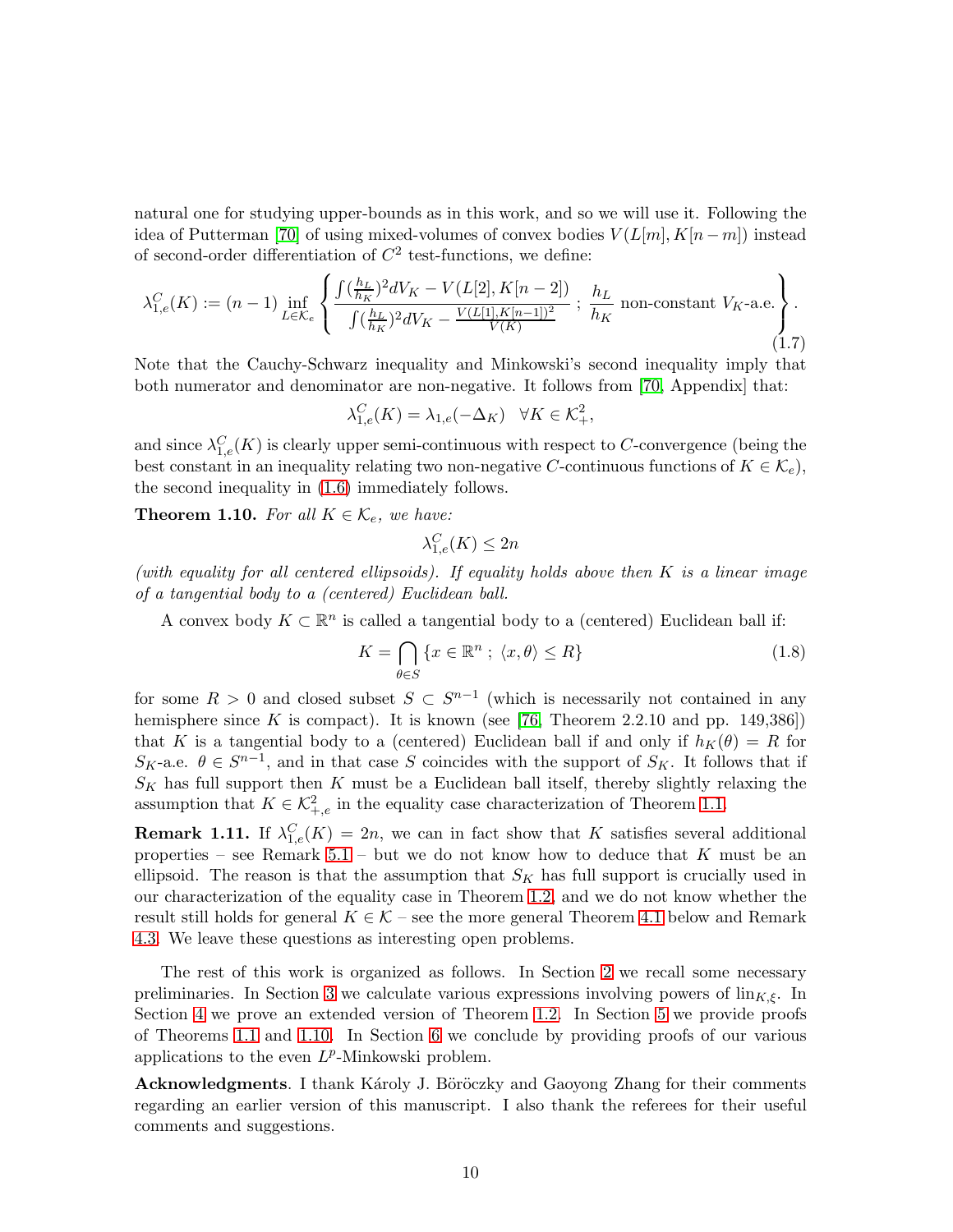## <span id="page-10-0"></span>2 Preliminaries

We begin with some preliminaries, referring to [\[76,](#page-30-0) [49\]](#page-29-8) and the references therein for additional information.

#### 2.1 Notation

We work in Euclidean space  $(\mathbb{R}^n, \langle \cdot, \cdot \rangle)$ , denoting  $|x| = \sqrt{\langle x, x \rangle}$ . A convex body in  $\mathbb{R}^n$  is a convex, compact set with non-empty interior. We denote by  $K$  the collection of convex bodies in  $\mathbb{R}^n$  having the origin in their interior. The support function  $h_K : \mathbb{R}^n \to \mathbb{R}_+$  of  $K \in \mathcal{K}$  is defined as:

$$
h_K(x^*) := \max_{x \in K} \langle x^*, x \rangle \quad , \ x^* \in \mathbb{R}^n.
$$

It is easy to see that  $h_K$  is continuous, convex and positive outside the origin. Clearly, it is 1-homogeneous, so we will mostly consider its restriction to the Euclidean unit-sphere  $S^{n-1}$ . Conversely, a convex 1-homogeneous function  $h : \mathbb{R}^n \to \mathbb{R}_+$  which is positive outside the origin is necessarily the support function of some  $K \in \mathcal{K}$ . The polar-body  $K^{\circ}$  of  $K \in \mathcal{K}$ is defined as the level-set  $\{h_K \leq 1\}$ ; duality implies that  $(K^{\circ})^{\circ} = K$ . The Minkowski gauge function of  $K \in \mathcal{K}$  is defined as:

$$
||x||_K := \inf\{t > 0 \; ; \; x \in tK\}.
$$

Note that  $h_K = \|\cdot\|_{K^\circ}$  and  $h_{K^\circ} = \|\cdot\|_K$ .

We denote by  $C^k(S^{n-1})$  and  $C^{k,\alpha}(S^{n-1}), k = 0,1,2,...$  and  $\alpha \in (0,1)$ , the space of k-times continuously and  $\alpha$ -Hölder differentiable functions on  $S^{n-1}$ , respectively, equipped with their usual corresponding topologies. When  $k = 0$ , we simply write  $C(S^{n-1})$  and  $C^{\alpha}(S^{n-1})$ . It is known [\[76,](#page-30-0) Section 1.8] that convergence of elements of K in the Hausdorff metric is equivalent to convergence of the corresponding support functions in the  $C(S^{n-1})$ norm; we will refer to this as *C*-convergence for brevity. We denote by  $C_{>0}^k(S^{n-1})$  the convex cone of positive functions in  $C^k(S^{n-1})$ . The subset of support functions of convex bodies in K is denoted by  $C_h^k(S^{n-1})$ .

Let  $\nabla_{S^{n-1}}$  be the standard Levi–Civita connection on the sphere  $S^{n-1}$  with its canonical Riemannian metric  $\delta = \delta_{S^{n-1}}$ . We use  $\omega_i$  to denote the 1-form  $\omega$  in a local frame  $e_1, \ldots, e_{n-1}$ on  $S^{n-1}$ , and  $(w_i)_j$  to denote the covariant derivative  $\nabla_{S^{n-1}}\omega$ . For a function  $h \in C^2(S^{n-1})$ , we use  $h_i$  and  $h_{ij}$  to denote  $\nabla_{S^{n-1}}h = dh$  and  $\nabla_{S^{n-1}}^2h$  in this frame, respectively, e.g.  $(h_i)_j = h_{ij}$ . Extending h to a 1-homogeneous function on  $\mathbb{R}^n$  and denoting by  $\nabla_{\mathbb{R}^n}$  the covariant derivative on Euclidean space  $\mathbb{R}^n$ , we define the symmetric 2-tensor  $D^2h$  on  $S^{n-1}$ as the restriction of  $\nabla_{\mathbb{R}^n}^2 h$  onto  $TS^{n-1}$ ; in our local frame, this reads as:

$$
D_{ij}^{2}h = \nabla_{\mathbb{R}^{n}}^{2}h(e_{i},e_{j}) = h_{ij} + h\delta_{ij} , i,j = 1,\ldots,n-1.
$$

Note that  $h \in C^2_{>0}(S^{n-1})$  is a support-function of  $K \in \mathcal{K}$  if and only if  $D^2 h_K \geq 0$ .

We denote by  $\mathcal{K}^m_+$  the subset of K of convex bodies with  $C^m$  boundary and strictly positive curvature. By [\[76,](#page-30-0) pp. 115-116,120-121], for  $m \geq 2$ ,  $K \in \mathcal{K}_{+}^{m}$  if and only if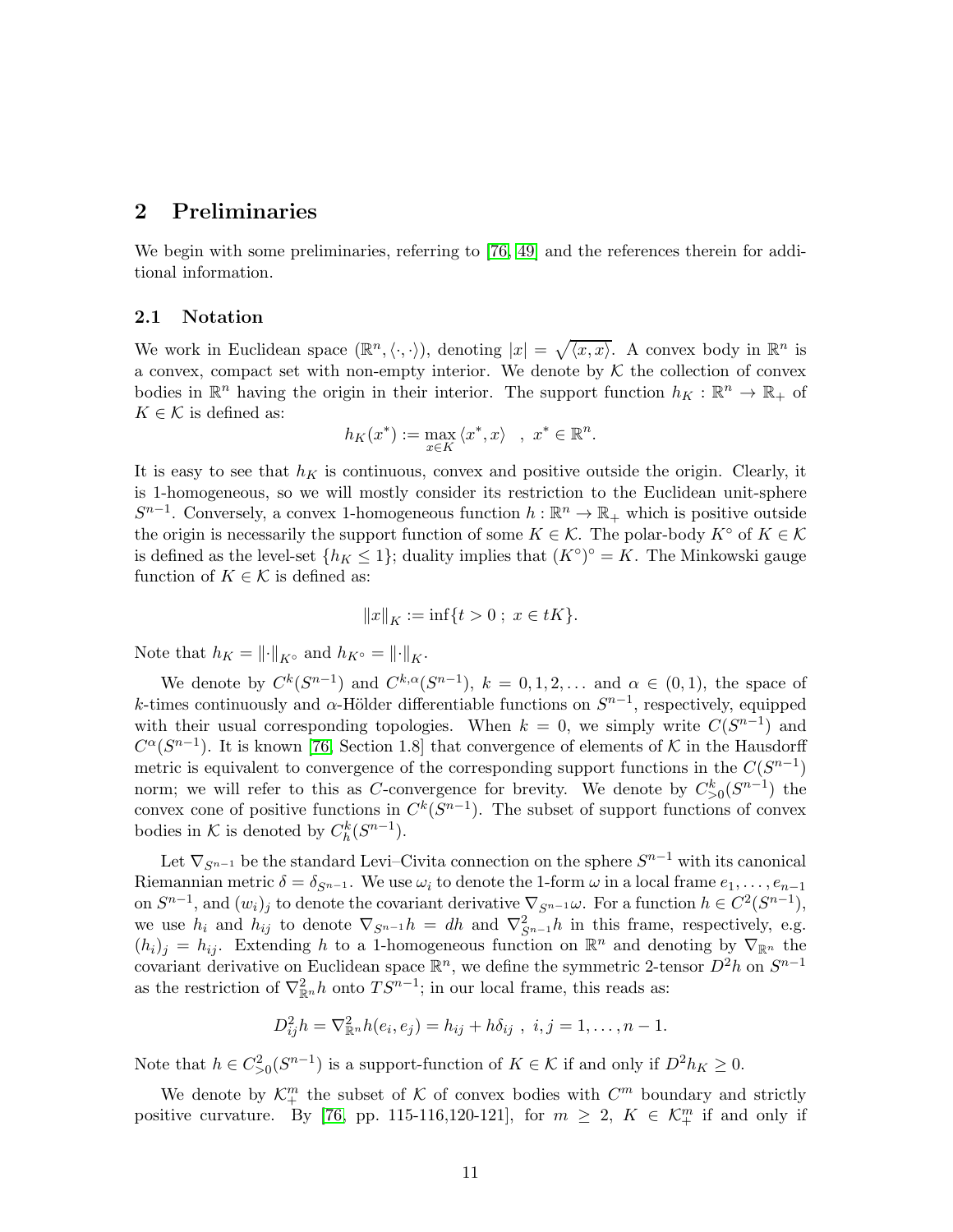$h_K \in C^m(S^{n-1})$  and  $D^2 h_K > 0$ . It is well-known that  $\mathcal{K}^2_+$  is dense in  $\mathcal K$  in the C-topology [\[76,](#page-30-0) p. 185].

A convex body K is called origin-symmetric if  $K = -K$ . We will always use  $S_e$  to denote the origin-symmetric (or even) members of a set S, e.g.  $\mathcal{K}_e$  and  $\mathcal{K}^2_{+,e}$  denote the subsets of origin-symmetric bodies in  $K$  and  $\mathcal{K}^2_+$ , respectively, and  $C^2_e(S^{n-1})$  and  $C^2_{h,e}(S^{n-1})$ denote the subsets of even functions in  $C^2(S^{n-1})$  and  $C_h^2(S^{n-1})$ , respectively.

 $GL_n$  denotes the group of non-singular linear transformations in  $\mathbb{R}^n$ , and  $SL_n$  denotes the subgroup of volume and orientation preserving elements. We use the terms "centroaffine" and "linear" interchangeably. From here on, all Euclidean balls and ellipsoids are assumed to be centered at the origin.

#### 2.2 Brunn–Minkowski theory

Given a convex body  $K \subset \mathbb{R}^n$ , its surface-area measure  $S_K$  is defined as the push-forward under the Gauss map  $\mathfrak{n}_{\partial K}$  :  $\partial K \to S^{n-1}$  of  $\mathcal{H}^{n-1}|_{\partial K}$ . Here  $\mathfrak{n}_{\partial K}$  denotes the outer unitnormal to K and  $\mathcal{H}^{n-1}$  is the  $(n-1)$ -dimensional Hausdorff measure. When  $K \in \mathcal{K}^2_+$ , we have:

$$
S_K = \det(D^2 h_K) \mathfrak{m}.
$$

More generally, Lutwak introduced in [\[57\]](#page-29-1) the  $L^p$  surface-area measure of K as:

$$
S_p(K, \cdot) = S_p K := h_K^{1-p} S_K.
$$

The cone-volume measure  $V_K$  on  $S^{n-1}$  is defined as:

$$
V_K := \frac{1}{n} h_K S_K;
$$

it is obtained by first pushing forward the Lebesgue measure on K via the cone-map  $K \ni$  $x \mapsto x/||x||_K \in \partial K$ , and then pushing forward the resulting cone-measure on  $\partial K$  via the Gauss map  $\mathfrak{n}_{\partial K}$  :  $\partial K \to S^{n-1}$ . It is known that all of the measures above are weakly continuous (i.e. in duality with  $C(S^{n-1})$ ) with respect to C-convergence of K [\[76,](#page-30-0) pp. 212-215].

The Blaschke–Santaló inequality states that for all  $K \in \mathcal{K}$ :

$$
\min_{x \in \text{int}(K)} V(K)V((K-x)^{\circ}) \le V(B_2^n)^2.
$$

When  $K \in \mathcal{K}_e$ , the (unique) minimum above is attained at  $x = 0$ .

The Minkowski sum  $K_1 + K_2$  of two sets is defined as  $\{x_1 + x_2 : x_i \in K_i\}$ . Note that this operation is additive on the level of support-functions:  $h_{K_1+K_2} = h_{K_1} + h_{K_2}$ . It was shown by Minkowski that when  ${K_i}_{i=1}^m$  are convex bodies in  $\mathbb{R}^n$ , then the volume of their Minkowski sum is a polynomial with non-negative coefficients in the scaling parameters:

$$
V(\sum_{i=1}^{m} t_i K_i) = \sum_{1 \leq i_1, ..., i_n \leq m} t_{i_1} \cdot ... \cdot t_{i_n} V(K_{i_1}, ..., K_{i_n}) \quad \forall t_i \geq 0.
$$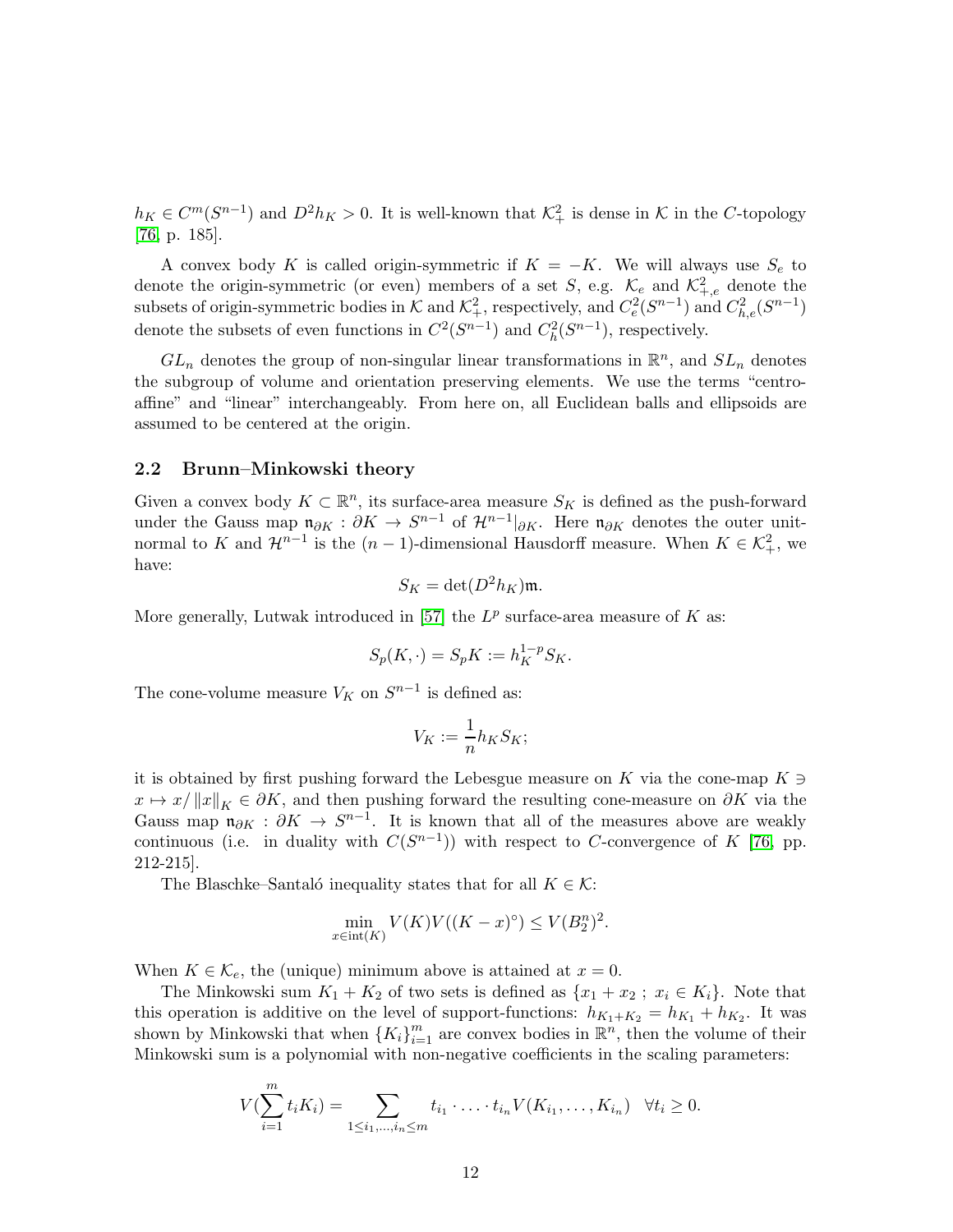The coefficient  $V(K_{i_1},...,K_{i_n})\geq 0$  is called the mixed volume of the *n*-tuple  $(K_{i_1},...,K_{i_n})$ ; it is clearly multi-linear in its arguments (with respect to Minkowski addition), and uniquely defined by requiring that it be invariant under permutations. Moreover, the mixed volume is continuous with respect to (joint) convergence of its arguments in the Hausdorff metric [\[76,](#page-30-0) Section 5.1].

Using multi-linearity, one can extend the definition of mixed volume to a  $n$ -tuple of functions  $(h_1, \ldots, h_n)$ , each of which is in  $C_{h-h}(S^{n-1}) := C_h(S^{n-1}) - C_h(S^{n-1})$ , i.e. is the difference of two support functions [\[76,](#page-30-0) Section 5.2]. Note that any  $h \in C^2(S^{n-1})$  is clearly the difference of two support functions, so the above extension applies in particular to the case that  $h_i \in C^2(S^{n-1})$ . In that case, one can write (see e.g. [\[49,](#page-29-8) Section 4]) an explicit formula for the mixed volume involving the mixed determinant of the second derivatives  $D^2 h_i$ . In any case, we emphasize that V remains multi-linear and invariant under permutation of its arguments.

Given convex bodies  $K, L \in \mathcal{K}$ , we will use the abbreviation:

$$
V(L[m], K[n-m]) = V(\underbrace{L, \dots, L}_{m \text{ times}}, \underbrace{K, \dots, K}_{n-m \text{ times}}).
$$

Given functions  $f_1, \ldots, f_n$  so that  $f_i h_K \in C_{h-h}(S^{n-1})$  are the difference of support functions, we will also use:

<span id="page-12-2"></span>
$$
V_K(f_1, ..., f_n) := V(f_1 h_K, ..., f_n h_K),
$$
  
\n
$$
V_K(f_1, ..., f_m) := V_K(f_1, ..., f_m, \underbrace{1, ..., 1}_{n-m \text{ times}}),
$$
  
\n
$$
V_K(f_1; m) := V_K(\underbrace{f_1, ..., f_1}_{f_1}).
$$
\n(2.1)

Note that we always have:

$$
V_K(f_1; 1) = \frac{1}{n} \int_{S^{n-1}} f_1 h_K dS_K = \int_{S^{n-1}} f_1 dV_K,
$$
\n(2.2)

and that by Minkowski's second inequality [\[76,](#page-30-0) Section 7.2]:

<span id="page-12-0"></span>
$$
V(L[1], K[n-1])^{2} \ge V(L[2], K[n-2])V(K),
$$
\n(2.3)

which is equivalent to the celebrated Brunn–Minkowski inequality [\[76,](#page-30-0) Section 7.1]:

<span id="page-12-1"></span>
$$
V(K+L)^{\frac{1}{n}} \ge V(K)^{\frac{1}{n}} + V(L)^{\frac{1}{n}}.
$$
\n(2.4)

#### 2.3 Hilbert–Brunn–Minkowski operator

Fix  $K \in \mathcal{K}^2_+$ , and introduce the following Riemannian (positive-definite) metric on  $S^{n-1}$ :

$$
g_K := \frac{D^2 h_K}{h_K} > 0.
$$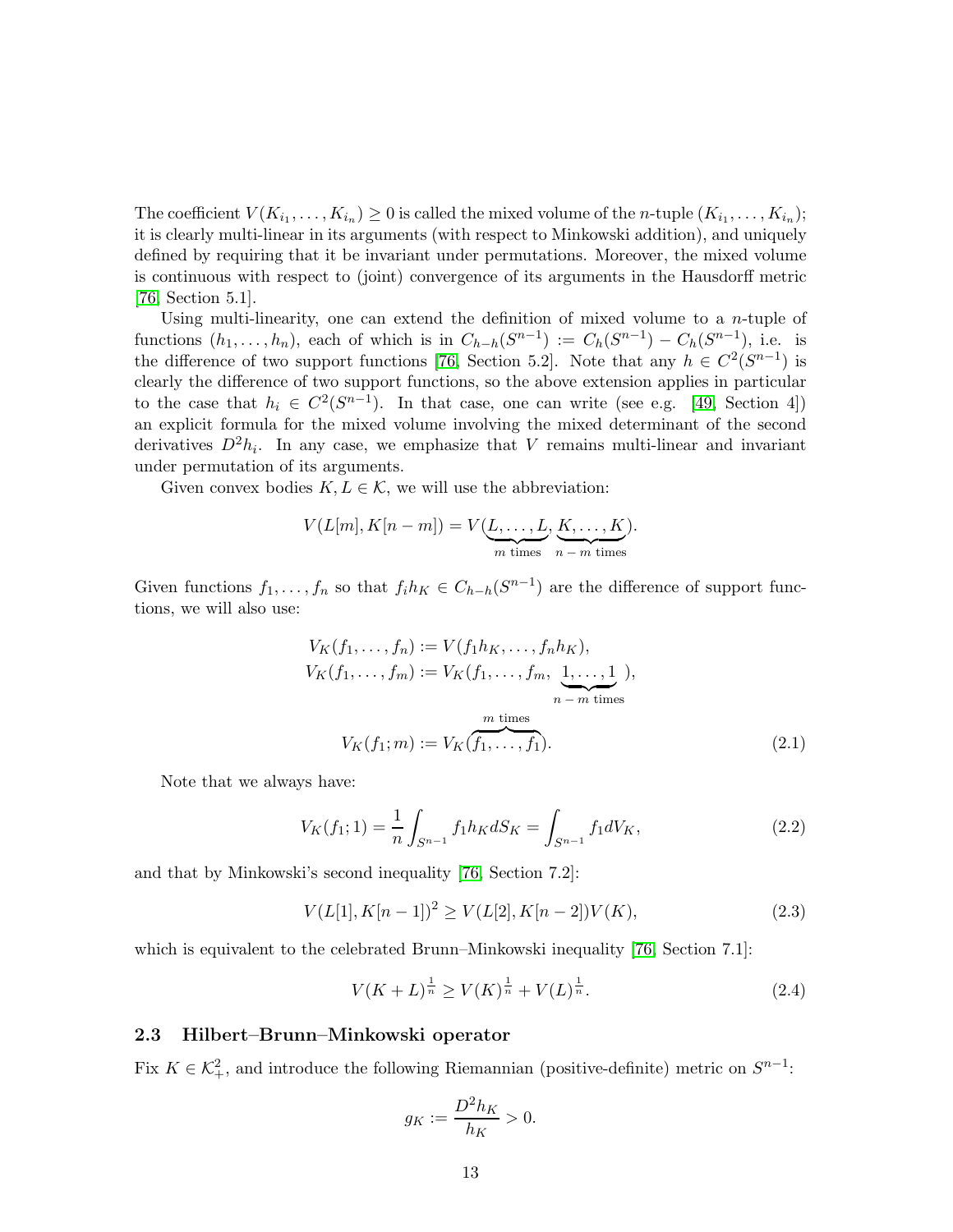As customary, we will use  $g_K^{ij}$  to denote the inverse metric in a local frame. The Levi-Civita connection associated to  $g_K$  is denoted by  $\nabla$ ; there should be no confusion with  $\nabla_{S^{n-1}}$ , since we will only use it to write:

$$
g_K(\nabla z, \nabla w) = g_K^{ij} z_i w_j , \ |\nabla z|_{g_K}^2 = g_K^{ij} z_i z_j.
$$

As usual, Einstein summation convention of summing over repeated indices will be freely employed.

The Hilbert–Brunn–Minkowski operator  $\Delta_K : C^2(S^{n-1}) \to C(S^{n-1})$  is defined as:

$$
\Delta_K z := g_K^{ij} \frac{D_{ij}^2 (zh_K) - z D_{ij}^2 h_K}{h_K} = g_K^{ij} (z_{ij} + (\log h_K)_i z_j + (\log h_K)_j z_i) = g_K^{ij} \frac{(h_K^2 z_i)_j}{h_K^2}.
$$

Note that we are using a slightly different normalization than in our previous work [\[49\]](#page-29-8), where the Hilbert–Brunn–Minkowski operator (denoted  $L_K$ ) was defined as  $L_K := \frac{1}{n-1} \Delta_K$ . Clearly,  $\Delta_K$  is an elliptic second-order differential operator with vanishing zeroth order term, and in particular  $\Delta_K 1 = 0$ . This operator was introduced by Hilbert (under somewhat different normalization and gauge) in his proof of the Brunn–Minkowski inequality (see [\[9,](#page-27-12) Section 52]). Very recently in [\[66\]](#page-30-13), we interpreted  $g_K$  and  $\Delta_K$  as the centro-affine metric and Laplacian of  $\partial K$ , respectively (obtained by equipping  $\partial K$  with the centro-affine normalization and parametrizing on  $S^{n-1}$  via the Gauss map), but we will not require this here.

It is known that for all  $z, w \in C^2(S^{n-1})$ :

<span id="page-13-1"></span>
$$
\frac{1}{n-1} \int_{S^{n-1}} (\Delta_K z) w dV_K = V_K(w, z) - \int_{S^{n-1}} wz dV_K,
$$
\n(2.5)

and that the following integration-by-parts formula holds:

$$
\int_{S^{n-1}} (-\Delta_K z) w dV_K = \int_{S^{n-1}} g_K(\nabla z, \nabla w) dV_K = \int_{S^{n-1}} (-\Delta_K w) z dV_K
$$

(see [\[49,](#page-29-8) (5.5)-(5.6)] for the case  $z = w$ ; the general case follows by polarization). Consequently, we may interpret  $\Delta_K$  as the weighted Laplacian on the weighted Riemannian manifold  $(S^{n-1}, g_K, V_K)$  (see e.g. [\[48,](#page-29-18) [50\]](#page-29-19)). It follows that  $-\Delta_K$  is a symmetric positive semi-definite operator on  $L^2(V_K)$ . It uniquely extends to a self-adjoint positive semi-definite operator with Sobolev domain  $H^2(S^{n-1})$  and compact resolvent, which we continue to denote by  $-\Delta_K$ . Its (discrete) spectrum is denoted by  $\sigma(-\Delta_K)$ . It was shown by Hilbert that Minkowski's inequality [\(2.3\)](#page-12-0) is equivalent to the statement that  $\lambda_1(-\Delta_K) \geq n-1$ , where  $\lambda_1$  denotes the first non-zero eigenvalue; Hilbert confirmed that  $\lambda_1(-\Delta_K) = n - 1$ , thereby obtaining a spectral proof of [\(2.3\)](#page-12-0) and thus the Brunn–Minkowski inequality [\(2.4\)](#page-12-1).

Denote by  $H_e^2(S^{n-1})$  the even elements of the Sobolev space  $H^2(S^{n-1})$  and by  $\mathbf{1}^{\perp}$  those elements f for which  $\int f dV_K = 0$ . The first non-trivial even eigenvalue of  $-\Delta_K$  is defined as:

<span id="page-13-0"></span>
$$
\lambda_{1,e}(-\Delta_K) := \min \sigma(-\Delta_K|_{H_e^2(S^{n-1}) \cap \mathbf{1}^\perp})
$$
  
= 
$$
\inf \left\{ \frac{\int_{S^{n-1}} |\nabla z|_{g_K}^2 dV_K}{\text{Var}_{V_K}(z)} \; ; \; \text{non-constant} \; z \in C_e^2(S^{n-1}) \right\},
$$
 (2.6)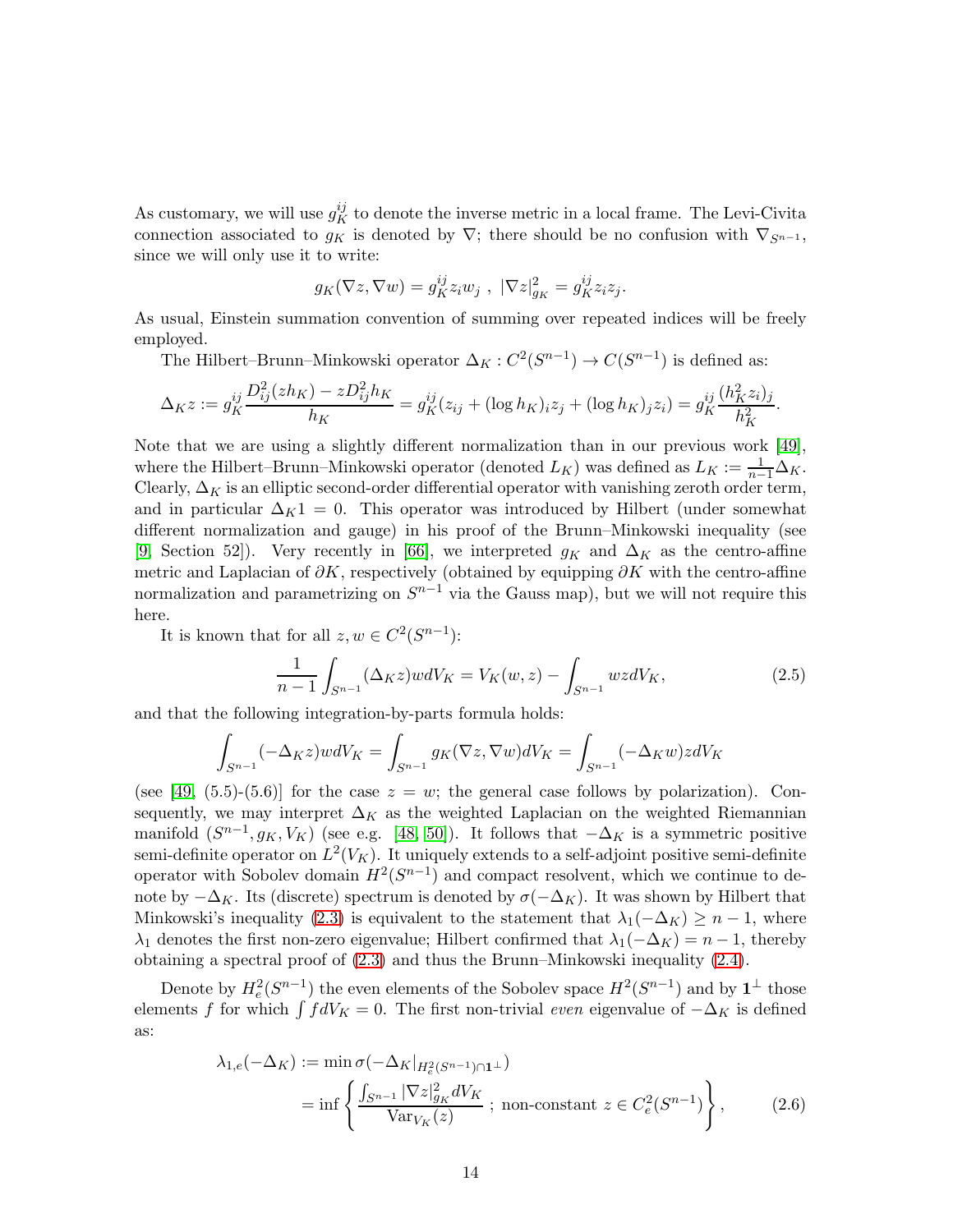where:

$$
\text{Var}_{V_K}(z) := \int_{S^{n-1}} z^2 dV_K - \frac{(\int_{S^{n-1}} z dV_K)^2}{V(K)}.
$$

#### 2.4 K-adapted linear functionals

Let  $K \in \mathcal{K}$ . We introduce the following two vector-fields on  $\partial K$ , which are well-defined for  $\mathcal{H}^{n-1}$ -a.e.  $x \in \partial K$ :

$$
x^* := \nabla_{\mathbb{R}^n} ||x||_K , \ \theta^* := \frac{x^*}{|x^*|}.
$$

Observe that  $\theta^* : \partial K \to S^{n-1}$  precisely coincides with the Gauss map  $\mathfrak{n}_{\partial K}$ . It easily follows that  $|x^*| = 1/h_K(\theta^*)$  and thus  $x^* \in \partial K^{\circ}$  and  $\langle x, x^* \rangle = 1$  for  $\mathcal{H}^{n-1}$ -almost-every  $x \in \partial K$ . We naturally extend  $x^*$  and  $\theta^*$  as 0-homogeneous vector-fields, defined  $\mathcal{H}^n$ -a.e. on the entire  $\mathbb{R}^n$ . Note that  $V_K$  is then exactly the push-forward of  $\mathcal{H}^n|_K$  via  $\theta^*$ .

We will typically consider  $x^*$  as a function of  $\theta^*$ :

$$
x^* : S^{n-1} \ni \theta^* \mapsto \frac{\theta^*}{h_K(\theta^*)}.
$$

The associated "K-adapted linear" functional on  $S^{n-1}$  in the direction of  $\xi \in \mathbb{R}^n$  is defined as:

$$
\text{lin}_{K,\xi}(\theta^*) := \langle x^*, \xi \rangle = \frac{\langle \theta^*, \xi \rangle}{h_K(\theta^*)}.
$$

It is immediate to verify that:

$$
-\Delta_K \text{lin}_{K,\xi} = (n-1)\text{lin}_{K,\xi} \quad \forall \xi \in \mathbb{R}^n.
$$

In his proof that  $\lambda_1(-\Delta_K) = n - 1$ , it was in fact shown by Hilbert (see [\[9,](#page-27-12) p. 110]) that the corresponding eigenspace is precisely  $n$ -dimensional, i.e. that there are no other eigenfunctions for the eigenvalue  $n-1$  besides  $\{\lim_{K,\xi}\}_{\xi\in\mathbb{R}^n}$ .

Since in this work we will not use the dual representation  $\theta$  to that given by  $\theta^*$  (namely  $\theta = \frac{x}{\ln x}$  $(\frac{x}{|x|})$ , we will often write  $\theta$  instead of  $\theta^*$  in our various calculations below.

#### 2.5  $\Gamma_{-p}$ -bodies and S<sub>2</sub>-isotropic position

In [\[64\]](#page-30-6), Lutwak–Yang–Zhang introduced the convex bodies  $\Gamma_{pK}$  for  $p \geq 1$ , obtained via the  $L^p$  spherical cosine transform of the  $L^p$  surface-area measure  $S_p K$ :

<span id="page-14-0"></span>
$$
||x||_{\Gamma_{-p}K}^p := \frac{1}{V(K)} \int_{S^{n-1}} |\langle x,\theta\rangle|^p \, dS_p(K,\theta). \tag{2.7}
$$

Up to normalization, they coincide with the polar  $L^p$  projection bodies  $\prod_p^* K$  introduced in [\[60\]](#page-30-4). It is interesting to note that their gauge function also coincides (up to normalization) with the  $L^p(V_K)$ -norm of our K-adapted linear functionals:

<span id="page-14-1"></span>
$$
||x||_{\Gamma_{-p}K}^p = \frac{n}{V(K)} \int_{S^{n-1}} |\text{lin}_{K,x}|^p dV_K. \tag{2.8}
$$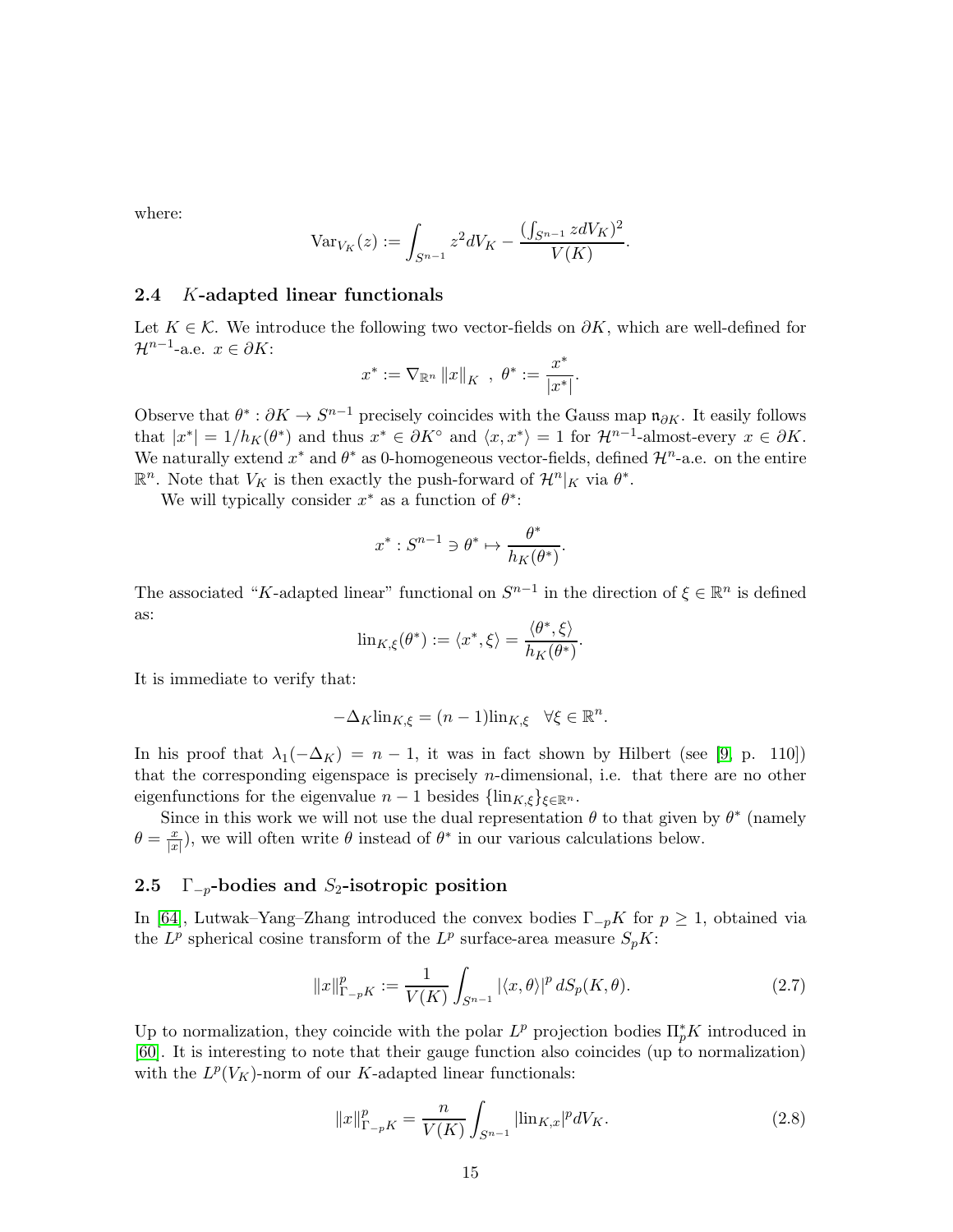When  $p = 2$ , note that  $\Gamma_{-2}K$  defines an ellipsoid, first introduced and studied in [\[61\]](#page-30-15). In [\[64\]](#page-30-6), it was realized that  $E_2K = \Gamma_{-2}K$  is a member of an entire family of ellipsoids  $E_p K$  (indexed by  $p \in (0,\infty]$ ), called the  $L^p$  John ellipsoids, which are  $GL_n$ -covariantly associated to K (with the classical John ellipsoid corresponding to  $p = \infty$ ). These ellipsoids are characterized by the property that the total  $L^p$  surface-area  $||S_pK||$  is minimized among all  $SL_n$  images of K if and only if  $E_pK$  is a Euclidean ball.

Observe from [\(2.7\)](#page-14-0) that  $E_2K = \Gamma_{-2}K$  is a Euclidean ball if and only if the measure  $S_2K$  is isotropic. Recall that a measure  $\mu$  on  $S^{n-1}$  is called isotropic if:

$$
\int_{S^{n-1}} \langle x, u \rangle^2 d\mu(x) = \frac{1}{n} |u|^2 ||\mu|| \quad \forall u \in \mathbb{R}^n.
$$

Note that the left-hand-side defines a quadratic form in u on  $\mathbb{R}^n$  whose trace is always  $\int_{S^{n-1}} |x|^2 d\mu(x) = ||\mu||$ , so the isotropicity condition amounts to demanding that this quadratic form is the appropriate multiple of the identity.

It follows e.g. from [\[61,](#page-30-15) Lemma 1<sup>\*</sup>] or [\[64,](#page-30-6) Lemma 4.1] that for any convex body  $K \in \mathcal{K}$  there exists  $T \in SL_n$  so that  $S_2T(K)$  is isotropic, and that this T is unique up to composition with rotations from the left. We will say that  $T(K)$  is the "S<sub>2</sub>-isotropic position" of K (the definite article is well justified since we typically identify convex bodies modulo rotations).

## <span id="page-15-0"></span>3 Calculations

#### 3.1 Smooth case

Let  $K \in \mathcal{K}^2_+$ . Recall that  $\Delta_K$  is the weighted Laplacian on  $(S^{n-1}, g_K, V_K)$ , and therefore satisfies by the chain-rule for any  $z \in C^2(S^{n-1})$  and  $\varphi \in C^2(\mathbb{R})$ :

<span id="page-15-1"></span>
$$
\Delta_K(\varphi(z)) = \varphi'(z)\Delta_K z + \varphi''(z)|\nabla z|_{g_K}^2.
$$
\n(3.1)

We are now ready to establish the following new observation. Note that it is very rare to precisely relate between the Dirichlet energy and the  $L^2$ -norm of a test-function – a property typically reserved for eigenfunctions of the associated Laplacian.

<span id="page-15-2"></span>**Proposition 3.1.** Let  $K \in \mathcal{K}^2_+$  and  $\xi \in \mathbb{R}^n$ . For any natural  $p \in \mathbb{N}$ :

$$
\int_{S^{n-1}} |\nabla(\lim_{K,\xi})|_{g_K}^2 dV_K = (n-1)\frac{p^2}{2p-1} \int_{S^{n-1}} \lim_{K,\xi}^2 dV_K.
$$

*Proof.* Abbreviate lin = lin<sub>K,ξ</sub>. Recall that  $-\Delta_K(\text{lin}) = (n-1)$ lin. Given  $\varphi \in C^2(\mathbb{R})$ , denote  $\varphi_1(t) := \varphi(t)\varphi'(t)t$  and  $\varphi_2(t) := \varphi(t)\varphi''(t)$ . It follows from [\(3.1\)](#page-15-1) that:

$$
-\varphi(\text{lin})\Delta_K(\varphi(\text{lin})) = (n-1)\varphi_1(\text{lin}) - \varphi_2(\text{lin})|\nabla \text{lin}|_{g_K}^2.
$$

On the other hand:

$$
|\nabla \varphi(\text{lin})|_{g_K}^2 = (\varphi')^2(\text{lin})|\nabla \text{lin}|_{g_K}^2.
$$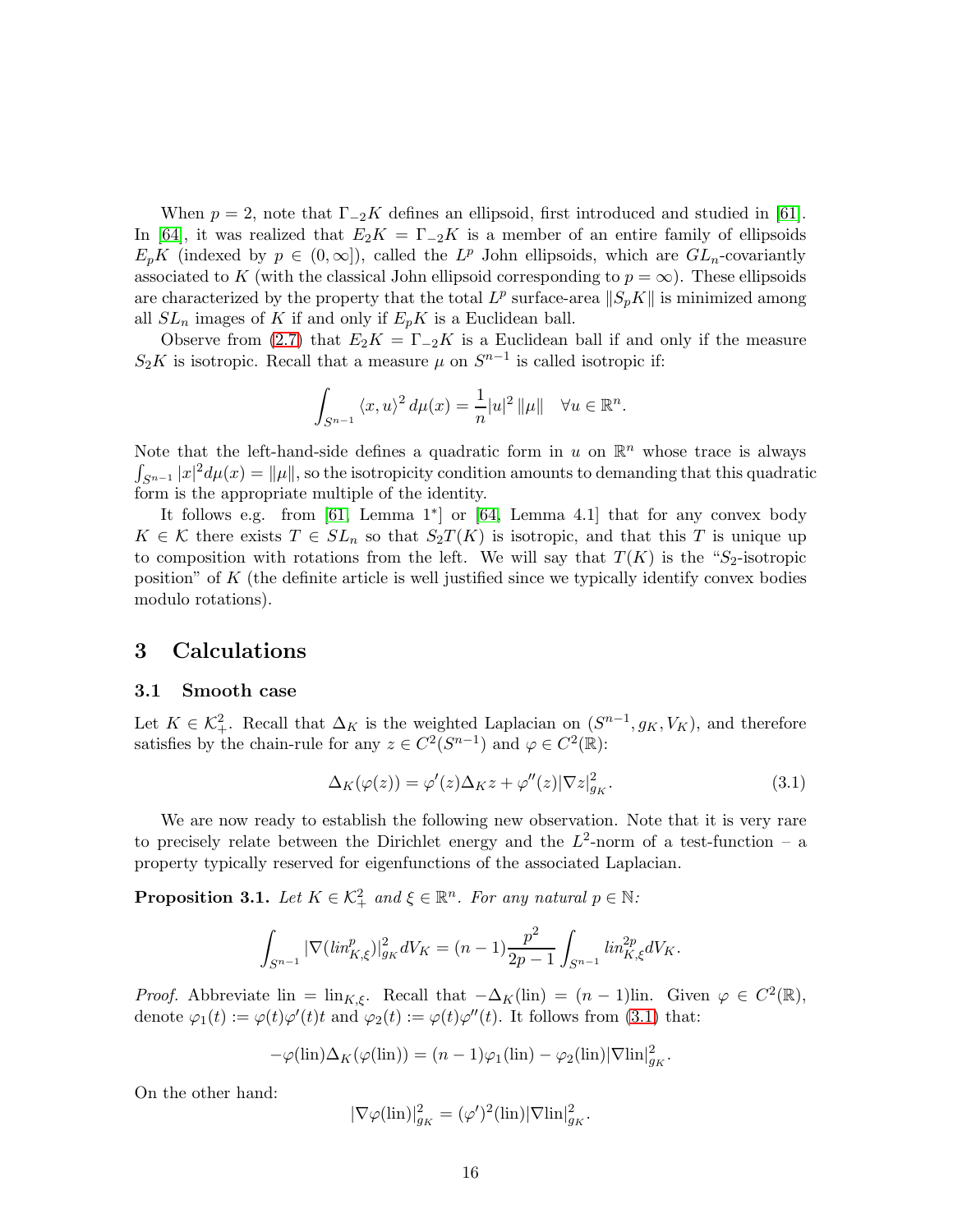But since:

J

$$
\int_{S^{n-1}} |\nabla \varphi(\lim)|_{g_K}^2 dV_K = -\int_{S^{n-1}} \varphi(\lim) \Delta_K(\varphi(\lim)) dV_K,
$$

it follows that whenever  $(\varphi')^2$  and  $\varphi_2$  are proportional, we can express the latter integral as a multiple of an integral over  $\varphi_1(\text{lin})$  only. In particular, when  $\varphi(t) = t^p$ , we obtain:

$$
p^2 \int_{S^{n-1}} \ln^{2p-2} |\nabla \ln|_{g_K}^2 dV_K = (n-1)p \int_{S^{n-1}} \ln^{2p} dV_K - p(p-1) \int_{S^{n-1}} \ln^{2p-2} |\nabla \ln|_{g_K}^2 dV_K,
$$

and hence:

$$
\int_{S^{n-1}} |\nabla(\text{lin}^p)|^2_{g_K} dV_K = p^2 \int_{S^{n-1}} \text{lin}^{2p-2} |\nabla \text{lin}|^2_{g_K} dV_K = (n-1)p \frac{p^2}{p^2 + p(p-1)} \int_{S^{n-1}} \text{lin}^{2p} dV_K,
$$
as asserted.

as asserted.

#### 3.2 General case

Our plan will be to use  $\lim_{K,\xi}^2$  as a test-function in the Rayleigh-Ritz quotient [\(2.6\)](#page-13-0) for upper-bounding  $\lambda_{1,e}(-\Delta_K)$  when  $K \in \mathcal{K}^2_{+,e}$ . To handle general convex bodies  $K \in \mathcal{K}_e$ , we will also require to represent  $\lim_{K,\xi}^2$  as the difference of a support function and a multiple of  $h_K$  – this is handled in the present subsection.

<span id="page-16-1"></span>**Lemma 3.2.** Let  $K \in \mathcal{K}$  with  $\frac{1}{R}B_2^n \subset K$   $(R > 0)$ . Then for any even  $p \in 2\mathbb{N}$  and  $\xi \in S^{n-1}$ ,

$$
h_{K_{R,p,\xi}} := h_K((p-1)R^p + \lim_{K,\xi}^p) = (p-1)R^p h_K + \frac{\langle \cdot, \xi \rangle^p}{h_K^{p-1}}
$$

is the support function of a convex body  $K_{R,p,\xi} \in \mathcal{K}$ .

*Proof.* The function  $h_{K_{R,p,\xi}}$  is clearly 1-homogeneous on  $\mathbb{R}^n$ , as well as continuous and positive outside the origin, so it remains to establish that it is convex.

Assume first that  $h_K$  is  $C^1$  smooth. Note that the convexity of a 1-homogeneous function  $f \in C_{>0}^1(\mathbb{R}^n \setminus \{0\})$  is equivalent to the property that:

<span id="page-16-0"></span>
$$
\langle \nabla f(y), z \rangle \le f(z) \quad \forall y, z \in \mathbb{R}^n \tag{3.2}
$$

(defining  $\nabla f(0) := 0$ ). Indeed, if f is convex then by homogeneity  $f(y + \epsilon z) \leq f(y) + \epsilon f(z)$ and [\(3.2\)](#page-16-0) holds. Conversely, if (3.2) holds, subtracting Euler's identity  $\langle \nabla f(y), y \rangle = f(y)$ , it follows that:

$$
f(y) + \langle \nabla f(y), z - y \rangle \le f(z) \quad \forall y, z \in \mathbb{R}^n,
$$

which is precisely the property that the graph of  $f$  lies above every tangent plane, so  $f$  is convex.

We therefore verify [\(3.2\)](#page-16-0) for  $h_{K_{R,p,\xi}}$ . Given  $y, z \in \mathbb{R}^n$ , our goal is to show that:

$$
(p-1)R^p \langle \nabla h_K(y), z \rangle + p \frac{\langle \xi, y \rangle^{p-1}}{h_K^{p-1}(y)} \langle \xi, z \rangle - (p-1) \frac{\langle \xi, y \rangle^p}{h_K^p(y)} \langle \nabla h_K(y), z \rangle \le (p-1)R^p h_K(z) + \frac{\langle \xi, z \rangle^p}{h_K^{p-1}(z)}.
$$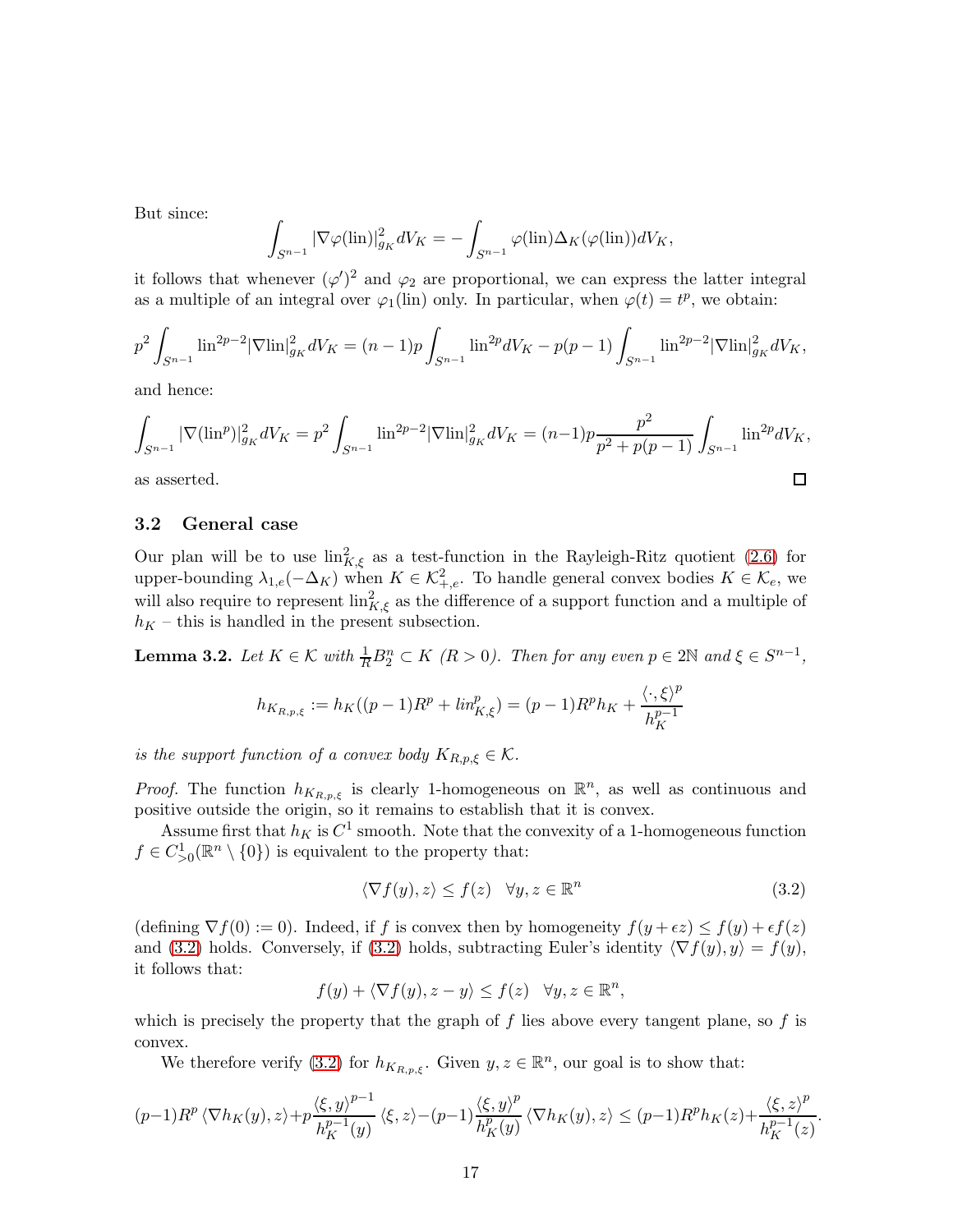Set  $A_x := \frac{\langle \xi, x \rangle}{h_K(x)}$  $\frac{\langle \xi, x \rangle}{h_K(x)}$ , and note that since  $\xi \in S^{n-1}$  and  $K \supset \frac{1}{R} B_2^n$  we have  $|A_x| \le R$  for all x. Rewriting the last inequality, we would like to show that:

$$
(p-1)(R^p - A_y^p) \langle \nabla h_K(y), z \rangle \le (p-1)R^p h_K(z) - pA_y^{p-1} \langle \xi, z \rangle + h_K(z)A_z^p.
$$

Using that  $R^p - A_y^p \ge 0$  and that  $\langle \nabla h_K(y), z \rangle \le h_K(z)$  by [\(3.2\)](#page-16-0), it is enough to establish that:

$$
0 \le (p-1)A_y^p h_K(z) - pA_y^{p-1} \langle \xi, z \rangle + h_K(z)A_z^p.
$$

Dividing by  $ph_K(z)$ , this is equivalent to:

$$
\frac{p-1}{p}A_y^p + \frac{1}{p}A_z^p - A_y^{p-1}A_z \ge 0.
$$

But the latter is a consequence of the arithmetic-geometric means inequality (recall that  $p$ is even), and so convexity of  $h_{K_{R,p,\xi}}$  is established.

The claim has been established for K's with  $C^1$ -smooth support-function. For general  $K \in \mathcal{K}$ , simply approximate K in the C-topology using the former class; since the inradius assumption  $\frac{1}{R}B_2^n \subset K$  is continuous in the latter topology and since convexity is preserved under pointwise convergence, the assertion follows for general  $K$ .  $\Box$ 

The following may be of independent interest. Recall our abbreviation  $V_K(f; 2)$  $V_K(f, f)$  from  $(2.1)$ .

<span id="page-17-0"></span>**Proposition 3.3.** For any  $K \in \mathcal{K}$ , even  $p \in 2\mathbb{N}$  and  $\xi \in \mathbb{R}^n$ , we have:

$$
V_K\left(\lim_{K,\xi}^p;2\right) = -\frac{(p-1)^2}{2p-1} \int_{S^{n-1}} \lim_{K,\xi}^{2p} dV_K.
$$

**Remark 3.4.** By the previous lemma  $h_K \text{lin}_{K,\xi}^p = \langle \cdot, \xi \rangle^p / h_K^{p-1}$  is the difference of two support functions, and so the mixed volume on the left is well-defined by multi-linearity.

*Proof of Proposition [3.3.](#page-17-0)* The assertion for  $K \in \mathcal{K}^2_+$  follows by [\(2.5\)](#page-13-1) and Proposition [3.1,](#page-15-2) since (abbreviating  $\lim = \lim_{K,\xi}$ ):

$$
V_K(\mathrm{lin}^p; 2) - \int_{S^{n-1}} \mathrm{lin}^{2p} dV_K = \frac{1}{n-1} \int_{S^{n-1}} \mathrm{lin}^p \Delta_K(\mathrm{lin}^p) dV_K
$$
  
= 
$$
-\frac{1}{n-1} \int_{S^{n-1}} |\nabla(\mathrm{lin}^p)|_{g_K}^2 dV_K = -\frac{p^2}{2p-1} \int_{S^{n-1}} \mathrm{lin}^{2p} dV_K.
$$

For general  $K \in \mathcal{K}$ , approximate it in the C-topology using  $K_i \in \mathcal{K}^2_+$ . By homogeneity we may assume that  $\xi \in S^{n-1}$ , and let  $R > 0$  be so that  $\frac{1}{R}B_2^n \subset K_i$  for all i (in particular, all  $h_{K_i} \geq R > 0$  are uniformly bounded away from zero on  $S^{n-1}$ ). Recall by Lemma [3.2](#page-16-1) that  $h_{K_i}$ lin $_{K_i,\xi}^p = h_{K_i,R,\xi} - (p-1)R^p h_{K_i}$  is the difference of support functions. Letting  $i \to \infty$ , we see that  $h_{K_i}$ ,  $\lim_{K_i,\xi}$  and hence  $h_{K_i,R,\xi}$  converge in C-norm to  $h_K$ ,  $\lim_{K_i,\xi}$  and  $h_{K,R,\xi}$ , respectively. By continuity of mixed volumes in the C-topology, it follows that  $V_{K_i}(\text{lin}_{K_i,\xi}^p;2)$  converges to  $V_K(\text{lin}_{K,\xi}^p;2)$ . Finally, as  $V_{K_i}$  converges weakly to  $V_K$ , it follows that  $\int_{S^{n-1}} \text{lin}_{K_i,\xi}^{2p} dV_{K_i} \to \int_{S^{n-1}} \text{lin}_{K,\xi}^{2p} dV_K$ , and so the asserted identity is preserved in the limit.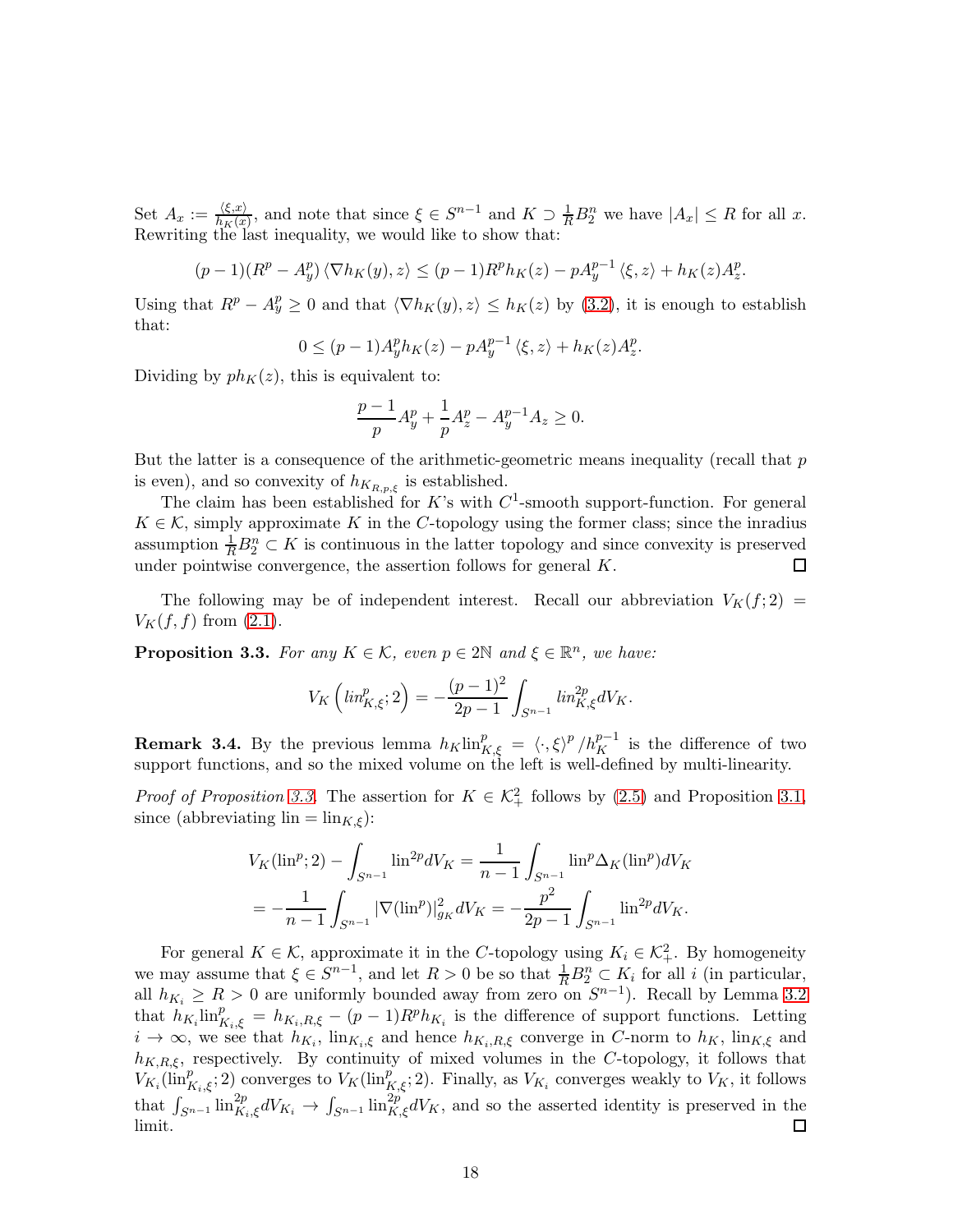## <span id="page-18-2"></span>4 Finding a good direction

In order to use  $\lim_{k \to \infty}^2$  as an informative test-function, we will also need to find a good direction  $\xi \in S^{n-1}$ . This is handled in Theorem [4.1](#page-18-0) below, which extends Theorem [1.2](#page-5-1) from the Introduction.

<span id="page-18-0"></span>**Theorem 4.1.** Let  $K \in \mathcal{K}$  be a convex body (having the origin in its interior).

(1) There exists  $\xi \in S^{n-1}$  so that:

<span id="page-18-3"></span>
$$
\int_{S^{n-1}} lin_{K,\xi}^4 dV_K \ge \frac{3n}{n+2} \frac{(\int_{S^{n-1}} lin_{K,\xi}^2 dV_K)^2}{V(K)}.
$$
\n(4.1)

(2) Assume moreover that K is in  $S_2$ -isotropic position. Then [\(4.1\)](#page-18-3) holds in expectation over  $\xi$  which is uniformly distributed in  $S^{n-1}$ :

<span id="page-18-4"></span>
$$
\int_{S^{n-1}} \int_{S^{n-1}} lin_{K,\xi}^4 dV_K d\xi \ge \frac{3n}{n+2} \frac{\int_{S^{n-1}} (\int_{S^{n-1}} lin_{K,\xi}^2 dV_K)^2 d\xi}{V(K)}.
$$
 (4.2)

Equality in  $(4.2)$  holds if and only if K is a tangential body of a Euclidean ball. In particular, if  $K \in \mathcal{K}^2_+$ , or more generally, if the support of  $S_K$  is the entire  $S^{n-1}$ , equality in  $(4.2)$  holds if and only if K is a Euclidean ball.

<span id="page-18-5"></span>(3) For a general  $K \in \mathcal{K}$ , equality in [\(4.1\)](#page-18-3) holds for every  $\xi \in S^{n-1}$ , or equivalently,

<span id="page-18-6"></span>
$$
\Gamma_{-4}K = \left(\frac{n+2}{3}\right)^{\frac{1}{4}}\Gamma_{-2}K,\tag{4.3}
$$

if and only if, up to a linear transformation, K is a tangential body to a Euclidean ball and in addition  $\Gamma_{-2}K$  and  $\Gamma_{-4}K$  are Euclidean balls themselves.

Remark 4.2. Recall from the Introduction that a tangential body to a Euclidean ball is equivalently characterized as having  $h_K$  constant  $S_K$ -a.e. In that case, all the  $L^p$  surfacearea measures  $S_p K$  are proportional, and so all  $S_p$ -isotropic positions coincide. The fol-lowing characterization was obtained by Zou–Xiong in [\[94\]](#page-31-14) for  $p \in (0,\infty)$ , and extended to  $p = 0$  (assuming the centroid of K is at the origin) by Hu–Xiong [\[38\]](#page-29-14), who showed that the following statements are equivalent:

- $K \in \mathcal{K}$  is a tangential body of a Euclidean ball in its  $S_2$ -isotropic (equivalently,  $S_n$ isotropic) position.
- $E_2K$  (and in fact, any  $E_pK$ ) coincides with the John ellipsoid  $E_{\infty}K$ .
- $E_2K$  (and in fact, any  $E_pK$ ) is a subset of K.

<span id="page-18-1"></span>Remark 4.3. The examples of a regular cube or octahedron show that there are bodies K other than Euclidean balls which are tangential to a Euclidean ball and for which  $S_2K$ is isotropic; more generally, any tangential body to a ball which has enough symmetries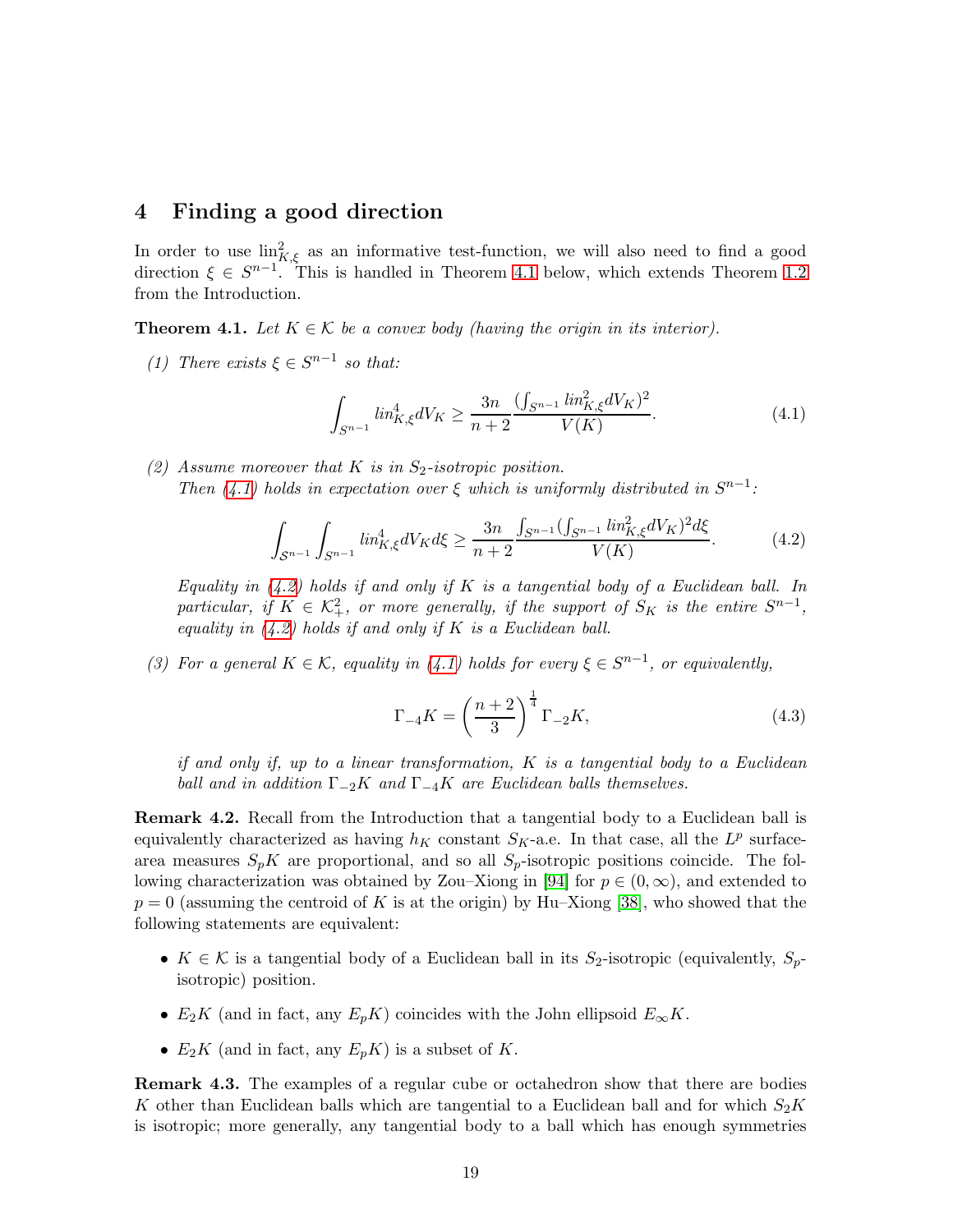will necessarily be in  $S_2$ -isotropic position. However, we do not know whether the property stated in assertion [\(3\)](#page-18-5) above characterizes ellipsoids in the class of origin-symmetric convex bodies  $\mathcal{K}_e$ . This has to do with the fact that the  $L^p$  spherical cosine-transform, while being injective on the space of even measures for  $p > 0$  which is not an even integer [\[67\]](#page-30-16), is not injective for  $p \in 2\mathbb{N}$  (since in that case  $\{|\langle \cdot, \xi \rangle|^p\}$  span a finite dimensional linear space). Consequently, it is easy to construct examples of bodies  $K \in \mathcal{K}_e$  different from Euclidean balls so that  $\Gamma_{-2}K$  and  $\Gamma_{-4}K$  are themselves Euclidean balls (see e.g. [\[73,](#page-30-17) Section 4]). But perhaps in conjunction with the assumption that  $K$  is a tangential body of a ball, this already forces  $K$  to be a ball itself? We leave this as an interesting open problem.

#### Proof of Theorem [4.1.](#page-18-0)

**Reduction of (1) to (2).** Observe that the first assertion on the existence of  $\xi \neq 0$  so that  $(4.1)$  holds is centro-affine invariant. To see this, rewrite  $(4.1)$  as:

$$
\int_K \left\langle x^*, \xi \right\rangle^4 dx \ge \frac{3n}{n+2} \frac{\left( \int_K \left\langle x^*, \xi \right\rangle^2 dx \right)^2}{V(K)}.
$$

Since  $T(x)^* = T^{-*}x^*$  for any  $T \in GL_n$ , it follows that:

$$
\int_{T(K)} \langle y^*, \xi \rangle^p dy = |\det(T)| \int_K \langle T(x)^*, \xi \rangle^p dx = |\det(T)| \int_K \langle x^*, T^{-1} \xi \rangle^p dx,
$$

and the centro-affine invariance immediately follows. Consequently, we may assume that K is in  $S_2$ -isotropic position, thereby reducing the first assertion to the second. For convenience, let us also assume that  $V(K) = 1$ .

**Proof of (2).** Instead of randomly drawing  $\xi \in S^{n-1}$  from the uniform Haar measure, it will be more convenient to draw  $\xi \in \mathbb{R}^n$  from the (rotation invariant) standard Gaussian measure (since the assertion is homogeneous in  $\xi$ ).

If  $\xi$  is a standard Gaussian random-vector in  $\mathbb{R}^n$ , it is straightforward to check that for all  $u, v \in \mathbb{R}^n$ :

<span id="page-19-0"></span>
$$
\mathbb{E}\left\langle \xi, u \right\rangle^4 = 3|u|^4 \, , \, \mathbb{E}\left\langle \xi, u \right\rangle^2 \left\langle \xi, v \right\rangle^2 = 2\left\langle u, v \right\rangle^2 + |u|^2|v|^2. \tag{4.4}
$$

Indeed, by rotation invariance of the Gaussian measure, denoting  $X \sim Y$  if X and Y are identically distributed, we have:

$$
\langle \xi, u \rangle^4 \sim |u|^4 \xi_1^4 \ , \ \langle \xi, u \rangle^2 \langle \xi, v \rangle^2 \sim \xi_1^2 \left( \xi_1 \langle u, v \rangle + \xi_2 \langle u^\perp, v \rangle \right)^2,
$$

where  $u^{\perp}$  is obtained by rotating u by 90 degrees in the linear subspace spanned by  $\{u, v\}$ . Noting that  $\langle u^\perp, v \rangle^2 = |u|^2 |v|^2 - \langle u, v \rangle^2$ , using that  $\xi_1, \xi_2$  are independent standard Gaussian variables, and recalling that  $\mathbb{E}\xi_i = 0$ ,  $\mathbb{E}\xi_i^2 = 1$  and  $\mathbb{E}\xi_i^4 = 3$ , [\(4.4\)](#page-19-0) immediately follows.

Rewriting [\(4.1\)](#page-18-3) as:

$$
\int_{S^{n-1}} \frac{\langle \theta^*, \xi \rangle^4}{h_K^4(\theta^*)} dV_K(\theta^*) \ge \frac{3n}{n+2} \int_{S^{n-1} \times S^{n-1}} \frac{\langle \theta_1^*, \xi \rangle^2 \langle \theta_2^*, \xi \rangle^2}{h_K^2(\theta_1^*) h_K^2(\theta_2^*)} dV_K(\theta_1^*) dV_K(\theta_2^*)
$$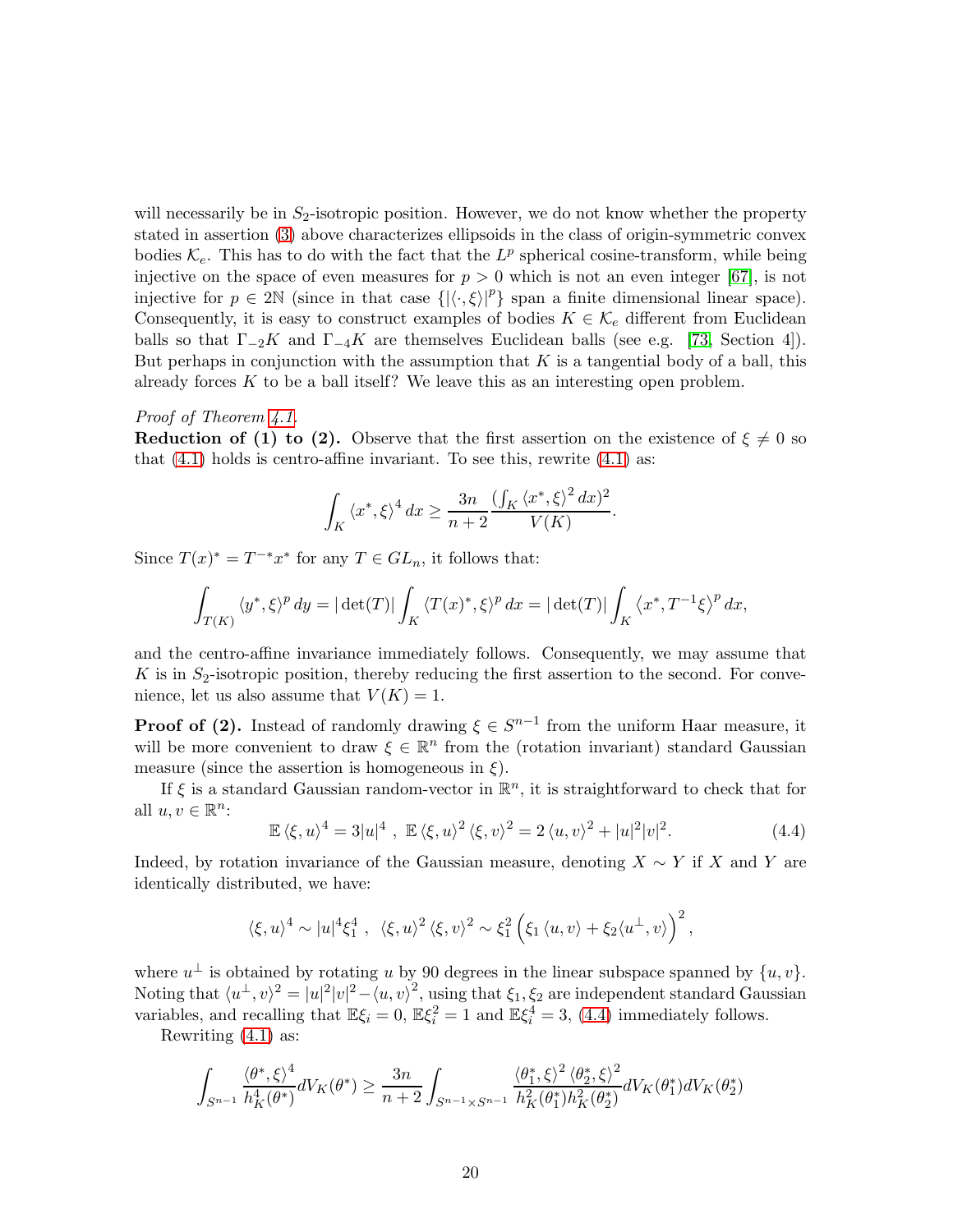and taking expectation in  $\xi$ , our goal is thus to verify that:

$$
3\int_{S^{n-1}}\frac{dV_K}{h_K^4}\geq \frac{3n}{n+2}\left(2\int_{S^{n-1}\times S^{n-1}}\left\langle \theta_1^*,\theta_2^*\right\rangle^2\frac{dV_K(\theta_1^*)}{h_K^2(\theta_1^*)}\frac{dV_K(\theta_2^*)}{h_K^2(\theta_2^*)}+\left(\int_{S^{n-1}}\frac{dV_K}{h_K^2}\right)^2\right).
$$

Recalling that  $\frac{dV_K}{h_K^2} = \frac{1}{n}$  $rac{1}{n} \frac{dS_K}{h_K}$  $\frac{dS_K}{h_K} = \frac{1}{n}$  $\frac{1}{n}$ d $S_2K$  and rearranging terms, this amounts to verifying:

$$
\operatorname{Var}_{V_K}(1/h_K^2) \ge \frac{2}{n(n+2)} \left( \int_{S^{n-1} \times S^{n-1}} \langle \theta_1^*, \theta_2^* \rangle^2 dS_2(K, \theta_1^*) dS_2(K, \theta_2^*) - \frac{1}{n} \left( \int_{S^{n-1}} dS_2(K) \right)^2 \right).
$$

And indeed, our assumption that  $S_2K$  is isotropic precisely ensures that the right-hand-side is 0, and so we have verified [\(4.1\)](#page-18-3) in expectation since:

$$
\text{Var}_{V_K}(1/h_K^2) \ge 0.
$$

The above analysis shows that equality in expectation in [\(4.1\)](#page-18-3) is equivalent to:

$$
\text{Var}_{V_K}(1/h_K^2) = 0,
$$

meaning that  $h_K$  is  $V_K$  (and thus  $S_K$ ) almost-everywhere constant, as asserted. By continuity of  $h_K$ , this means that  $h_K$  is constant on the entire support of  $S_K$ , so whenever  $S_K$ is of full-support,  $h_K$  is constant on  $S^{n-1}$  and so K must be a Euclidean ball itself.

**Proof of (3).** Recalling [\(2.8\)](#page-14-1), having equality in [\(4.1\)](#page-18-3) for all  $\xi \in S^{n-1}$  is clearly equivalent to [\(4.3\)](#page-18-6). As before, since [\(4.3\)](#page-18-6) is centro-affine invariant, we may apply a linear transformation so that  $S_2K$  is isotropic, or equivalently, so that  $\Gamma_{-2}K$  is a Euclidean ball.

If equality holds in [\(4.1\)](#page-18-3) for all  $\xi \in S^{n-1}$ , then it also holds in expectation, and so by assertion (2), K is a tangential body of a Euclidean ball. Equality for all  $\xi$  also implies by [\(4.3\)](#page-18-6) that  $\Gamma_{-4}K$  is a multiple of  $\Gamma_{-2}K$ , and thus a Euclidean ball as well.

Conversely, if in its  $S_2$ -isotropic position K is a tangential body of a Euclidean ball, then  $h_K$  is  $S_K$ -a.e. constant and hence all the  $S_pK$  measures are isotropic. In particular  $V_K$  is isotropic, and by further scaling  $K$ , we may assume that it is a probability measure. We are also given that  $\Gamma_{-4}K$  is a Euclidean ball, and hence  $\Gamma_{-4}K = c\Gamma_{-2}K$  for some constant  $c > 0$ . Writing this as:

$$
n\int_{S^{n-1}}\frac{\langle \theta^*,\xi \rangle^4}{h_K^4(\theta^*)}dV_K(\theta^*) = c^{-4}n^2\int_{S^{n-1}\times S^{n-1}}\frac{\langle \theta_1^*,\xi \rangle^2\langle \theta_2^*,\xi \rangle^2}{h_K^2(\theta_1^*)h_K^2(\theta_2^*)}dV_K(\theta_1^*)dV_K(\theta_2^*),
$$

canceling the  $V_K$ -a.e. constant  $h_K$ , integrating in  $\xi$  as above, and using that  $V_K$  is isotropic, we deduce :

$$
3n = c^{-4}n^2 \left(\frac{2}{n} + 1\right).
$$

It follows that necessarily  $c = \left(\frac{n+2}{3}\right)$  $\frac{+2}{3}$ , and hence [\(4.3\)](#page-18-6) is established.

 $\Box$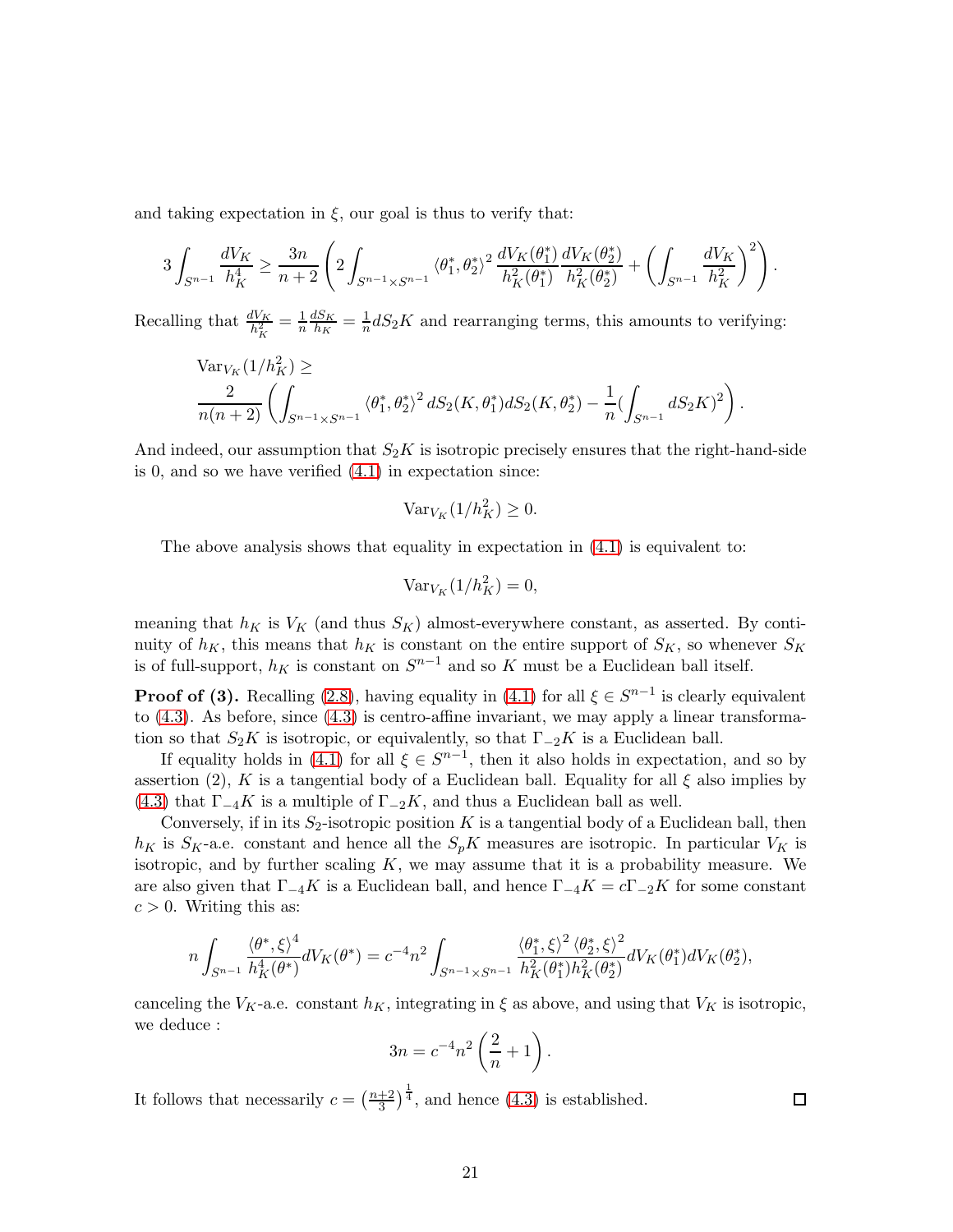## <span id="page-21-0"></span>5 Proofs of Theorems [1.1](#page-3-0) and [1.10](#page-9-0)

We are now ready to provide the proofs of Theorems [1.1](#page-3-0) and [1.10.](#page-9-0) While Theorem [1.1](#page-3-0) is a particular case of Theorem [1.10,](#page-9-0) it might be insightful to first give a proof of the former.

*Proof of Theorem [1.1.](#page-3-0)* Given  $K \in \mathcal{K}^2_{+,e}$ , there exists by Theorem [4.1](#page-18-0) a direction  $\xi \in S^{n-1}$ so that [\(4.1\)](#page-18-3) holds. Note that  $\lim_{K,\xi}^2 \in C_e^2$  is an even function (as K is origin-symmetric). Using  $z = \lim_{K,\xi}^2$  as a test function in the Rayleigh-Ritz characterization [\(2.6\)](#page-13-0) of  $\lambda_{1,e}(-\Delta_K)$ , we obtain, after employing Proposition [3.1](#page-15-2) and [\(4.1\)](#page-18-3):

$$
\lambda_{1,e}(-\Delta_K) \le \frac{\int_{S^{n-1}} |\nabla(\text{lin}_{K,\xi}^2)|_{g_K}^2 dV_K}{\int_{S^{n-1}} \text{lin}_{K,\xi}^4 dV_K - \frac{(\int_{S^{n-1}} \text{lin}_{K,\xi}^2 dV_K)^2}{V(K)}} \le \frac{\frac{4(n-1)}{3} \int_{S^{n-1}} \text{lin}_{K,\xi}^4 dV_K}{\int_{S^{n-1}} \text{lin}_{K,\xi}^4 dV_K - \frac{n+2}{3n} \int_{S^{n-1}} \text{lin}_{K,\xi}^4 dV_K} = 2n.
$$

If  $\lambda_{1,e}(-\Delta_K) = 2n$  then the above argument shows that we cannot have strict inequality in [\(4.1\)](#page-18-3) for any direction  $\xi \in S^{n-1}$  (since this would imply that  $\lambda_{1,e}(-\Delta_K) < 2n$ ). In other words:

<span id="page-21-1"></span>
$$
\int_{S^{n-1}} \ln_{K,\xi}^4 dV_K \le \frac{3n}{n+2} \frac{(\int_{S^{n-1}} \ln_{K,\xi}^2 dV_K)^2}{V(K)} \quad \forall \xi \in S^{n-1}.\tag{5.1}
$$

By centro-affine invariance we may assume that  $K$  is in  $S_2$ -isotropic position. By Theorem [4.1](#page-18-0) (2), we know that the reverse inequality in [\(5.1\)](#page-21-1) holds in expectation over  $\xi$  which is uniformly distributed in  $S^{n-1}$ . As the expressions in [\(5.1\)](#page-21-1) are continuous in  $\xi$ , it follows that we must have equality in [\(5.1\)](#page-21-1) for all  $\xi$ . Since  $K \in \mathcal{K}^2_+$ , assertions (2) or (3) of Theorem [4.1](#page-18-0) then imply that K is a Euclidean ball in its  $S_2$ -isotropic position, thereby verifying that  $K$  is an ellipsoid.  $\Box$ 

*Proof of Theorem [1.10.](#page-9-0)* Let  $K \in \mathcal{K}_e$  and let  $\frac{1}{R}B_2^n \subset K$  for some  $R > 0$ . By Theorem [4.1,](#page-18-0) there exists a direction  $\xi \in S^{n-1}$  so that  $(4.1)$  holds. Again,  $\lim_{K,\xi}^2 \in C_e$  is an even function. By Lemma [3.2,](#page-16-1)  $h_{K_{R,\xi}} := h_K(R^2 + \text{lin}_{K,\xi}^2)$  is the support function of an origin-symmetric convex body  $K_{R,\xi} \in \mathcal{K}_e$ . Using  $L = K_{R,\xi}$  as a test convex body in the definition [\(1.7\)](#page-9-1) of  $\lambda_{1,e}^C(K)$ , we deduce that:

$$
\lambda_{1,e}^C(K) \le (n-1) \frac{\int_{S^{n-1}} (R^2 + \text{lin}_{K,\xi}^2)^2 dV_K - V_K(R^2 + \text{lin}_{K,\xi}^2; 2)}{\int_{S^{n-1}} (R^2 + \text{lin}_{K,\xi}^2)^2 dV_K - \frac{V_K(R^2 + \text{lin}_{K,\xi}^2; 1)^2}{V(K)}}.
$$

It is immediate to check that both numerator and denominator above do not depend on the value of  $R$  – simply use the multi-linearity of mixed volumes:

$$
V_K(R^2 + \text{lin}_{K,\xi}^2; 2) = R^4 V(K) + 2R^2 V_K(\text{lin}_{K,\xi}^2; 1) + V_K(\text{lin}_{K,\xi}^2; 2),
$$
  

$$
V_K(R^2 + \text{lin}_{K,\xi}^2; 1) = R^2 V(K) + V_K(\text{lin}_{K,\xi}^2; 1),
$$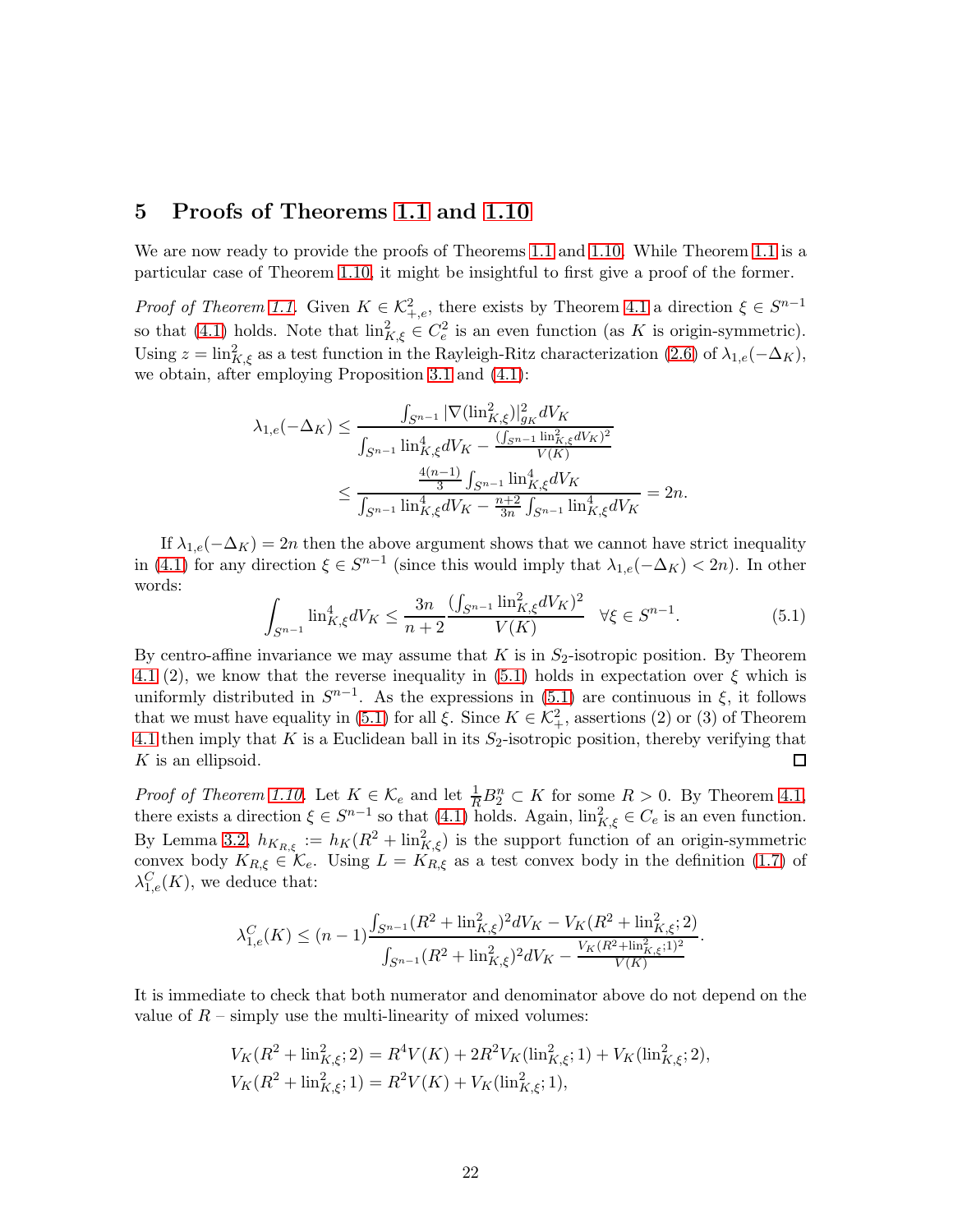plug this into the above expression, and recall that  $V_K(\text{lin}^2_{K,\xi}; 1) = \int_{S^{n-1}} \text{lin}^2_{K,\xi} dV_K$ . Consequently:

$$
\lambda_{1,e}^C(K) \le (n-1) \frac{\int_{S^{n-1}} \ln_{K,\xi}^4 dV_K - V_K(\text{lin}_{K,\xi}^2; 2)}{\int_{S^{n-1}} \ln_{K,\xi}^4 dV_K - \frac{\left(\int_{S^{n-1}} \text{lin}_{K,\xi}^2 dV_K\right)^2}{V(K)}},
$$

which by Proposition [3.3](#page-17-0) and [\(4.1\)](#page-18-3) translates to:

$$
= (n - 1) \frac{\frac{4}{3} \int_{S^{n-1}} \lim_{K,\xi}^{4} dV_{K}}{\int_{S^{n-1}} \lim_{K,\xi}^{4} dV_{K} - \frac{(\int_{S^{n-1}} \lim_{K,\xi}^{2} dV_{K})^{2}}{V(K)}} \leq \frac{\frac{4(n-1)}{3} \int_{S^{n-1}} \lim_{K,\xi}^{4} dV_{K}}{\int_{S^{n-1}} \lim_{K,\xi}^{4} dV_{K} - \frac{n+2}{3n} \int_{S^{n-1}} \lim_{K,\xi}^{4} dV_{K}} = 2n.
$$

Note that  $\int_{S^{n-1}} \text{lin}_{K,\xi}^4 dV_K > 0$  since  $S_K$  is not concentrated in any hemisphere.

Since an ellipsoid  $\mathcal{E}$  is in  $\mathcal{K}^2_{+,e}$ , we know that  $\lambda_{1,e}^C(\mathcal{E}) = \lambda_{1,e}(-\Delta_{\mathcal{E}}) = \lambda_{1,e}(-\Delta_{B_2^n}) = 2n$ . Conversely, assume that  $\lambda_{1,e}^C(K) = 2n$ . As in the proof of Theorem [1.1,](#page-3-0) the above argument shows that we cannot have strict inequality in [\(4.1\)](#page-18-3) for any direction  $\xi \in S^{n-1}$ , and so arguing as before, it follows that we must have equality in  $(4.1)$  for all  $\xi$ . Theorem [4.1](#page-18-0) (3) then implies that  $K$  is the linear image of a tangential body of a Euclidean ball.  $\Box$ 

<span id="page-22-0"></span>**Remark 5.1.** Theorem [4.1](#page-18-0) (3) gives the added information when  $\lambda_{1,e}^C(K) = 2n$  that, up to a linear transformation, K is a tangential body of a Euclidean ball with  $\Gamma_{-2}K$  and  $\Gamma_{-4}K$ being Euclidean balls themselves. As mentioned in Remark [4.3,](#page-18-1) we do not know if this is enough to conclude that  $K$  is an ellipsoid. However, we can do a bit more and show that in fact (up to a linear transformation) K is an  $(n-2)$ -tangential body of a Euclidean ball. Since this is not a very significant addition, we only sketch the argument and leave the details to the reader.

A convex body K is called an m-tangential body of a second convex body  $L \subset K$  if each  $n - m - 1$ -extreme support plane of K is also a support plane of L. Given  $u \in S^{n-1}$ , the support plane  $\{x : \langle x, u \rangle = h_K(u)\}$  of K and the normal vector u are called r-extreme if there do not exist  $r + 2$  linearly independent normal vectors  $u_1, \ldots, u_{r+2}$  at one and the same boundary point of K such that  $u = u_1 + \ldots + u_{r+2}$  [\[76,](#page-30-0) pp. 85-86]. We denote by  $\text{extr}_{r}K$  the collection of r-extreme normal vectors  $u \in S^{n-1}$  of K. Clearly  $\text{extr}_{0}K \subset$ ... ⊂ extr<sub>n−1</sub>K =  $S^{n-1}$ . By [\[76,](#page-30-0) Theorem 4.5.3], supp( $S_K$ ), the support of  $S_K$ , is precisely the closure of  $\exp K$ , and so a  $(n-1)$ -tangential body is simply called a tangential body. We claim that if  $\lambda_{1,e}^C(K) = 2n$  and  $K \in \mathcal{K}_e$  is in S<sub>2</sub>-isotropic position, then necessarily extr<sub>1</sub>K ⊂ supp( $S_K$ ), and hence by [\(1.8\)](#page-9-2) K is an  $(n-2)$ -tangential body of a Euclidean ball. Assume otherwise, and consider an even non-negative smooth function  $g$  compactly supported in  $S^{n-1} \setminus \text{supp}(S_K)$  so that  $g(u) = 1$  for some  $u \in \text{extr}_1K$ . The idea is now to repeat the argument above using  $L_{\epsilon} \in \mathcal{K}_e$  with  $h_{L_{\epsilon}} = h_K((R+1)^2 + \text{lin}^2_{K,\xi} + \epsilon g)$  for small enough  $\epsilon > 0$  as a test body in the definition [\(1.7\)](#page-9-1) of  $\lambda_{1,e}^C(K)$ . Since g is supported outside of supp $(S_K)$ , it will not have any effect on the  $V(L_{\epsilon}[1], K[n-1])$  or  $\int_{K}^{h_{L_{\epsilon}}}$  $\frac{h_{L\epsilon}}{h_K}$ <sup>2</sup>dV<sub>K</sub> terms appearing in [\(1.7\)](#page-9-1), and will only affect the second mixed volume  $V(L_{\epsilon}[2], K[n-2])$ . By monotonicity of mixed volumes we have  $V(L_{\epsilon}[2], K[n-2]) \ge V(L_0[2], K[n-2])$  since  $\epsilon > 0$ .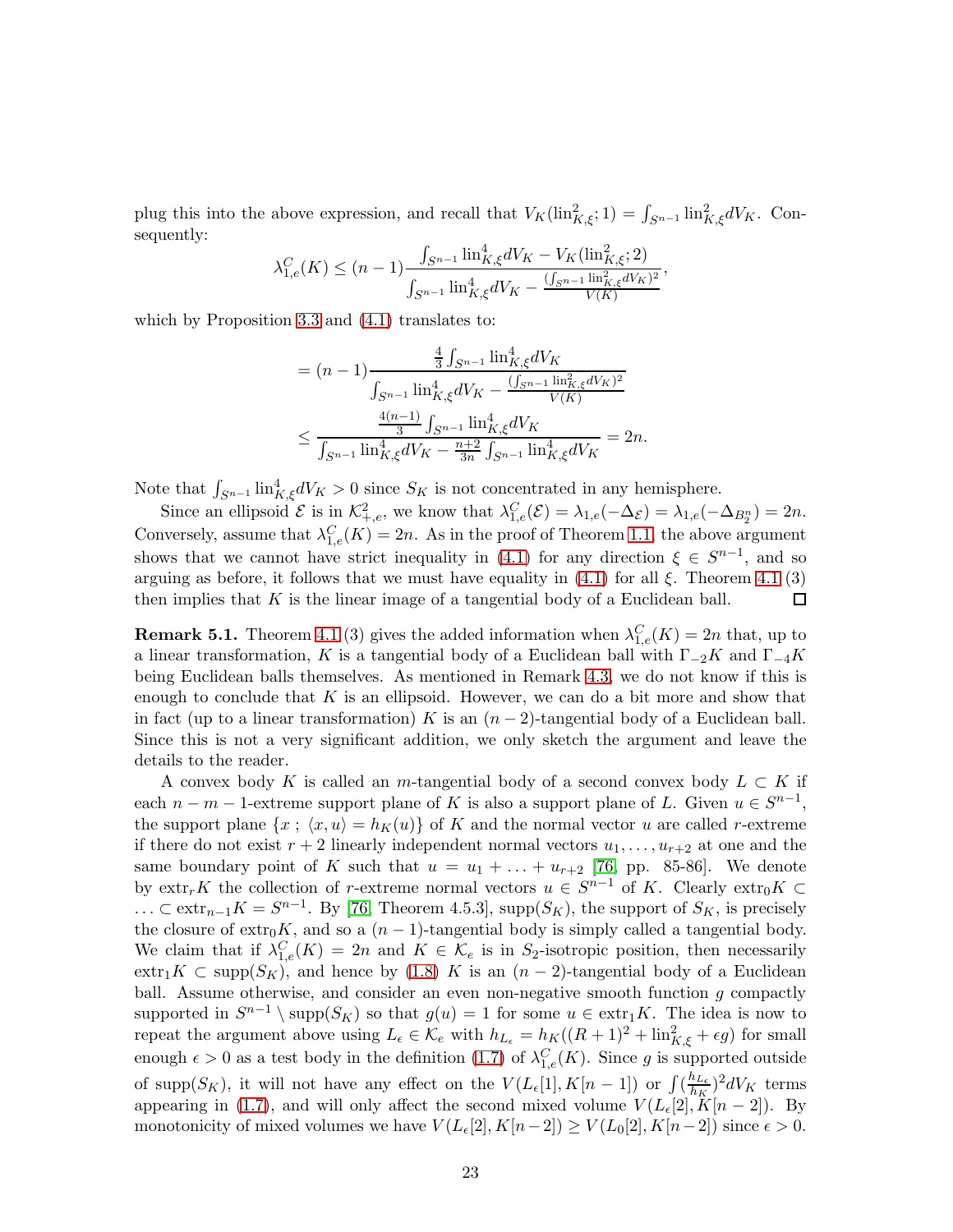It remains to show that we have strict inequality  $V(L_{\epsilon}[2], K[n-2]) > V(L_0[2], K[n-2]),$ as this will imply  $\lambda_{1,e}^C < 2n$  and yield the desired contradiction. The latter follows from the recent resolution of the equality cases in Minkowski's quadratic inequality by Shenfeld–van Handel [\[77,](#page-30-18) Theorem 2.2], since for equality to occur, the supporting planes to  $L_0$  and  $L_\epsilon$ must coincide for every 1-extreme supporting plane of K; as  $g(u) = 1$  for  $u \in \text{extr}_1K$  this is not the case, and it follows that we must have strict inequality.

Remark 5.2. As suggested to us by a referee, it is worth noting that our proof almost does not make use of any particular feature of the Hilbert–Brunn–Minkowski operator  $\Delta_K$ . Proposition [3.3](#page-17-0) remains valid for an eigenfunction  $\Psi$  of  $-\Delta_{q,\mu}$  with eigenvalue  $n-1$  for any weighted Laplacian  $\Delta_{g,\mu}$  on a weighted Riemannian manifold  $(M, g, \mu)$ . Whenever the corresponding eigenspace  $\{\Psi_{\xi}\}\$ can be shown to satisfy some type of isotropicity condition in  $\xi$  which permits to establish an analogue of [\(4.2\)](#page-18-4), then there exists some  $\xi$  so that  $\Psi_{\xi}^2$ has Rayleigh quotient at most  $2n$ . In our setting, the isotropicity could be ensured by the centro-affine invariance of  $\Delta_K$  and the linearity of the eigenfunction  $\Psi_{\xi} = \lim_{K, \xi}$  in  $\xi$ .

## <span id="page-23-0"></span>6 Implications for the even  $L^p$ -Minkowski problem

In this final section, we fill some missing details from the discussion in Subsection [1.3](#page-5-4) from the Introduction.

Recalling the definition [\(1.3\)](#page-5-2) of  $F_{\mu,p}$ , let us introduce when  $p \neq 0$ :

$$
G_{\mu,p}(K) := \log(pF_{\mu,p}(K)) = \log(\int h_K^p d\mu) - \frac{p}{n} \log V(K).
$$

Note that  $\frac{1}{p}G_{\mu,p}(K)$ ,  $F_{\mu,p}(K)$  and  $F_{c\mu,p}(K)$  have identical critical points and (local) minima / maxima for any  $c > 0$ . For completeness, we mention that when  $p = 0$  these definitions should be interpreted in the limiting sense as in [\[15\]](#page-27-8), namely:

$$
F_{\mu,0}(K):=\frac{\exp(\int \log h_K d\tilde \mu)}{V(K)^{\frac{1}{n}}} \ , \ G_{\mu,0}(K):=\int \log h_K d\tilde \mu - \frac{1}{n} \log V(K),
$$

where  $\tilde{\nu}$  denotes the normalized measure  $\nu/||\nu||$ .

Given  $K \in \mathcal{K}^2_{+,e}$  and  $z \in C^2_e(S^{n-1})$ , we define the m-th  $C^2_e$ -variation  $(m = 1, 2)$  at K in the direction of z of a nice-enough functional  $F : \mathcal{K}^2_{+,e} \to \mathbb{R}$  as:

$$
\delta_K^m F(z) := \left. \left( \frac{d}{d\epsilon} \right)^m \right|_{\epsilon=0} F(K_{\epsilon}), \ h_{K_{\epsilon}} = h_K(1 + \epsilon z).
$$

Note that since  $K \in \mathcal{K}^2_{+,e}$  then for  $|\epsilon|$  small enough,  $D^2 h_{K_{\epsilon}} > 0$ , and hence  $h_{K_{\epsilon}}$  is indeed the support function of a convex body  $K_{\epsilon} \in \mathcal{K}_{+,e}^2$ .

*Proof of Proposition [1.4.](#page-6-1)* Recall that  $K \in \mathcal{K}^2_{+,e}$  and  $z \in C^2_e(S^{n-1})$ . Thanks to multilinearity of mixed volumes it is immediate to verify:

$$
\delta_K^1 V(z) = nV_K(z) = n \int z dV_K , \ \delta_K^2 V(z) = n(n-1)V_K(z, z).
$$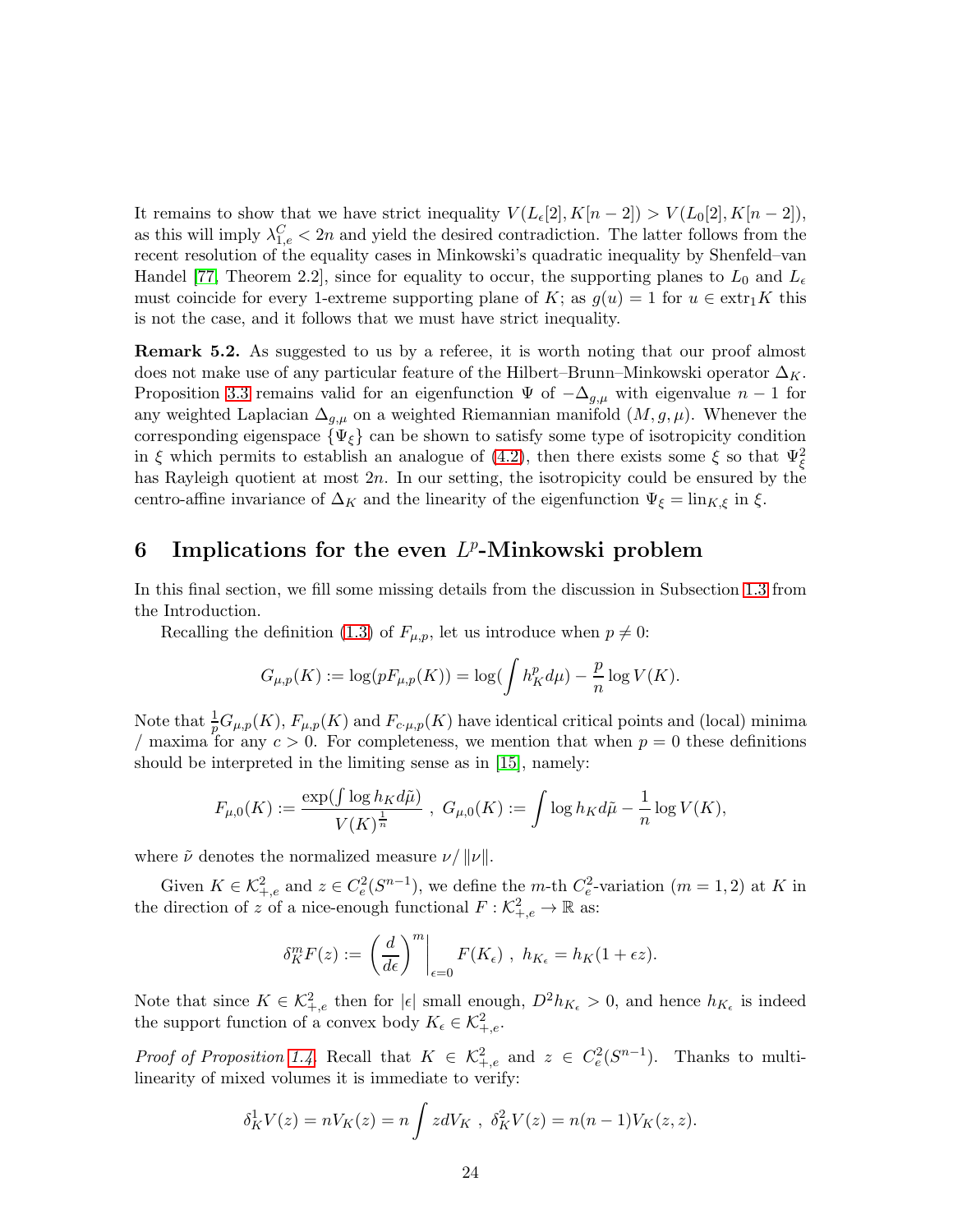(1) Let  $\mu$  be a non-zero finite even Borel measure on  $S^{n-1}$  and let  $p \neq 0$ . The first  $C_e^2$ -variation of  $G_{\mu,p}$  is then:

$$
\delta^1_K G_{\mu,p}(z)=\frac{p\int zh^p_K d\mu}{\int h^p_K d\mu}-\frac{p}{n}\frac{n\int zdV_K}{V(K)}
$$

.

Consequently, we see that  $\delta_K^1 F(\mu, p) \equiv 0$  on  $C_e^2(S^{n-1})$  iff  $\delta_K^1 G(\mu, p) \equiv 0$  on  $C_e^2(S^{n-1})$ iff:

$$
0 = \int z \left( (\widetilde{h_K^p} d\mu) - d\widetilde{V_K} \right) \quad \forall z \in C_e^2(S^{n-1}).
$$

Hence, by density of  $C_e^2(S^{n-1})$  in  $C_e(S^{n-1})$ , since  $\mu$  is even and K is origin-symmetric we see that K is a  $C_e^2$ -critical point of  $F_{\mu,p}$  iff  $V_K = ch_K^p \mu$  for some  $c > 0$ , or equivalently iff  $S_pK = cn\mu$ .

(2) The second  $C_e^2$ -variation is:

$$
\delta_K^2 G_{\mu,p}(z) = \frac{p(p-1)\int z^2 h_K^p d\mu}{\int h_K^p d\mu} - \frac{p^2\left(\int zh_K^p d\mu\right)^2}{\left(\int h_K^p d\mu\right)^2} - \frac{p}{n} \left(\frac{n(n-1)V_K(z,z)}{V(K)} - \left(\frac{n\int z dV_K}{V(K)}\right)^2\right).
$$

When  $\mu = c \cdot S_p K$  (so that  $h_K^p \mu = cnV_K$ ), this simplifies to:

$$
\frac{V(K)}{p} \delta_K^2 G_{c \cdot S_p K, p}(z) = (p - 1) \int z^2 dV_K - p \frac{(\int z dV_K)^2}{V(K)} - (n - 1) V_K(z, z) + n \frac{(\int z dV_K)^2}{V(K)}
$$
  
=  $(n - 1) \left( \int z^2 dV_K - V_K(z, z) \right) - (n - p) \left( \int z^2 dV_K - \frac{(\int z dV_K)^2}{V(K)} \right)$   
=  $\int (-\Delta_K z) z dV_K - (n - p) \left( \int z^2 dV_K - \frac{(\int z dV_K)^2}{V(K)} \right),$ 

where we used  $(2.5)$  in the last transition. It follows that, regardless of the sign of p,  $\delta_K^2 F_{S_p K, p} \ge 0$  on  $C_e^2 (S^{n-1})$  iff  $\frac{1}{p} \delta_K^2 G_{S_p K, p} \ge 0$  on  $C_e^2 (S^{n-1})$  iff  $\lambda_{1, e}(-\Delta_K) \ge n - p$ . A completely analogous proof holds when  $p = 0$ , which we leave for the reader to verify.

(3) Finally, since  $-\Delta_K$  is an unbounded operator, we see that we could never have 1  $\frac{1}{p}\delta_K^2 G_{S_p K,p} \leq 0$ , or equivalently  $\delta_K^2 F_{S_p K,p} \leq 0$ . Consequently, if  $F_{\mu,p}$  had a local maximum at K, then by part (1), since K is a critical point of  $F_{\mu,p}$ , then necessarily  $S_p K = c \cdot \mu$  for some  $c > 0$ . Since we cannot have  $\delta_K^2 F_{S_p K, p} \leq 0$ , it follows that K cannot be a local maximum point afterall.

 $\Box$ 

*Proof of Corollary [1.5.](#page-6-2)* Since  $K_2 \in \mathcal{K}_e$  is a local minimum point of  $F_{S_pK_1,p}$ , Proposition [1.3](#page-6-0) implies  $S_p K_2 = c \cdot S_p K_1$  for some  $c > 0$ , and by rescaling  $K_2$  we may ensure that  $c = 1$ without altering its local minimality (by 0-homogeneity of  $F_{\mu,p}$ ). If  $K_2 \notin K^2_{+,e}$ , then already  $K_2 \neq K_1$ . Otherwise  $K_2 \in \mathcal{K}^2_{+,e}$ , and so it is a local minimum point of  $F_{S_pK_2,p}$  under  $C_e^2$ variations. It follows by Proposition [1.4](#page-6-1) (2) that  $\lambda_{1,e}(-\Delta_{K_2}) \geq n-p$ , and hence  $K_2$  must differ from  $K_1$  for which  $\lambda_{1,e}(-\Delta_{K_1}) < n-p$ .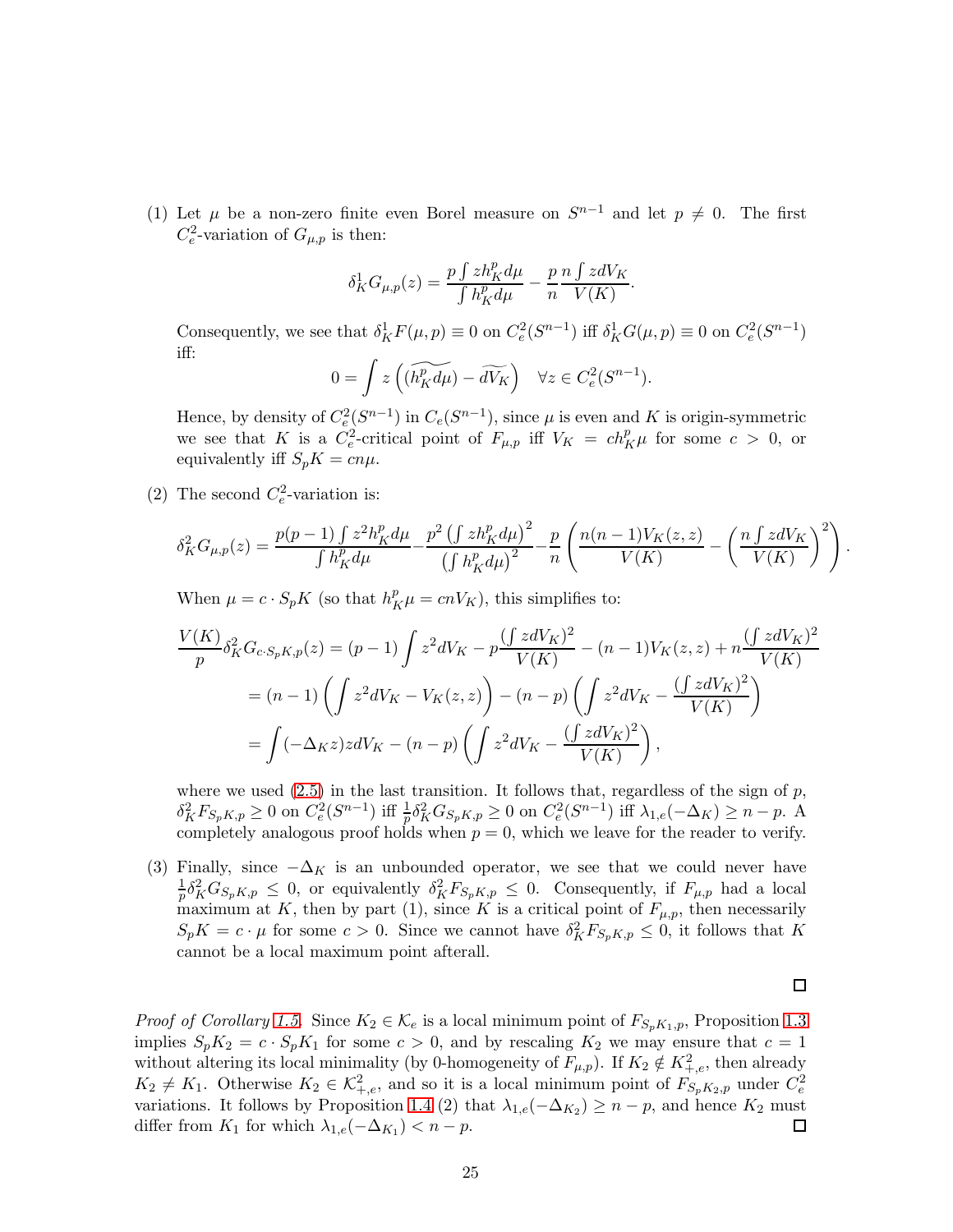Proof of Theorem [1.6.](#page-7-1) This follows immediately from Corollary [1.5](#page-6-2) and Theorem [1.1,](#page-3-0) by  $\Box$ setting  $q(K_1) := n - \lambda_{1,e}(-\Delta_{K_1}) \in (-n,1)$ .

*Proof of Theorem [1.7.](#page-7-2)* This follows since  $\lambda_{1,e}(Q^n) = n$  by [\[49,](#page-29-8) Theorem 10.2], and so we may choose  $Q_i \in \mathcal{K}^2_{+,e}$  so that  $n - \lambda_{1,e}(-\Delta_{Q_i})$  is arbitrarily close to 0, and conclude by Corollary [1.5.](#page-6-2)  $\Box$ 

Before proceeding with the proof of Proposition [1.8,](#page-7-3) and as already alluded to in the proof of Corollary [1.5,](#page-6-2) we first recall that, regardless of the value of p, any solution  $K \in \mathcal{K}$ to:

<span id="page-25-0"></span>
$$
S_p K = f \mathfrak{m} \ , \ f \in C^{\alpha} (S^{n-1}) \ , \ f > 0, \tag{6.1}
$$

necessarily satisfies  $K \in \mathcal{K}^2_+$ . Indeed, since  $h_K$  is a-priori assumed to be positive (as the origin lies in the interior of  $K \in \mathcal{K}$ , the standard regularity theory implies that  $h_K \in$  $C^{2,\alpha}(S^{n-1})$  (see Caffarelli [\[19,](#page-28-5) [18\]](#page-28-4), as well as [\[27,](#page-28-7) Proposition 1.2] or [\[7,](#page-27-4) Theorem 1.1]). In addition, K must also have strictly positive curvature since  $\det(D^2 h_K) = f h_K^{p-1} > 0$ , and the assertion follows.

*Proof of Proposition [1.8.](#page-7-3)* Since  $K_p \in \mathcal{K}_e$  is a local minimum point of  $F_{\mu,p}$ , we know by Proposition [1.3](#page-6-0) that  $S_p K_p = c_p \cdot \mu = c_p f \mathfrak{m}$  for some  $c_p > 0$ . Our assumptions on f and the regularity theory for [\(6.1\)](#page-25-0) discussed above imply that  $K_p \in \mathcal{K}^2_{+,e}$ . Since  $\delta^2_{K_p} F_{S_p K_p, p} \geq 0$ , Proposition [1.4](#page-6-1) (2) verifies  $\lambda_{1,e}^C(K_p) = \lambda_{1,e}(-\Delta_{K_p}) \geq n-p$ . Assume in the contrapositive that there is a sequence of  $p_i \searrow -n$  with  $d_G(K_{p_i}, B_2^n) \leq C < \infty$ . By the Blaschke selection theorem there exists a subsequence, which we continue to denote by  $\{p_i\}$ , and positive scaling coefficients  $\{R_i\}$ , so that  $\tilde{K}_{p_i} := K_{p_i}/R_i$  are sandwiched between  $B_2^n$  and  $CB_2^n$ , and converge in the Hausdorff metric to a compact set  $\tilde{K}_{-n}$ , which is clearly in  $\mathcal{K}_{e}$ . Consequently  $S_{\tilde{K}_{p_i}}$  weakly converges to  $S_{\tilde{K}_{-n}}$ , and hence  $S_{p_i} \tilde{K}_{p_i} = R_i^{p_i - n} S_{p_i} K_{p_i} = R_i^{p_i - n} c_{p_i} \mu$  weakly converges to  $S_{-n}\tilde{K}_{-n}$ . It follows that  $c_{-n} := \lim_{i \to \infty} R_i^{p_i - n} c_{p_i}$  exists and is in  $(0, \infty)$ , and that  $S_{-n}\tilde{K}_{-n} = c_{-n}\mu$ . In particular, we deduce as before that  $\tilde{K}_{-n} \in \mathcal{K}^2_{+,e}$ , and the assumption that f is non-constant implies that  $\tilde{K}_{-n}$  is not an ellipsoid by [\(1.5\)](#page-7-0).

On the other hand, by upper semi-continuity of  $\lambda_{1,e}^C$  with respect to C-convergence, it follows that

$$
\lambda_{1,e}(-\Delta_{\tilde{K}_{-n}})=\lambda_{1,e}^C(\tilde{K}_{-n})\geq \limsup_{i\to\infty}\lambda_{1,e}^C(\tilde{K}_{p_i})=\limsup_{i\to\infty}\lambda_{1,e}^C(K_{p_i})\geq 2n.
$$

As  $K_{-n}$  is not an ellipsoid, this contradicts the equality case of Theorem [1.1,](#page-3-0) concluding the proof.  $\Box$ 

Proof of Theorem [1.9.](#page-8-0)

- (1) Proposition [1.3](#page-6-0) (3) already shows that  $F_{\mu,p}$  cannot have any local maximum points which are in  $\mathcal{K}^2_{+,e}$ .
- (2) Assume in the contrapositive that  $K \in \mathcal{K}^2_{+,e}$  is a local minimum of  $F_{\mu,p}$ . By Proposi-tion [1.3](#page-6-0) (or by Proposition [1.4](#page-6-1) (1)) we deduce that  $S_pK = c \cdot \mu$  for some  $c > 0$ , and since  $\delta_K^2 F_{S_p K,p} \geq 0$ , Proposition [1.4](#page-6-1) (2) implies that  $\lambda_{1,e}(-\Delta_K) \geq n-p \geq 2n$ . But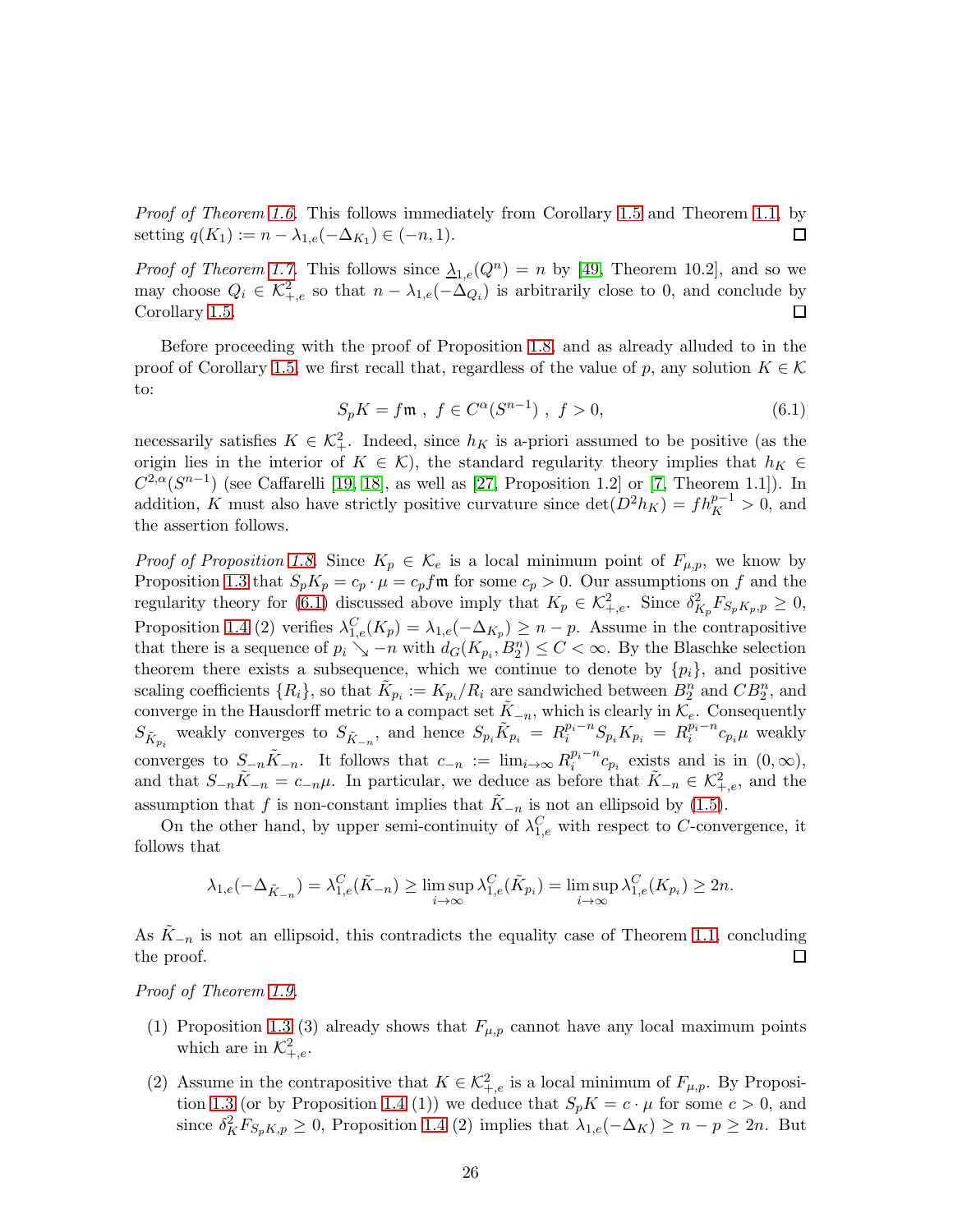this is impossible by Theorem [1.1](#page-3-0) unless  $p = -n$  and K is an ellipsoid  $\mathcal{E}$ , in which case  $c \cdot \mu = S_{-n} \mathcal{E} = c' \mathfrak{m}$  by [\(1.5\)](#page-7-0).

- (3) Assume in the contrapositive that  $K \in \mathcal{K}_e$  is a local minimum of  $F_{\mu,p}$ . By Proposition [1.3](#page-6-0)  $S_pK = c \cdot \mu$  for some  $c > 0$ , and by the standard regularity theory for [\(6.1\)](#page-25-0), it follows that  $K \in \mathcal{K}^2_{+,e}$ . The assertion now follows by part (2).
- (4) Write  $p = -(n + a)$  and  $q = -(n + b)$  with  $a > b > 0$ . When  $\mu = f \mathfrak{m}$  with  $||f||_{L^{-\frac{n}{b}}(\mathfrak{m})} \in (0,\infty)$  then by the reverse Hölder inequality and polar integration on  $K^{\circ}$ :

$$
-(n+a)V(K)^{-\frac{n+a}{n}}F_{\mu,p}(K) = \int_{S^{n-1}} \frac{f}{h_K^{n+a}} d\mathfrak{m} \ge \left(\int_{S^{n-1}} f^{-\frac{n}{b}} d\mathfrak{m}\right)^{-\frac{b}{n}} \left(\int_{S^{n-1}} \frac{d\mathfrak{m}}{h_K^{\frac{n+a}{n+b}}n}\right)^{\frac{n+b}{n}}
$$

$$
= ||f||_{L^{-\frac{n}{b}}(\mathfrak{m})} \left(c_{n,a,b} \int_{K^{\circ}} |x|^{\frac{a-b}{n+b}} dx\right)^{\frac{n+b}{n}}.
$$

Since  $F_{\mu,p}$  is 0-homogeneous with respect to scaling, to show coercivity of  $-F_{\mu,p}$  under a volume constraint we may assume that  $V(K) = V(B_2^n)$ . By the reverse Blaschke– Santaló inequality due to Bourgain and V. Milman [\[16\]](#page-27-15),  $V(K^{\circ})$  is bounded below. Consequently, if in addition  $d_G(K, B_2^n) = d_G(K^{\circ}, B_2^n) \to \infty$  then it is elementary to see (using e.g. [\[44,](#page-29-20) Lemma 2.2]) that the right-hand-side above tends to infinity as well, uniformly in  $d_G(K, B_2^n)$ .

Since  $\mathcal{K}_e \ni K \mapsto -F_{\mu,p}(K)$  is continuous with respect to the Hausdorff topology, and since  $\{K \in \mathcal{K}_e$ ;  $V(K) = V(B_2^n)$ ,  $d_G(K, B_2^n) \leq C\}$  is compact, it follows that  $F_{\mu,p}$  necessarily attains a global maximum  $K_{\text{max}} \in \mathcal{K}_e$ . By part (1), we see that this maximum cannot be attained on  $\mathcal{K}^2_{+,e}$ . Finally, if  $\mu$  satisfies the condition in (3), we cannot have that  $S_p K_{\text{max}} = c \cdot \mu$ , since otherwise the regularity theory for [\(6.1\)](#page-25-0) would imply that  $K_{\text{max}} \in \mathcal{K}^2_{+,e}.$ 

**Remark 6.1.** Applying Theorem [1.9](#page-8-0) (4) to  $\mu = \mathfrak{m}$ , one can deduce the well-known fact that there can be no  $\mathcal{K}^2_{+,e}$  minimizer to the Mahler volume product  $V(K)V(K^{\circ})$  (see [\[71\]](#page-30-19) for a much stronger result).

Remark 6.2. Our condition in Theorem [1.9](#page-8-0) (4) which ensures that there is no global minimum to  $F_{\mu,p}$ , namely  $||f||_{L^{\frac{n}{n+q}}(\mathfrak{m})} \in (0,\infty)$  for some  $q \in (p,-n)$ , complements the conditions in [\[8,](#page-27-5) Theorem 1.5] and [\[56,](#page-29-6) Theorem 5.1] which do ensure the existence of a global minimum in the subcritical and supercritical regimes, respectively.

<span id="page-26-0"></span>Remark 6.3. It is interesting to compare our Proposition [1.8](#page-7-3) and Theorem [1.9](#page-8-0) (3) with [\[56,](#page-29-6) Lemma 4.6] and [\[42,](#page-29-5) Section 3], respectively, since at first sight they seem contradictory to each other. In those papers, the authors were able to obtain existence results in the centro-affine Minkowski problem for the critical exponent  $p = -n$  under certain symmetry

 $\Box$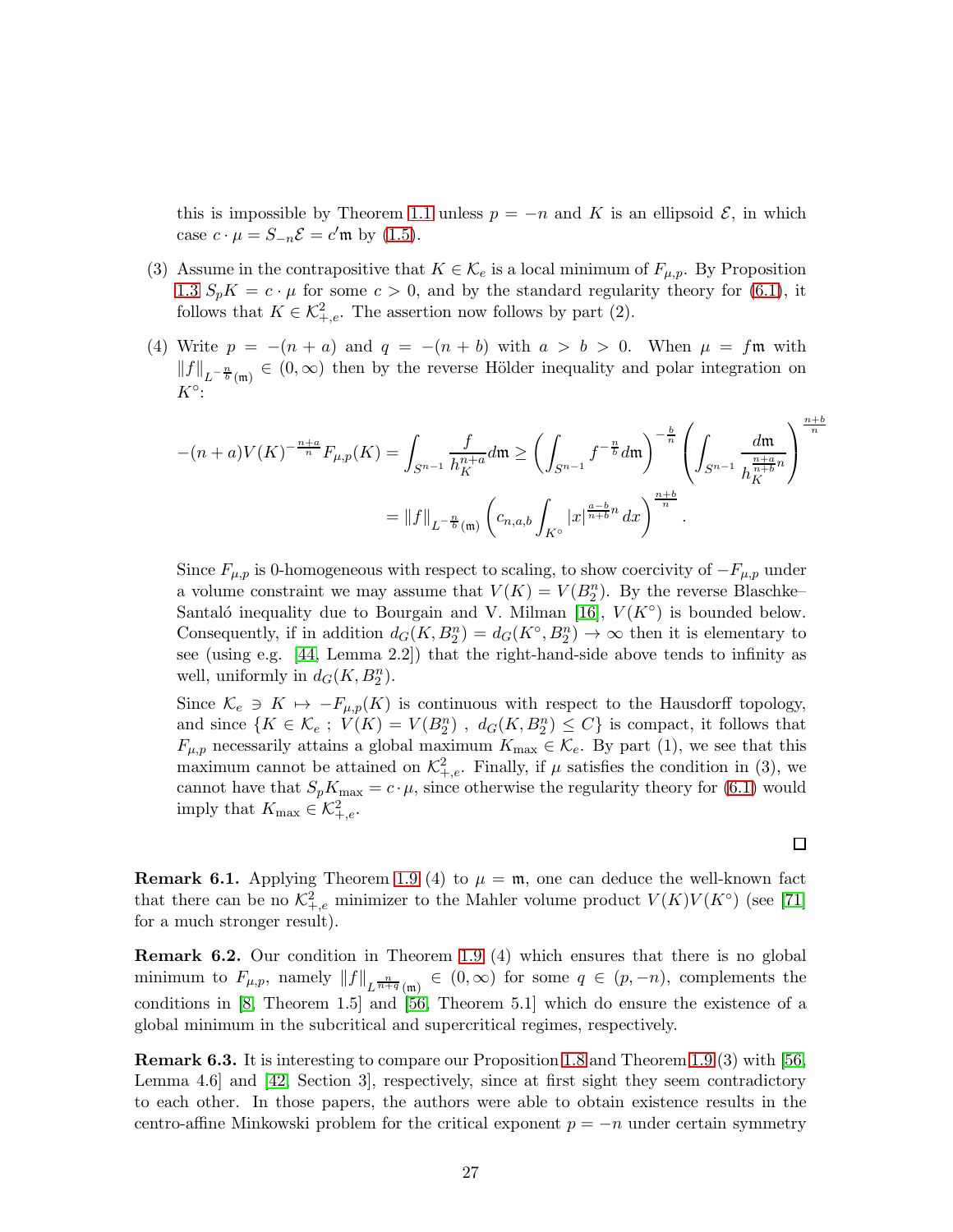assumptions on the density f of  $\mu$  and the solution  $K \in \mathcal{K}^2_{+,e}$ . Denoting by  $\mathcal{K}_G \subset \mathcal{K}_e$ the subset of convex bodies invariant under a fixed group of symmetries  $G$  (which includes origin-symmetry), these authors considered a minimizing sequence  $K_i \in \mathcal{K}_G$  for the  $L^{-n+\delta_i}$ and  $L^{-n}$ -Minkowski problems, respectively, and showed that under appropriate conditions,  $K_i$  converge in the Hausdorff metric to the desired solution  $K \in \mathcal{K}_G$ . The point is that these  $K_i$  are not global nor local minimizers on  $\mathcal{K}_e$  but only on  $\mathcal{K}_G$ , and hence our results for local minimizers on  $\mathcal{K}_e$  do not apply.

## <span id="page-27-0"></span>References

- <span id="page-27-1"></span>[1] B. Andrews. Evolving convex curves. Calc. Var. Partial Differential Equations, 7(4):315–371, 1998.
- <span id="page-27-2"></span>[2] B. Andrews. Gauss curvature flow: the fate of the rolling stones. Invent. Math., 138(1):151–161, 1999.
- <span id="page-27-14"></span>[3] B. Andrews. Motion of hypersurfaces by Gauss curvature. Pacific J. Math., 195(1):1– 34, 2000.
- <span id="page-27-3"></span>[4] B. Andrews. Classification of limiting shapes for isotropic curve flows. J. Amer. Math. Soc., 16(2):443–459, 2003.
- <span id="page-27-13"></span>[5] B. Andrews, P. Guan, and L. Ni. Flow by powers of the Gauss curvature. Adv. Math., 299:174–201, 2016.
- <span id="page-27-4"></span>[6] K. Ball and V. H. Nguyen. Entropy jumps for isotropic log-concave random vectors and spectral gap. Studia Math., 213(1):81–96, 2012.
- <span id="page-27-5"></span>[7] G. Bianchi, K. J. Böröczky, and A. Colesanti. Smoothness in the  $L_p$  Minkowski problem for  $p < 1$ . J. Geom. Anal., 30(1):680–705, 2020.
- [8] G. Bianchi, K. J. Böröczky, A. Colesanti, and D. Yang. The  $L_p$ -Minkowski problem for  $-n < p < 1$ . Adv. Math., 341:493–535, 2019.
- <span id="page-27-12"></span>[9] T. Bonnesen and W. Fenchel. Theory of convex bodies. BCS Associates, Moscow, ID, 1987. Translated from the German and edited by L. Boron, C. Christenson and B. Smith.
- <span id="page-27-10"></span>[10] K. J. Böröczky and A. De. Stability of the log-Brunn–Minkowski inequality in the case of many hyperplane symmetries. arxiv.org/abs/2101.02549, 2021.
- <span id="page-27-6"></span>[11] K. J. Böröczky, P. Hegedüs, and G. Zhu. On the discrete logarithmic Minkowski problem. Int. Math. Res. Not. IMRN, (6):1807–1838, 2016.
- <span id="page-27-11"></span><span id="page-27-7"></span>[12] K. J. Böröczky and M. Henk. Cone-volume measure of general centered convex bodies. Adv. Math., 286:703–721, 2016.
- [13] K. J. Böröczky and P. Kalantzopoulos. Log-Brunn–Minkowski inequality under symmetry. arXiv.org/abs/2002.12239, 2020.
- <span id="page-27-9"></span>[14] K. J. Böröczky, E. Lutwak, D. Yang, and G. Zhang. The log-Brunn-Minkowski inequality. Adv. Math.,  $231(3-4):1974-1997$ ,  $2012$ .
- <span id="page-27-8"></span>[15] K. J. Böröczky, E. Lutwak, D. Yang, and G. Zhang. The logarithmic Minkowski problem. J. Amer. Math. Soc., 26(3):831–852, 2013.
- <span id="page-27-15"></span>[16] J. Bourgain and V. D. Milman. New volume ratio properties for convex symmetric bodies in  $\mathbb{R}^n$ . Invent. Math., 88(2):319-340, 1987.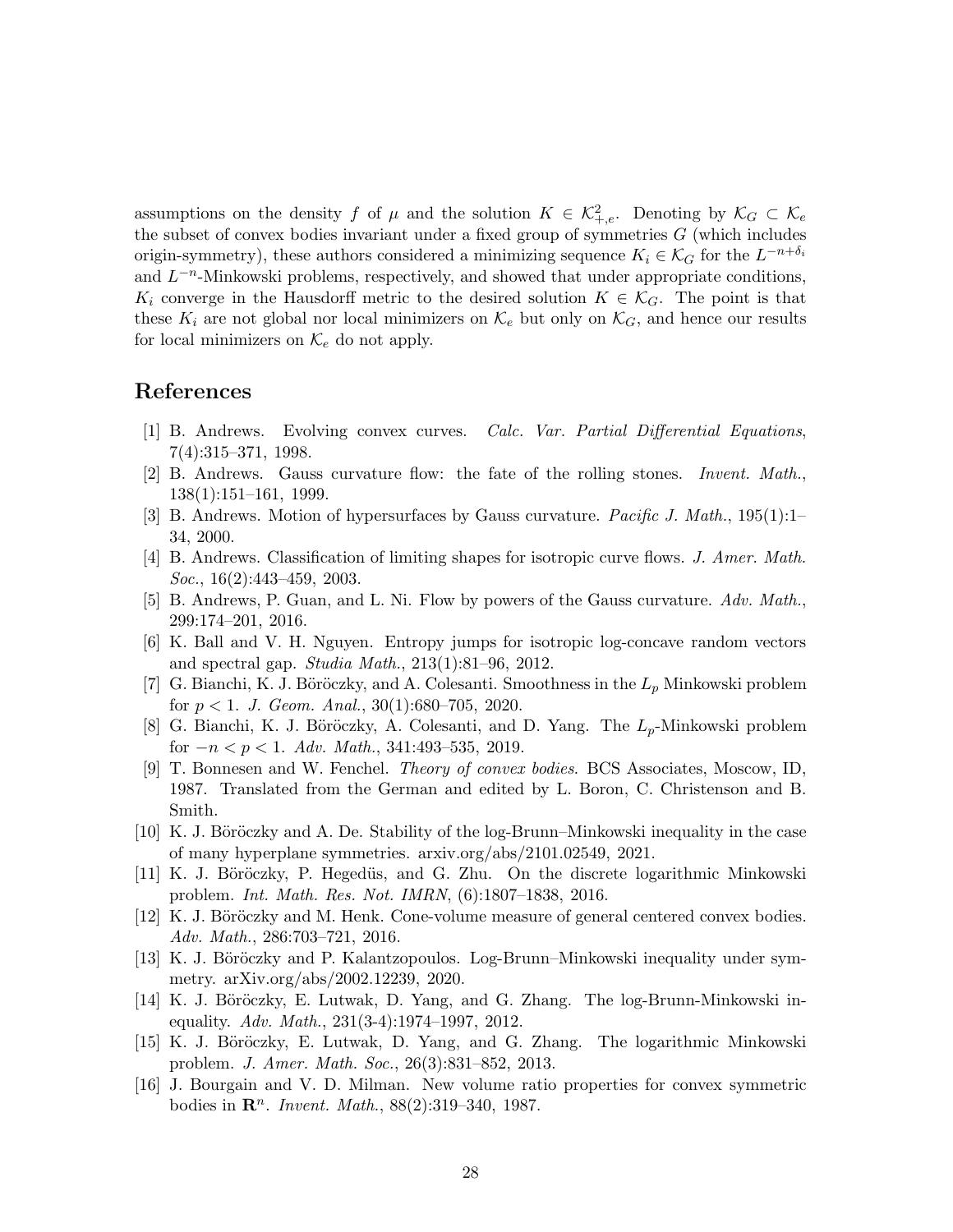- <span id="page-28-0"></span>[17] S. Brendle, K. Choi, and P. Daskalopoulos. Asymptotic behavior of flows by powers of the Gaussian curvature. Acta Math.,  $219(1):1-16$ ,  $2017$ .
- <span id="page-28-5"></span><span id="page-28-4"></span>[18] L. A. Caffarelli. Interior  $W^{2,p}$  estimates for solutions of the Monge-Ampère equation. Ann. of Math. (2), 131(1):135–150, 1990.
- <span id="page-28-20"></span>[19] L. A. Caffarelli. A localization property of viscosity solutions to the Monge-Ampère equation and their strict convexity. Ann. of Math.  $(2)$ , 131(1):129–134, 1990.
- <span id="page-28-9"></span>[20] E. Calabi. Complete affine hyperspheres. I. In Symposia Mathematica, Vol. X (Convegno di Geometria Differenziale, INDAM, Rome, 1971), pages 19–38. 1972.
- <span id="page-28-10"></span>[21] S. Chen, Y. Huang, Q.-r. Li, and J. Liu. The  $L_p$ -Brunn–Minkowski inequality for  $p < 1$ . Adv. Math., 368:107166, 2020.
- [22] S. Chen, Q.-R. Li, and G. Zhu. On the  $L_p$  Monge-Ampère equation. *J. Differential* Equations, 263(8):4997–5011, 2017.
- <span id="page-28-18"></span><span id="page-28-11"></span>[23] S. Chen, Q.-R. Li, and G. Zhu. The logarithmic Minkowski problem for non-symmetric measures. Trans. Amer. Math. Soc., 371(4):2623–2641, 2019.
- <span id="page-28-3"></span>[24] Y. Chen. An almost constant lower bound of the isoperimetric coefficient in the KLS conjecture. arxiv.org/abs/2011.13661, to appear in Geom. Func. Anal., 2020.
- <span id="page-28-1"></span>[25] S. Y. Cheng and S. T. Yau. On the regularity of the solution of the n-dimensional Minkowski problem. Comm. Pure Appl. Math., 29(5):495–516, 1976.
- [26] K. Choi and P. Daskalopoulos. Uniqueness of closed self-similar solutions to the Gauss curvature flow. arxiv.org/abs/1609.05487, 2016.
- <span id="page-28-7"></span><span id="page-28-2"></span>[27] K.-S. Chou and X.-J. Wang. The  $L_p$ -Minkowski problem and the Minkowski problem in centroaffine geometry. Adv. Math., 205(1):33–83, 2006.
- [28] B. Chow. Deforming convex hypersurfaces by the nth root of the Gaussian curvature. J. Differential Geom., 22(1):117–138, 1985.
- <span id="page-28-15"></span>[29] A. Colesanti and G. V. Livshyts. A note on the quantitative local version of the log-brunn-minkowski inequality. arxiv.org/abs/1710.10708, to appear in Advances in Analysis and Geometry 2, special volume dedicated to the mathematical legacy of Victor Lomonosov, 2017.
- <span id="page-28-16"></span>[30] A. Colesanti, G. V. Livshyts, and A. Marsiglietti. On the stability of Brunn-Minkowski type inequalities. J. Funct. Anal., 273(3):1120–1139, 2017.
- <span id="page-28-19"></span>[31] R. Eldan and B. Klartag. Approximately gaussian marginals and the hyperplane conjecture. In C. Houdré, M. Ledoux, E. Milman, and M. Milman, editors, *Concentration*, Functional Inequalities and Isoperimetry, volume 545 of Contemporary Mathematics, pages 55–68. Amer. Math. Soc., 2011.
- <span id="page-28-13"></span><span id="page-28-6"></span>[32] W. J. Firey. p-means of convex bodies. Math. Scand., 10:17–24, 1962.
- <span id="page-28-14"></span>[33] W. J. Firey. Shapes of worn stones. Mathematika, 21:1–11, 1974.
- [34] M. E. Gage. Evolving plane curves by curvature in relative geometries. Duke Math. J., 72(2):441–466, 1993.
- <span id="page-28-12"></span><span id="page-28-8"></span>[35] P. Guan and C.-S. Lin. On equation  $\det(u_{ij} + \delta_{ij}u) = u^p f$  on  $S^n$ . Preprint, 1999.
- [36] Y. He, Q.-R. Li, and X.-J. Wang. Multiple solutions of the  $L_p$ -Minkowski problem. Calc. Var. Partial Differential Equations, 55(5):Art. 117, 13, 2016.
- <span id="page-28-17"></span>[37] J. Hosle, A. V. Kolesnikov, and G. V. Livshyts. On the  $L_p$ -Brunn– Minkowski and dimensional Brunn–Minkowski conjectures for log-concave measures. arxiv.org/abs/2003.05282, to appear in J. Geom. Anal., 2020.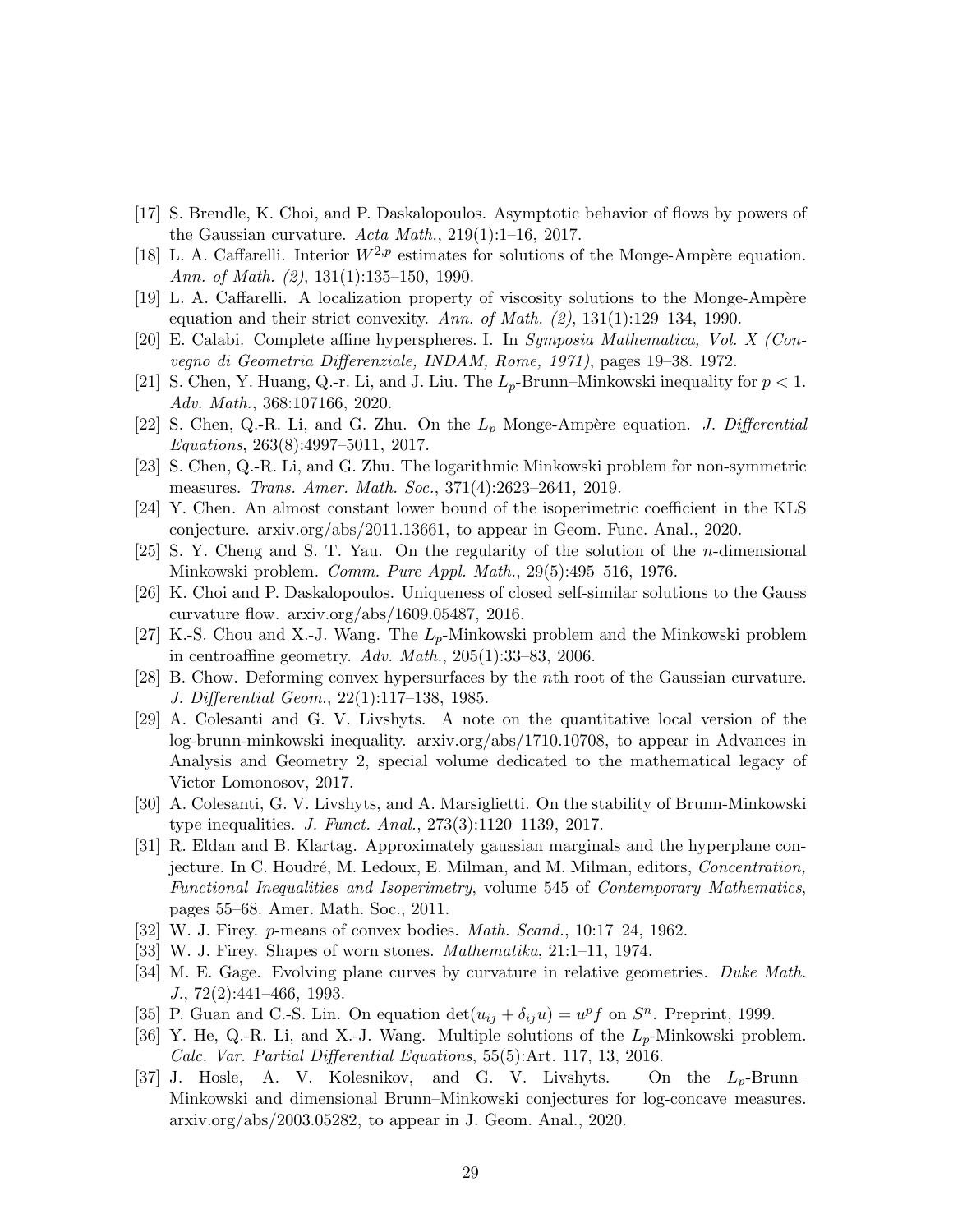- <span id="page-29-14"></span><span id="page-29-3"></span>[38] J. Hu and G. Xiong. The logarithmic John ellipsoid. Geom. Dedicata, 197:33–48, 2018.
- <span id="page-29-4"></span>[39] Y. Huang and Q. Lu. On the regularity of the  $L_p$  Minkowski problem. Adv. in Appl. Math., 50(2):268–280, 2013.
- <span id="page-29-15"></span>[40] D. Hug, E. Lutwak, D. Yang, and G. Zhang. On the  $L_p$  Minkowski problem for polytopes. Discrete Comput. Geom., 33(4):699–715, 2005.
- <span id="page-29-5"></span>[41] H. Jian, J. Lu, and X.-J. Wang. Nonuniqueness of solutions to the  $L_p$ -Minkowski problem. Adv. Math., 281:845–856, 2015.
- <span id="page-29-13"></span>[42] H. Jian, J. Lu, and G. Zhu. Mirror symmetric solutions to the centro-affine Minkowski problem. Calc. Var. Partial Differential Equations, 55(2):Art. 41, 22, 2016.
- <span id="page-29-20"></span>[43] R. Kannan, L. Lovász, and M. Simonovits. Isoperimetric problems for convex bodies and a localization lemma. Discrete Comput. Geom., 13(3-4):541–559, 1995.
- <span id="page-29-11"></span>[44] B. Klartag. A geometric inequality and a low M-estimate. Proc. Amer. Math. Soc., 132(9):2619–2628 (electronic), 2004.
- <span id="page-29-7"></span>[45] B. Klartag and J. Lehec. Bourgain's slicing problem and KLS isoperimetry up to polylog. arxiv.org/abs/2203.15551, 2022.
- <span id="page-29-9"></span>[46] A. V. Kolesnikov. Mass transportation functionals on the sphere with applications to the logarithmic Minkowski problem. Mosc. Math. J., 20(1):67–91, 2020.
- [47] A. V. Kolesnikov and G. V. Livshyts. On the local version of the Log-Brunn–Minkowski conjecture and some new related geometric inequalities. arxiv.org/abs/2004.06103, 2020.
- <span id="page-29-18"></span>[48] A. V. Kolesnikov and E. Milman. Brascamp-Lieb-type inequalities on weighted Riemannian manifolds with boundary. J. Geom. Anal.,  $27(2)$ :1680–1702, 2017.
- <span id="page-29-8"></span>[49] A. V. Kolesnikov and E. Milman. Local  $L^p$ -Brunn–Minkowski inequalities for  $p < 1$ . arxiv.org/abs/1711.01089, to appear in Mem. Amer. Math. Soc., 2017.
- <span id="page-29-19"></span>[50] A. V. Kolesnikov and E. Milman. Poincaré and Brunn-Minkowski inequalities on the boundary of weighted Riemannian manifolds. Amer. J. Math., 140(5):1147–1185, 2018.
- <span id="page-29-12"></span>[51] J. Leder, A. Schwenk-Schellschmidt, U. Simon, and M. Wiehe. Generating higher order Codazzi tensors by functions. In Geometry and topology of submanifolds, IX (Valenciennes/Lyon/Leuven, 1997), pages 174–191. World Sci. Publ., River Edge, NJ, 1999.
- <span id="page-29-0"></span>[52] H. Lewy. On differential geometry in the large. I. Minkowski's problem. Trans. Amer. Math. Soc., 43(2):258–270, 1938.
- <span id="page-29-16"></span>[53] Q.-R. Li. Infinitely many solutions for centro-affine Minkowski problem. Int. Math. Res. Not. IMRN, (18):5577–5596, 2019.
- <span id="page-29-17"></span>[54] Q.-R. Li, J. Liu, and J. Lu. Non-uniqueness of solutions to the dual  $L_p$ -Minkowski problem. arxiv.org/abs/1910.06879, 2019.
- <span id="page-29-10"></span>[55] G. Livshyts, A. Marsiglietti, P. Nayar, and A. Zvavitch. On the Brunn-Minkowski inequality for general measures with applications to new isoperimetric-type inequalities. Trans. Amer. Math. Soc., 369(12):8725–8742, 2017.
- <span id="page-29-6"></span>[56] J. Lu and X.-J. Wang. Rotationally symmetric solutions to the  $L_p$ -Minkowski problem. J. Differential Equations, 254(3):983–1005, 2013.
- <span id="page-29-1"></span>[57] E. Lutwak. The Brunn-Minkowski-Firey theory. I. Mixed volumes and the Minkowski problem. J. Differential Geom., 38(1):131–150, 1993.
- <span id="page-29-2"></span>[58] E. Lutwak. The Brunn-Minkowski-Firey theory. II. Affine and geominimal surface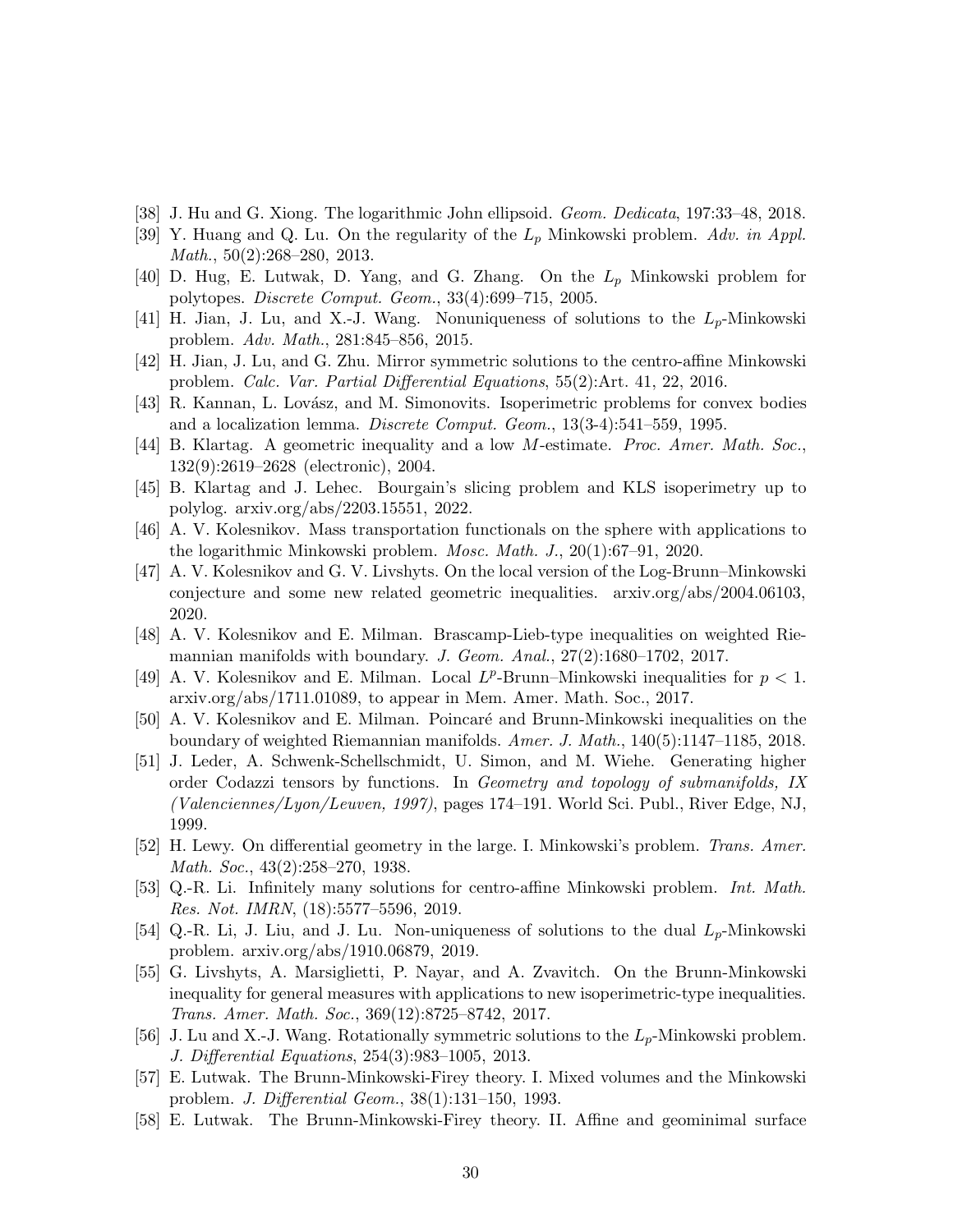areas. Adv. Math., 118(2):244–294, 1996.

- <span id="page-30-7"></span><span id="page-30-4"></span>[59] E. Lutwak and V. Oliker. On the regularity of solutions to a generalization of the Minkowski problem. J. Differential Geom., 41(1):227–246, 1995.
- <span id="page-30-15"></span>[60] E. Lutwak, D. Yang, and G. Zhang.  $L_p$  affine isoperimetric inequalities. J. Differential  $Geom., 56(1):111-132, 2000.$
- <span id="page-30-5"></span>[61] E. Lutwak, D. Yang, and G. Zhang. A new ellipsoid associated with convex bodies. Duke Math. J., 104(3):375–390, 2000.
- <span id="page-30-3"></span>[62] E. Lutwak, D. Yang, and G. Zhang. Sharp affine  $L_p$  Sobolev inequalities. J. Differential  $Geom., 62(1):17–38, 2002.$
- <span id="page-30-6"></span>[63] E. Lutwak, D. Yang, and G. Zhang. On the  $L_p$ -Minkowski problem. Trans. Amer. Math. Soc., 356(11):4359–4370, 2004.
- <span id="page-30-8"></span>[64] E. Lutwak, D. Yang, and G. Zhang.  $L_p$  John ellipsoids. Proc. London Math. Soc. (3), 90(2):497–520, 2005.
- <span id="page-30-13"></span>[65] L. Ma. A new proof of the log-Brunn-Minkowski inequality. Geom. Dedicata, 177:75–82, 2015.
- <span id="page-30-16"></span>[66] E. Milman. Centro-affine differential geometry and the log-Minkowski problem. arxiv.org/abs/2104.12408, 2021.
- <span id="page-30-1"></span>[67] A. Neyman. Representation of  $L_p$ -norms and isometric embedding in  $L_p$ -spaces. Israel J. Math., 48(2-3):129–138, 1984.
- <span id="page-30-2"></span>[68] L. Nirenberg. The Weyl and Minkowski problems in differential geometry in the large. Comm. Pure Appl. Math., 6:337–394, 1953.
- [69] A. V. Pogorelov. The Minkowski multidimensional problem. V. H. Winston & Sons, Washington, D.C.; Halsted Press [John Wiley & Sons], New York-Toronto-London, 1978. Translated from the Russian by Vladimir Oliker, Introduction by Louis Nirenberg, Scripta Series in Mathematics.
- <span id="page-30-9"></span>[70] E. Putterman. Equivalence of the local and global versions of the  $L^p$ -Brunn–Minkowski inequality. J. Func. Anal., 280(9):108956, 2021.
- <span id="page-30-19"></span>[71] S. Reisner, C. Schütt, and E. M. Werner. Mahler's conjecture and curvature. Int. Math. Res. Not. IMRN, (1):1–16, 2012.
- <span id="page-30-17"></span><span id="page-30-10"></span>[72] L. Rotem. A letter: The log-Brunn-Minkowski inequality for complex bodies. Unpublished, arxiv.org/abs/1412.5321, 2014.
- <span id="page-30-11"></span>[73] D. Ryabogin and A. Zvavitch. The Fourier transform and Firey projections of convex bodies. Indiana Univ. Math. J., 53(3):667–682, 2004.
- <span id="page-30-12"></span>[74] C. Saroglou. Remarks on the conjectured log-Brunn-Minkowski inequality. Geom. Dedicata, 177:353–365, 2015.
- <span id="page-30-0"></span>[75] C. Saroglou. More on logarithmic sums of convex bodies. Mathematika, 62(3):818–841, 2016.
- [76] R. Schneider. Convex bodies: the Brunn-Minkowski theory, volume 151 of Encyclopedia of Mathematics and its Applications. Cambridge University Press, Cambridge, second expanded edition, 2014.
- <span id="page-30-18"></span>[77] Y. Shenfeld and R. Van Handel. The extremals of Minkowski's quadratic inequality. arxiv.org/abs/1902.10029, 2019.
- <span id="page-30-14"></span>[78] U. Simon. Dirichlet problems and the Laplacian in affine hypersurface theory. In Differential geometry and topology (Tianjin, 1986–87), volume 1369 of Lecture Notes